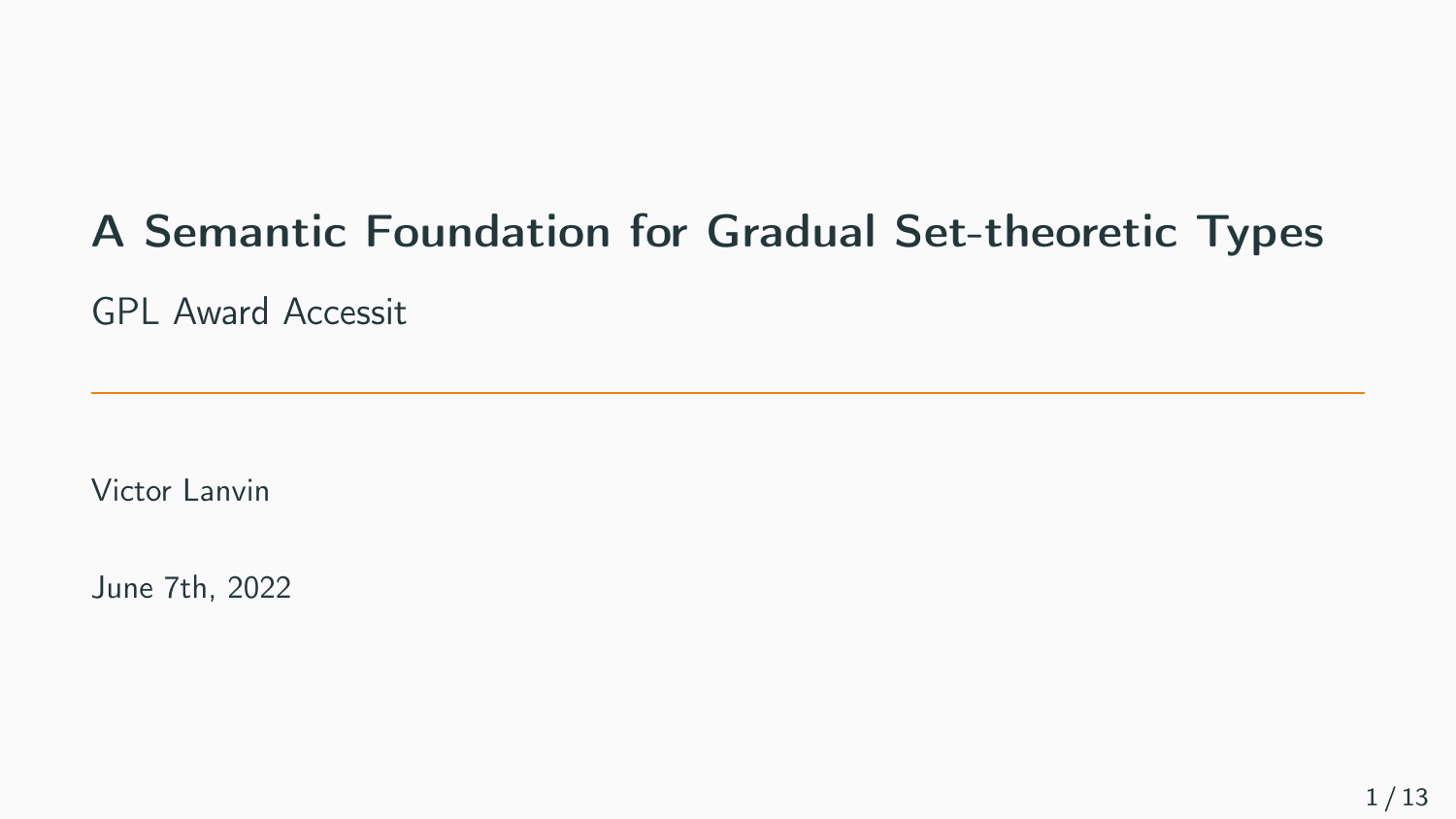- $-$  Goal: have both static and dynamic typing in the same language.
- How: by adding a dynamic type, denoted "?".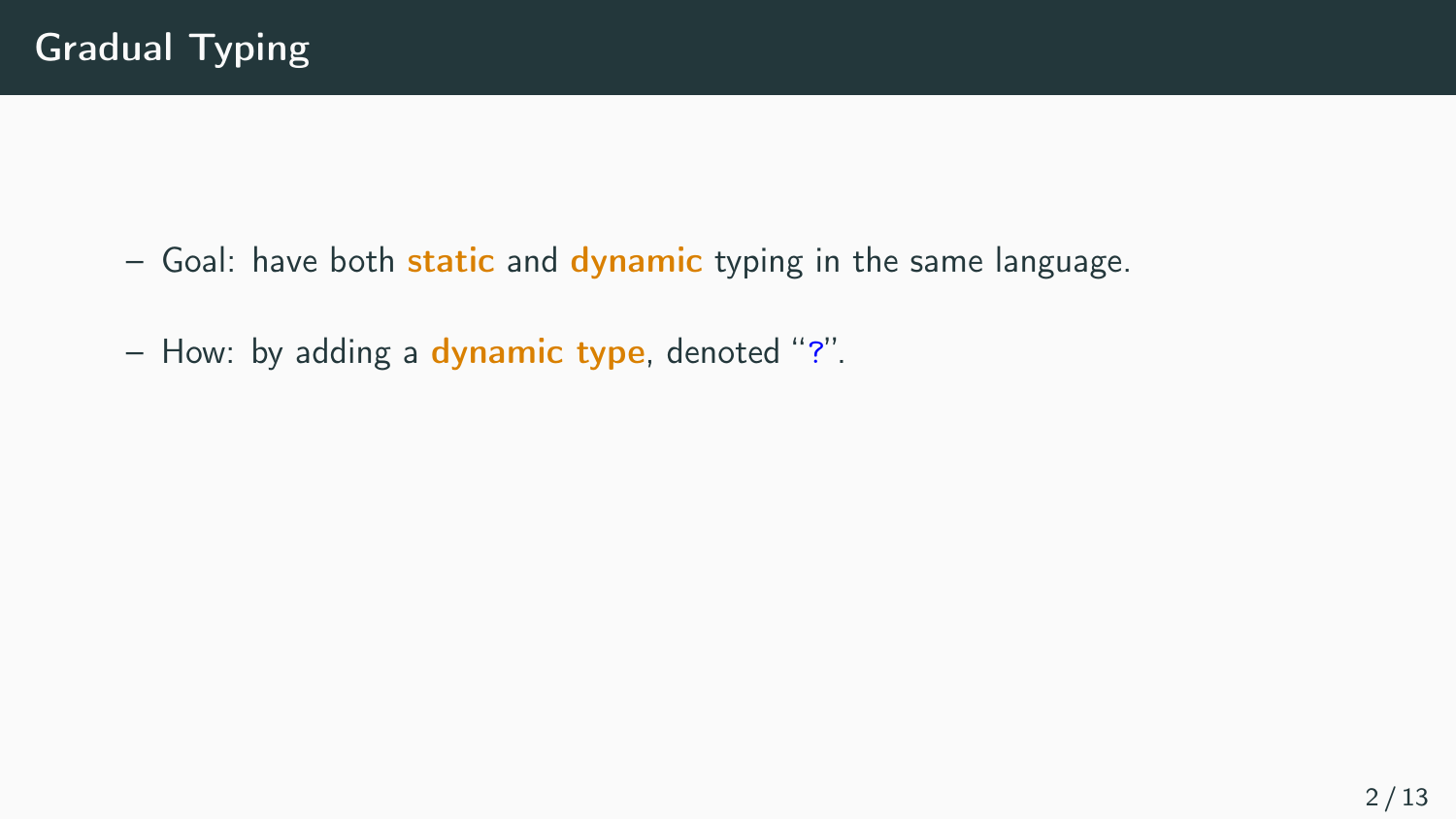- $-$  Goal: have both static and dynamic typing in the same language.
- How: by adding a dynamic type, denoted "?".
- Allows for a trade-off between safety and programming productivity.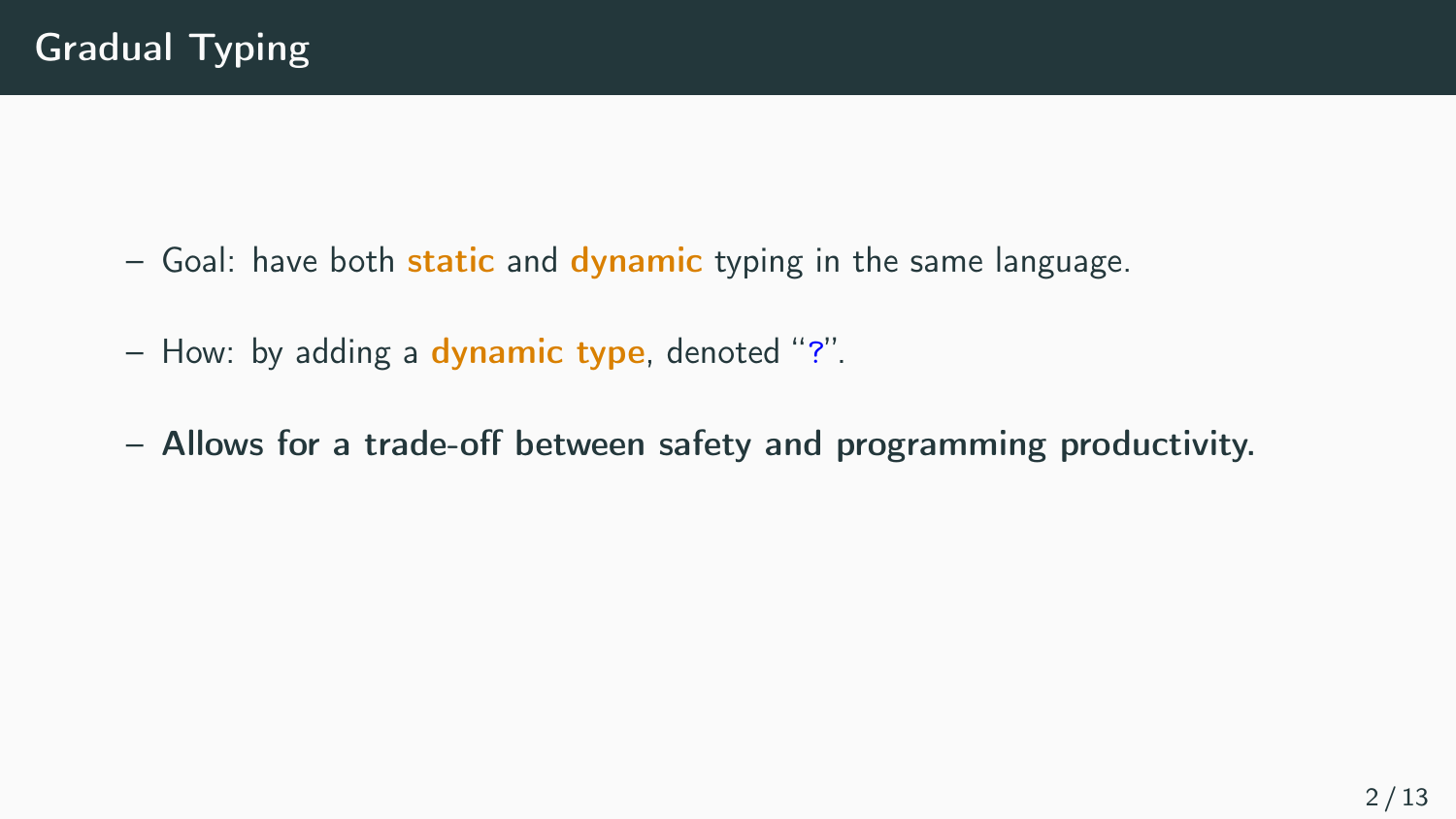- $-$  Goal: have both static and dynamic typing in the same language.
- How: by adding a dynamic type, denoted "?".
- Allows for a trade-off between safety and programming productivity.

The transition is **gradual**:

$$
? \preccurlyeq ? \rightarrow ? \preccurlyeq \text{Int} \rightarrow ? \preccurlyeq \text{Int} \rightarrow \text{Bool}
$$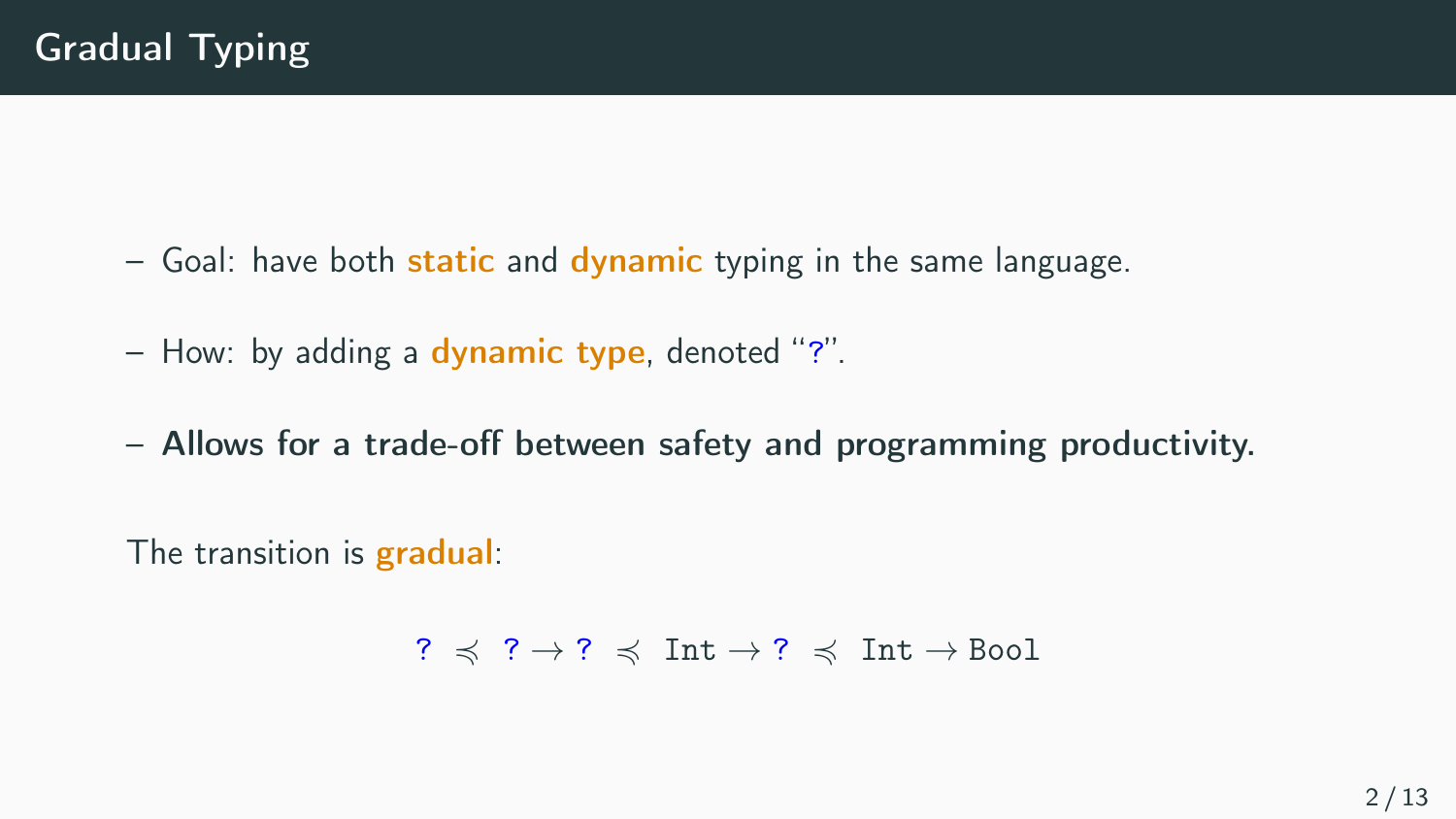– Types with connectives  $(\vee, \wedge, \neg)$ .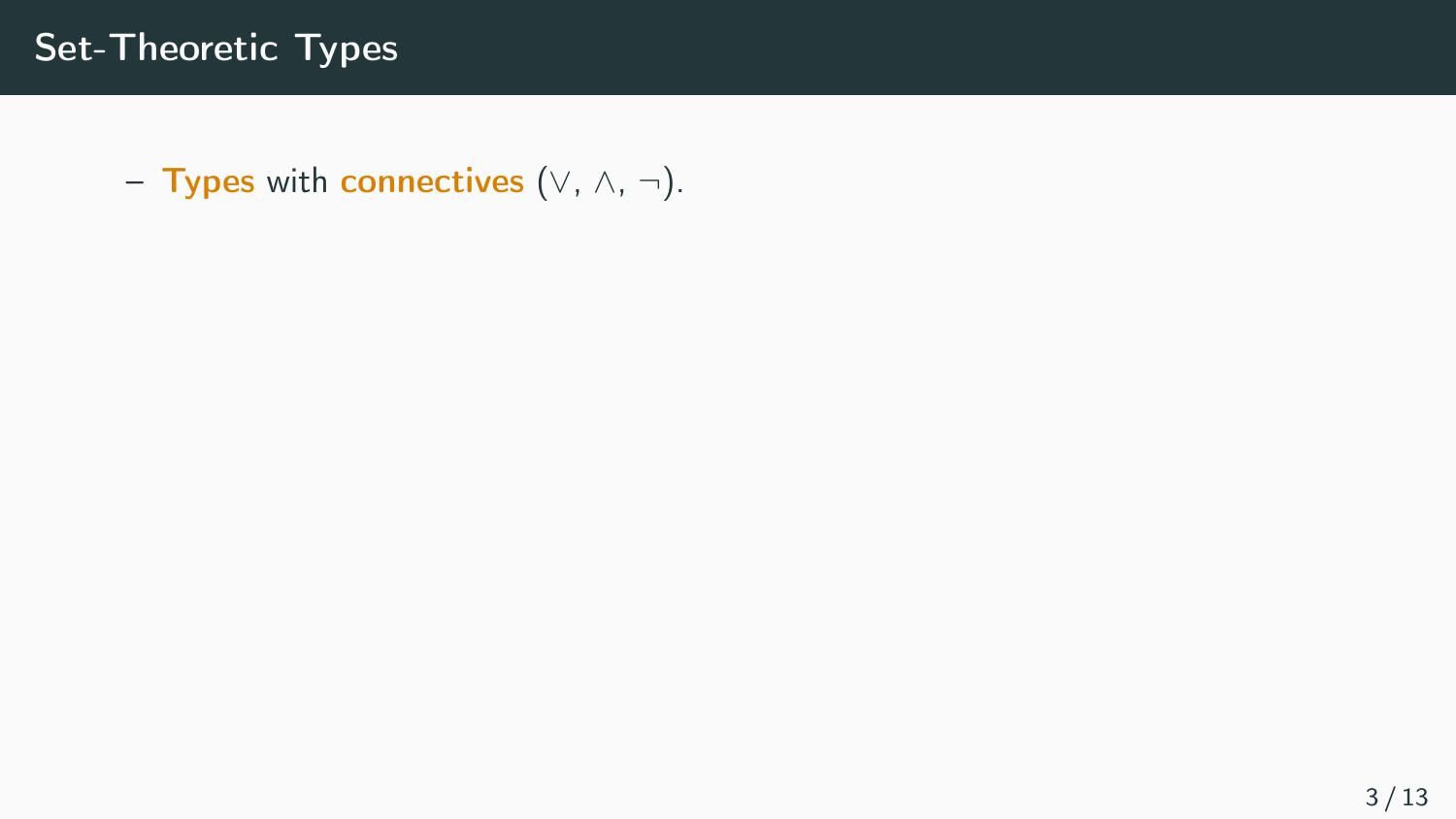– Types with connectives  $(\vee, \wedge, \neg)$ .

(Int -> Int)  $\land$  (Bool -> Bool) = overloaded function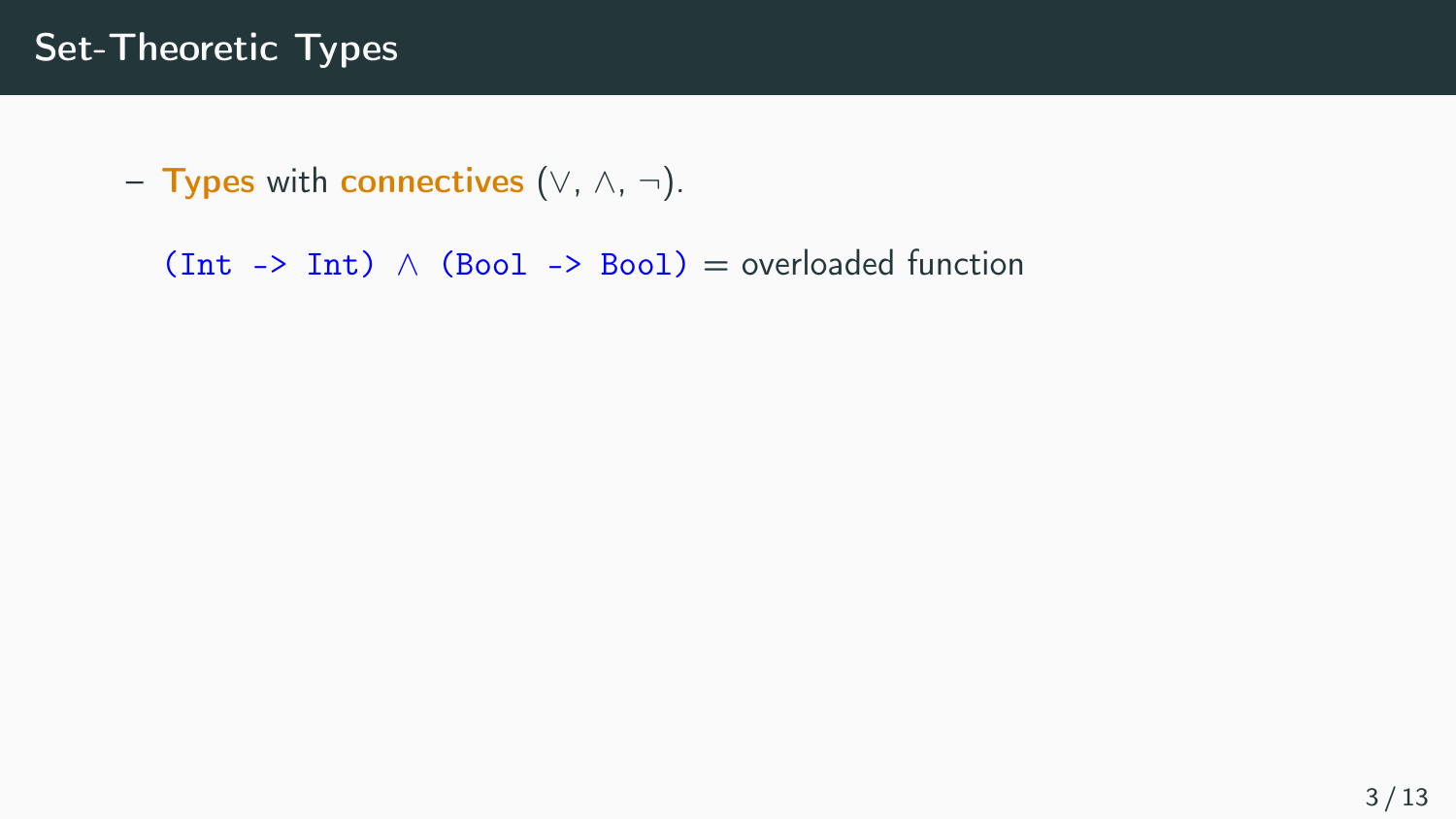```
– Types with connectives (\vee, \wedge, \neg).
```

```
(Int -> Int) \land (Bool -> Bool) = overloaded function
```
if x then 3 else true : Int ∨ Bool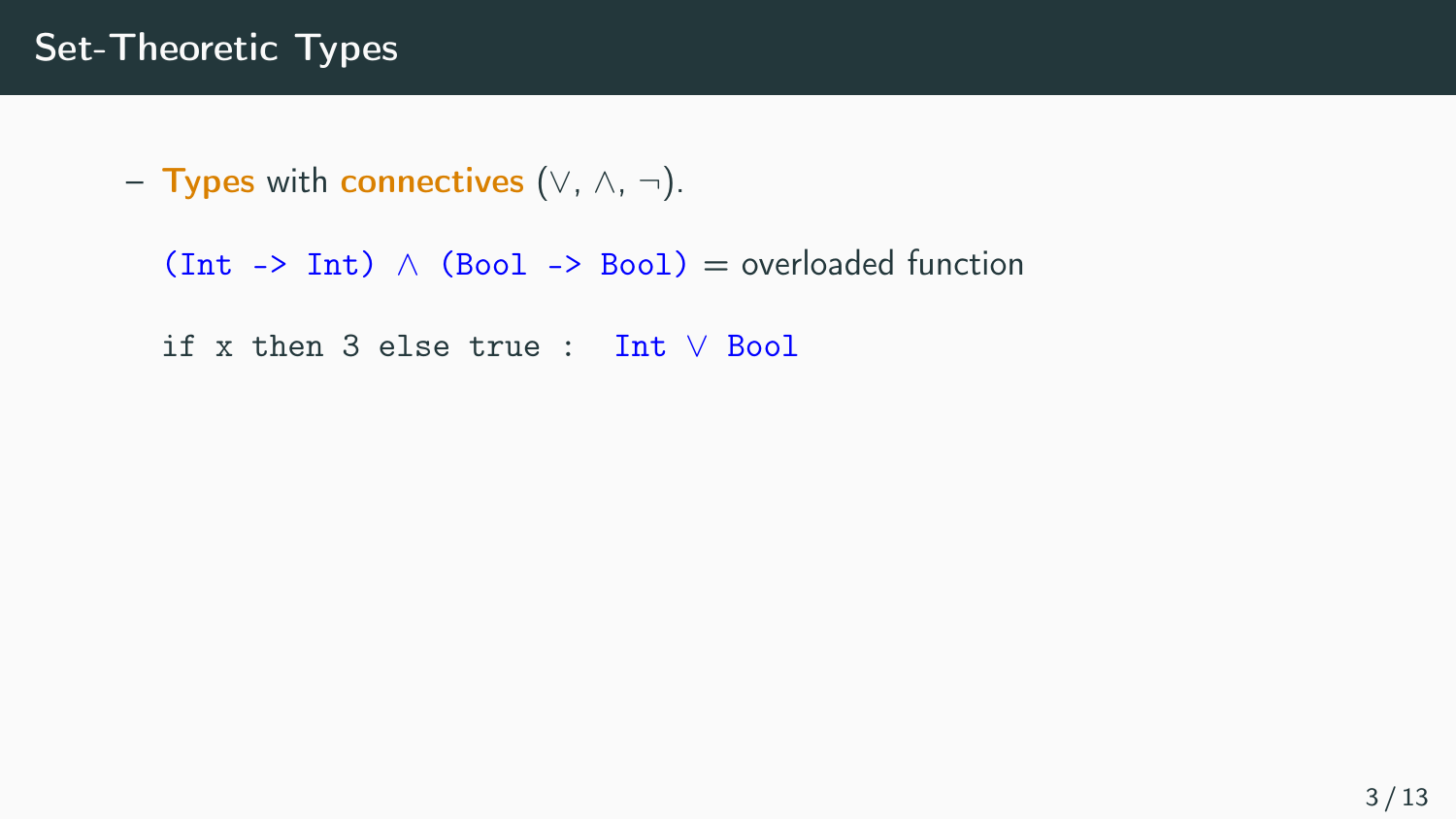– Types with connectives  $(\vee, \wedge, \neg)$ .

(Int -> Int)  $\land$  (Bool -> Bool) = overloaded function

if x then 3 else true : Int ∨ Bool

 $(x = e \in Int)$ ? true: x : Bool  $\vee \neg$  Int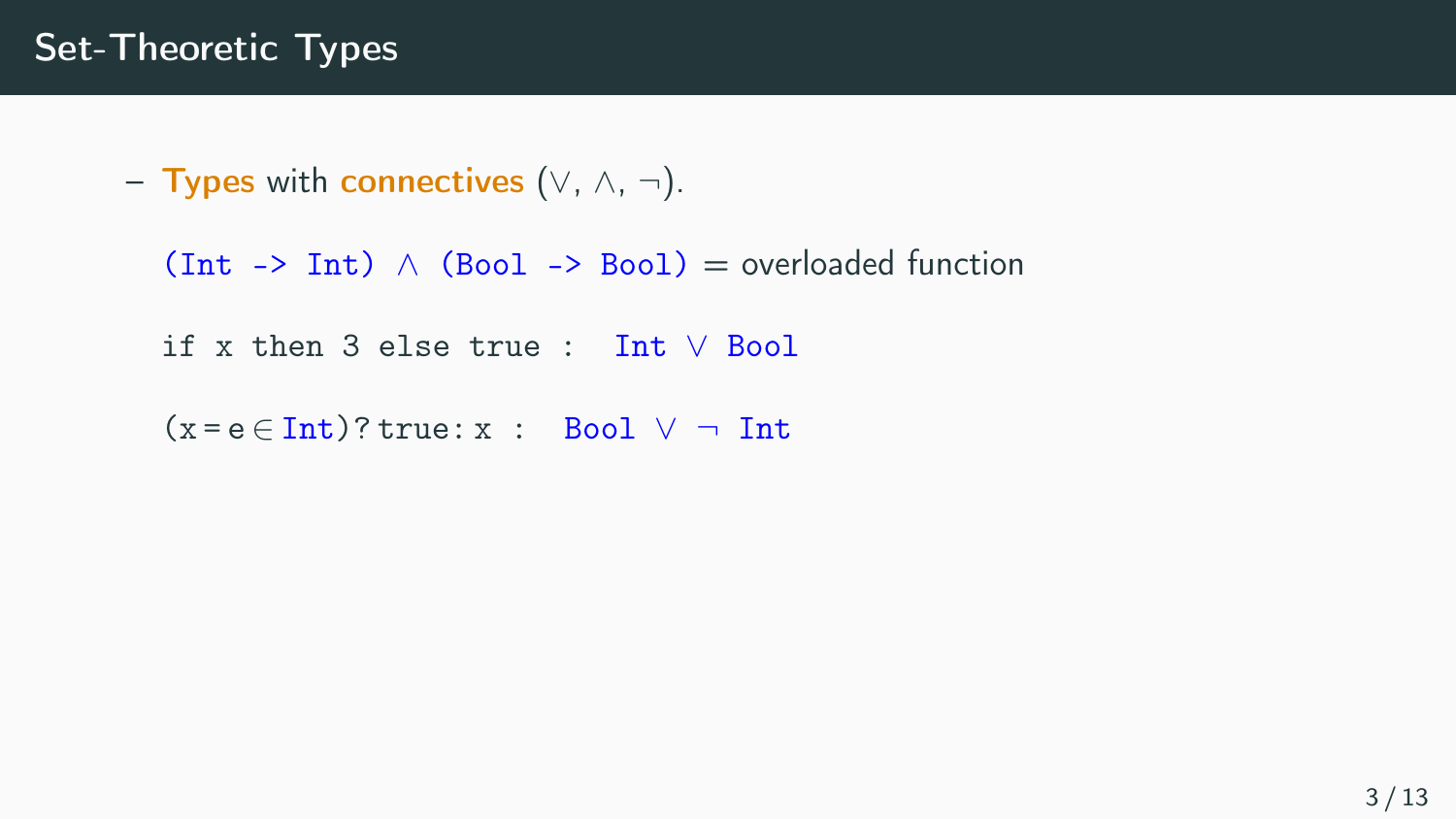```
– Types with connectives (∨, ∧, ¬).
```

```
(Int. -> Int.) \land (Bool -> Bool) = overloaded function
```
if x then 3 else true : Int ∨ Bool

```
(x = e \in Int)? true: x : Bool \vee \neg Int
```
– Powerful but often syntactically heavy.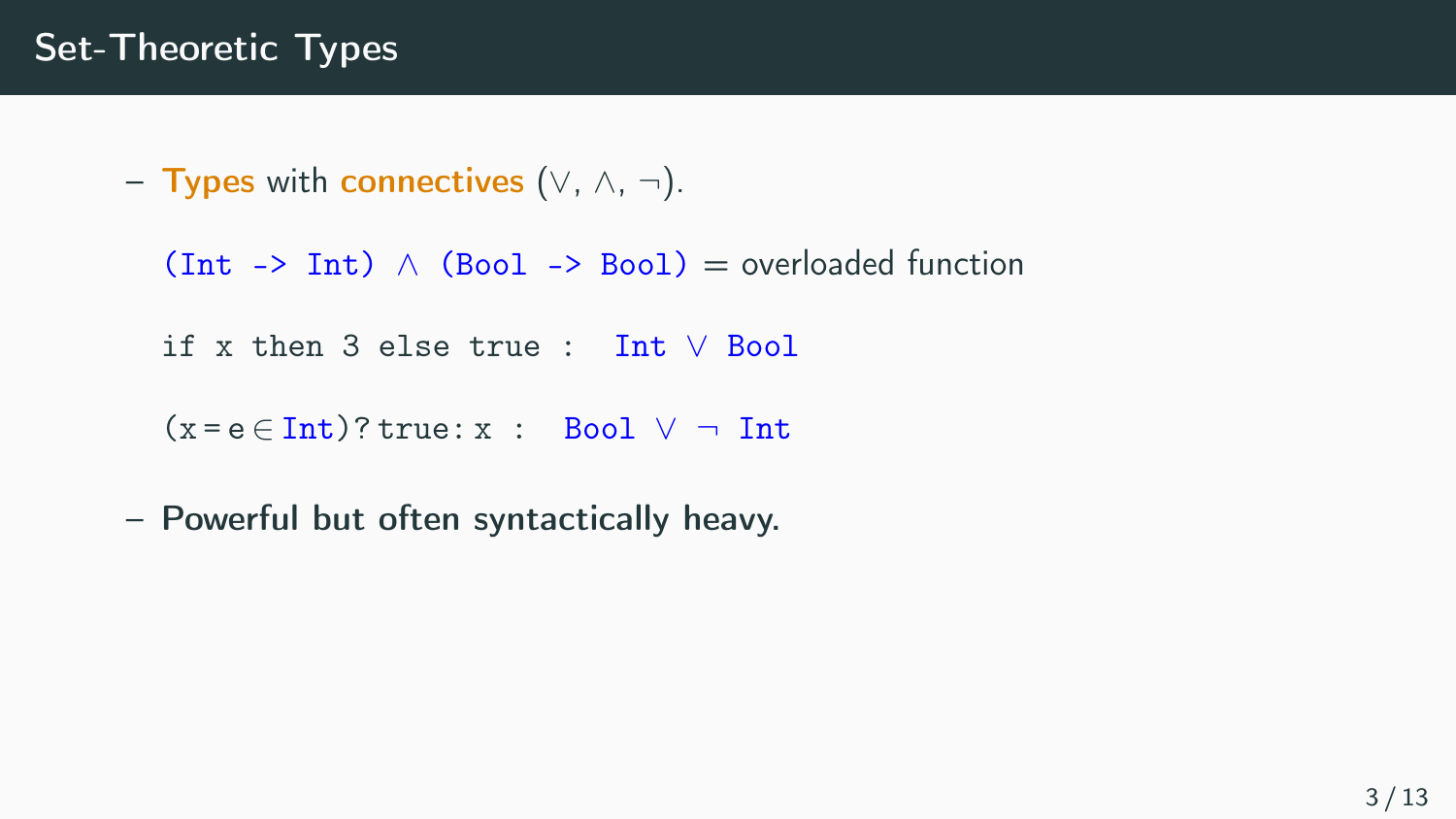```
– Types with connectives (\vee, \wedge, \neg).
```

```
(int -> Int) \wedge (Bool -> Bool) = overloaded function
```
if x then 3 else true : Int ∨ Bool

 $(x = e \in Int)$ ? true: x : Bool  $\vee \neg$  Int

– Powerful but often syntactically heavy.

– In Semantic subtyping:

Types  $\simeq$  Sets of values Subtyping ≃ Set-containment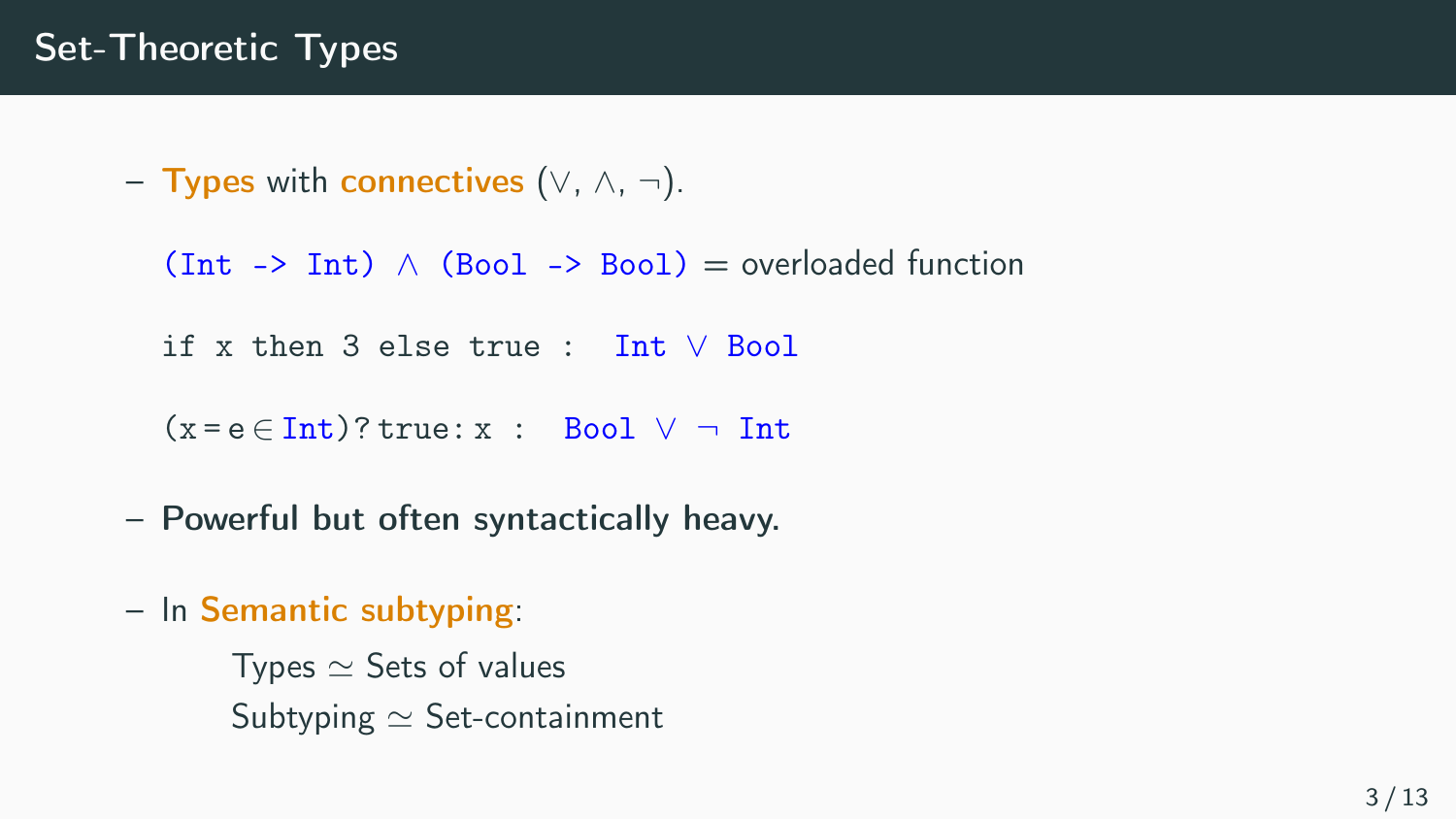```
let map (condition : Bool) (f : \alpha \rightarrow \beta) (data : ) : =
```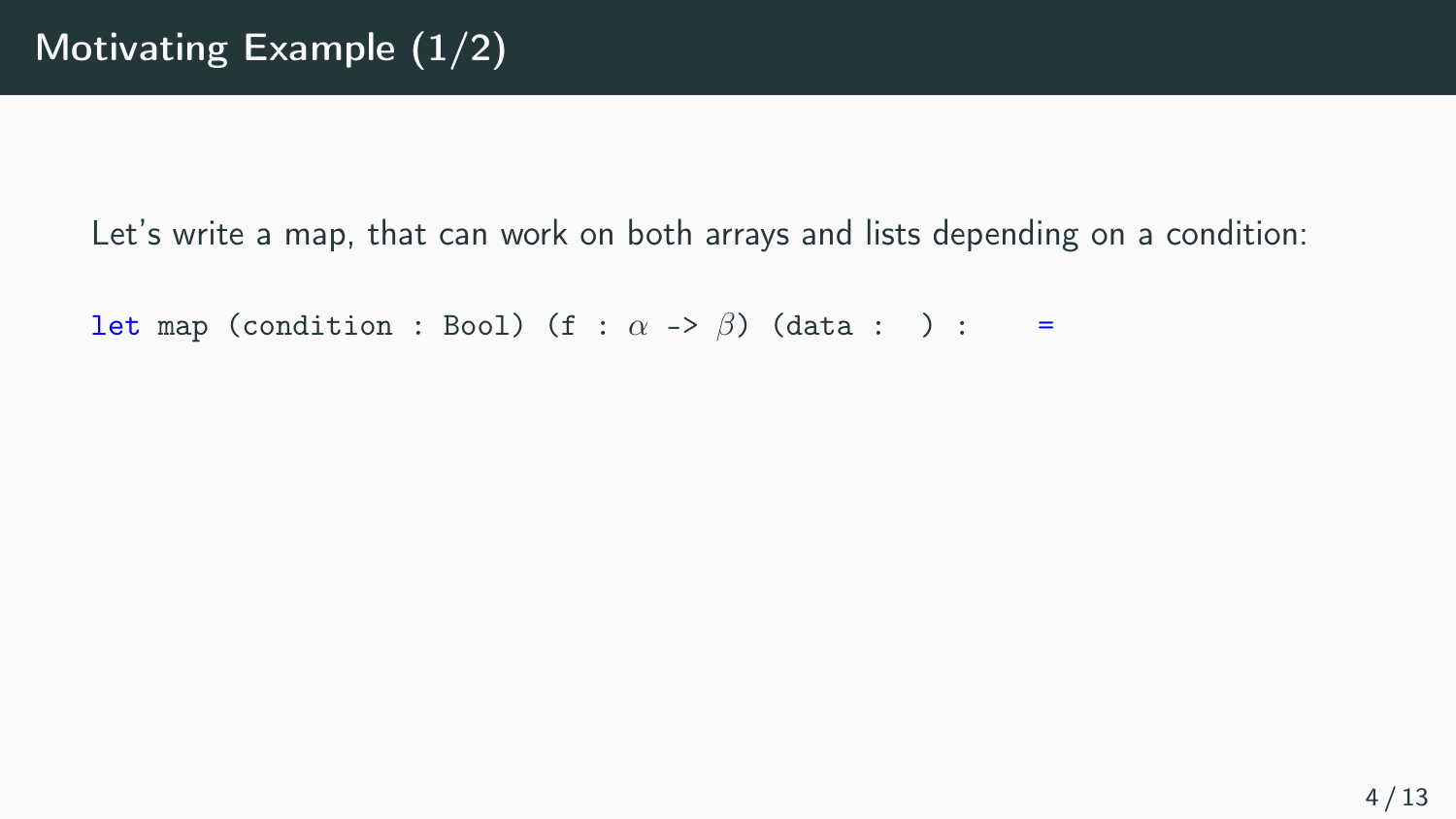```
let map (condition : Bool) (f : \alpha \rightarrow \beta) (data : ) : =
  if condition then
    List.map f data
  else
    Array.map f data
```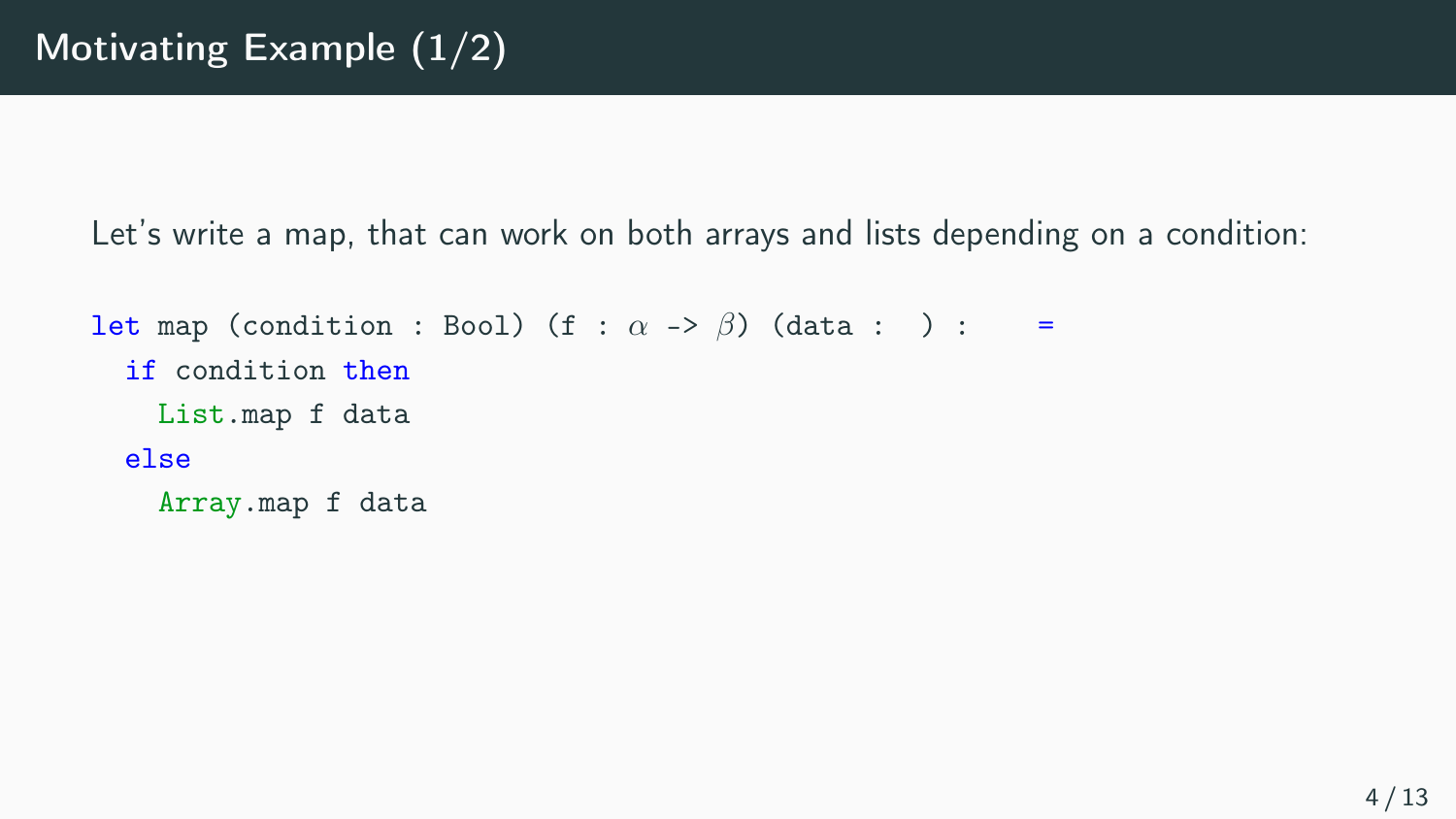```
let map (condition : Bool) (f : \alpha \rightarrow \beta) (data : ?) : =
  if condition then
    List.map f data
  else
    Array.map f data
```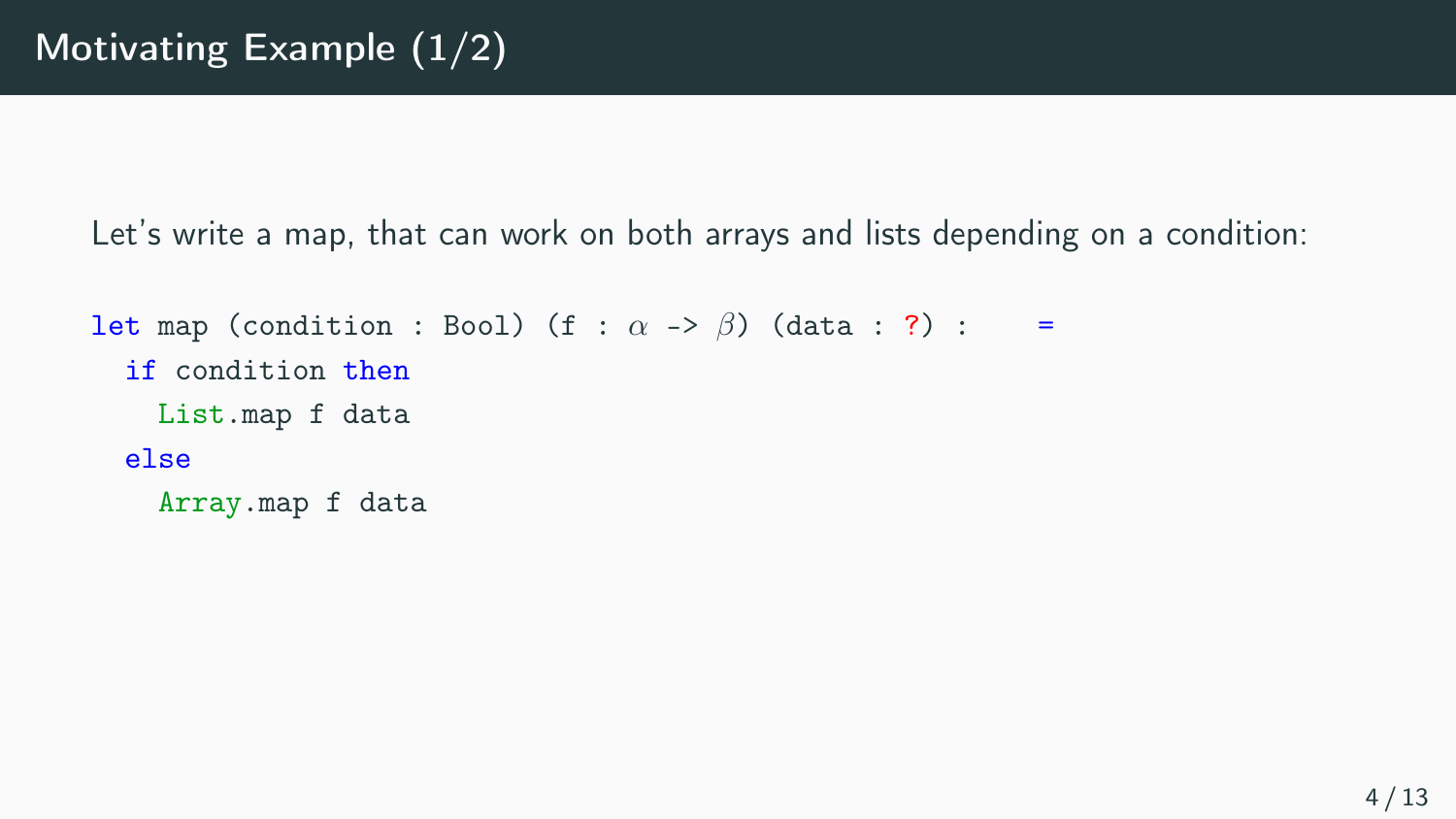```
let map (condition : Bool) (f : \alpha \rightarrow \beta) (data : ?) : ? =
  if condition then
    List.map f data
  else
    Array.map f data
```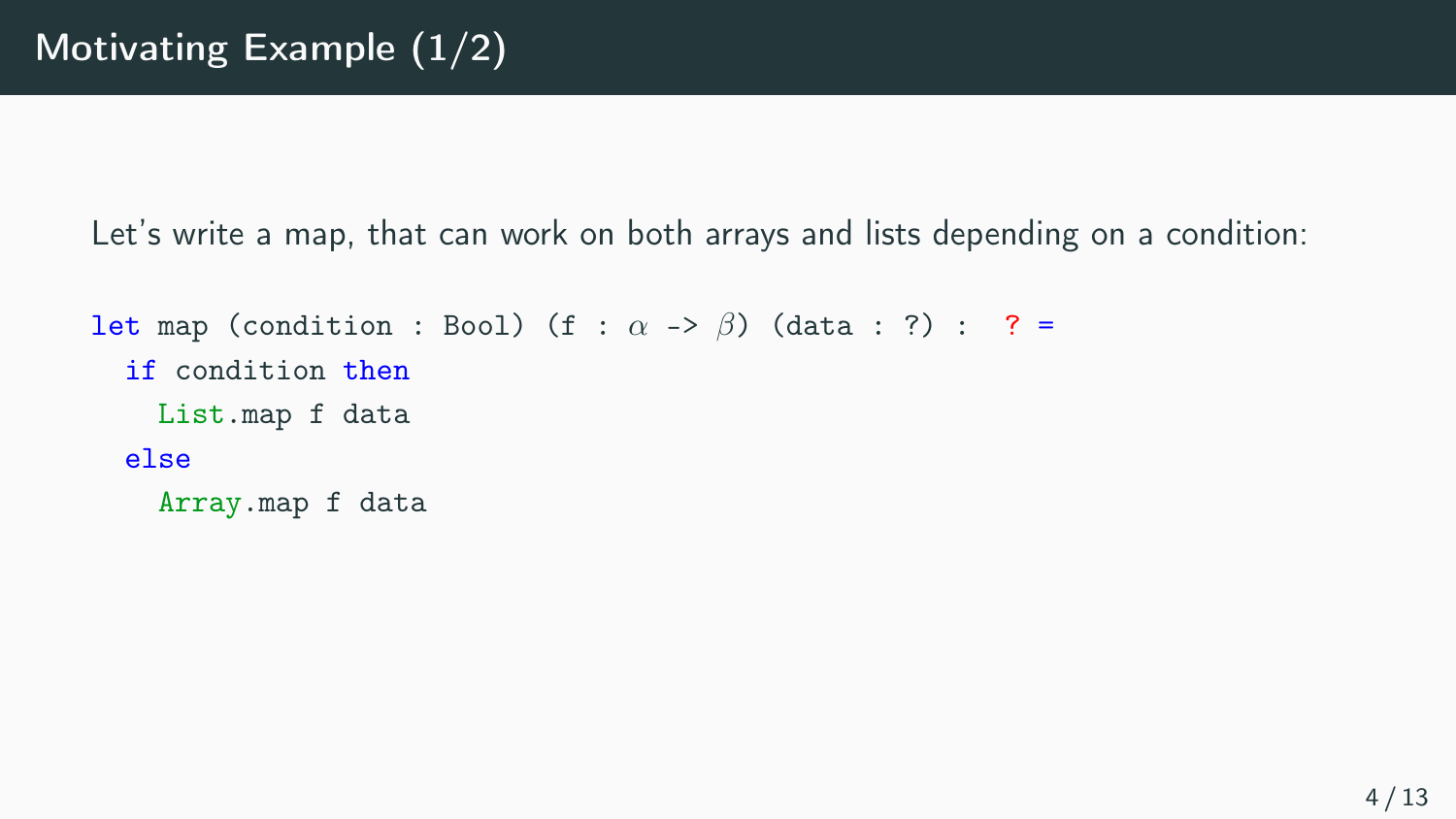```
let map (condition : Bool) (f : \alpha \rightarrow \beta) (data : ?) : ? =
  if condition then
    List.map f data
  else
    Array.map f data
```
Runtime checks or casts are then inserted automatically by the compiler.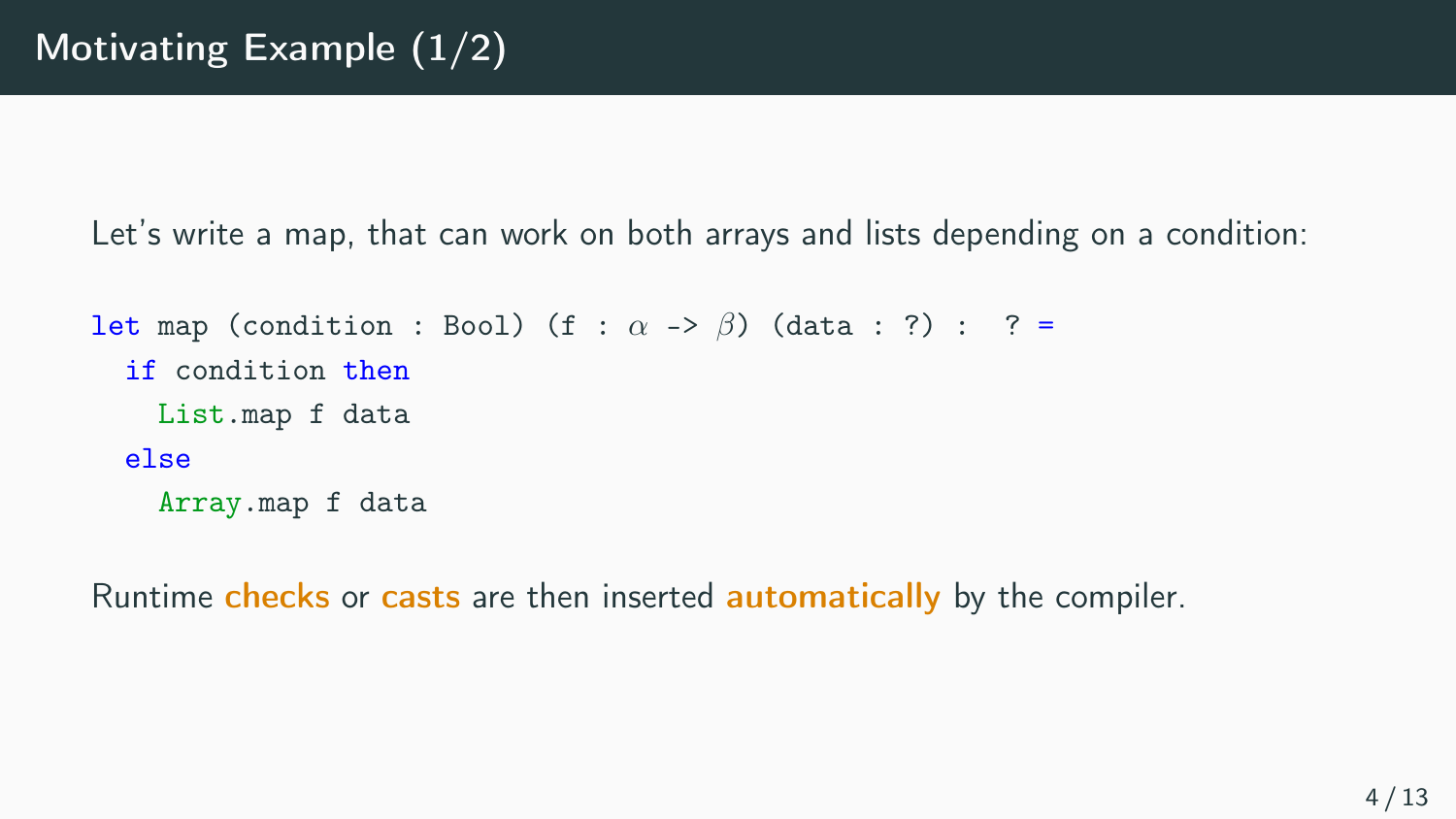```
let map (condition : Bool) (f : \alpha \rightarrow \beta) (data : ?) : ? =
  if condition then
     List.map f data \langle \alpha \rangle list
  else
     Array.map f data
```
Runtime checks or casts are then inserted automatically by the compiler.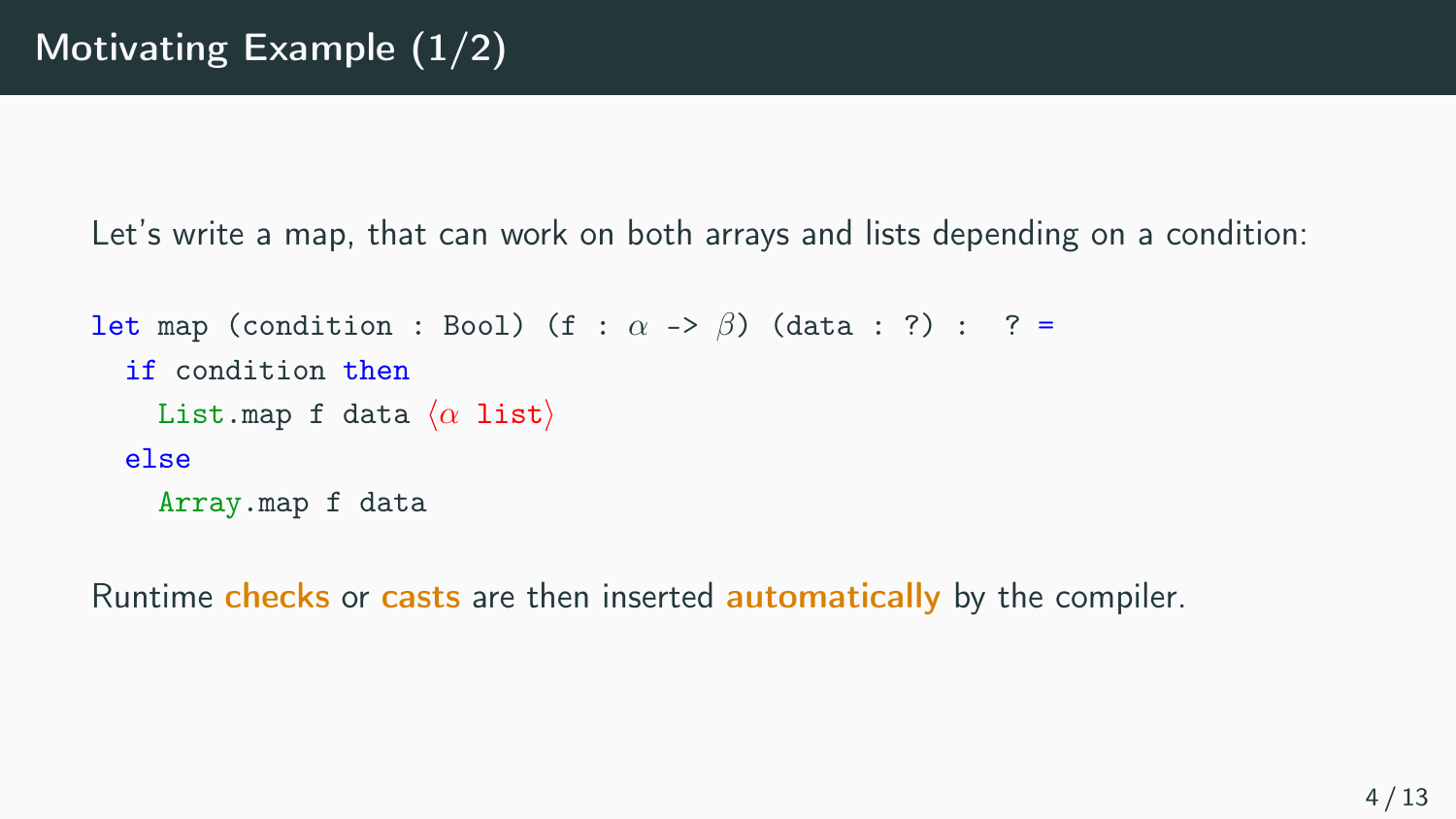```
let map (condition : Bool) (f : \alpha \rightarrow \beta) (data : ?) : ? =
   if condition then
     List.map f data \langle \alpha \rangle list)
  else
      Array.map f data \langle \alpha \rangle array)
```
Runtime checks or casts are then inserted automatically by the compiler.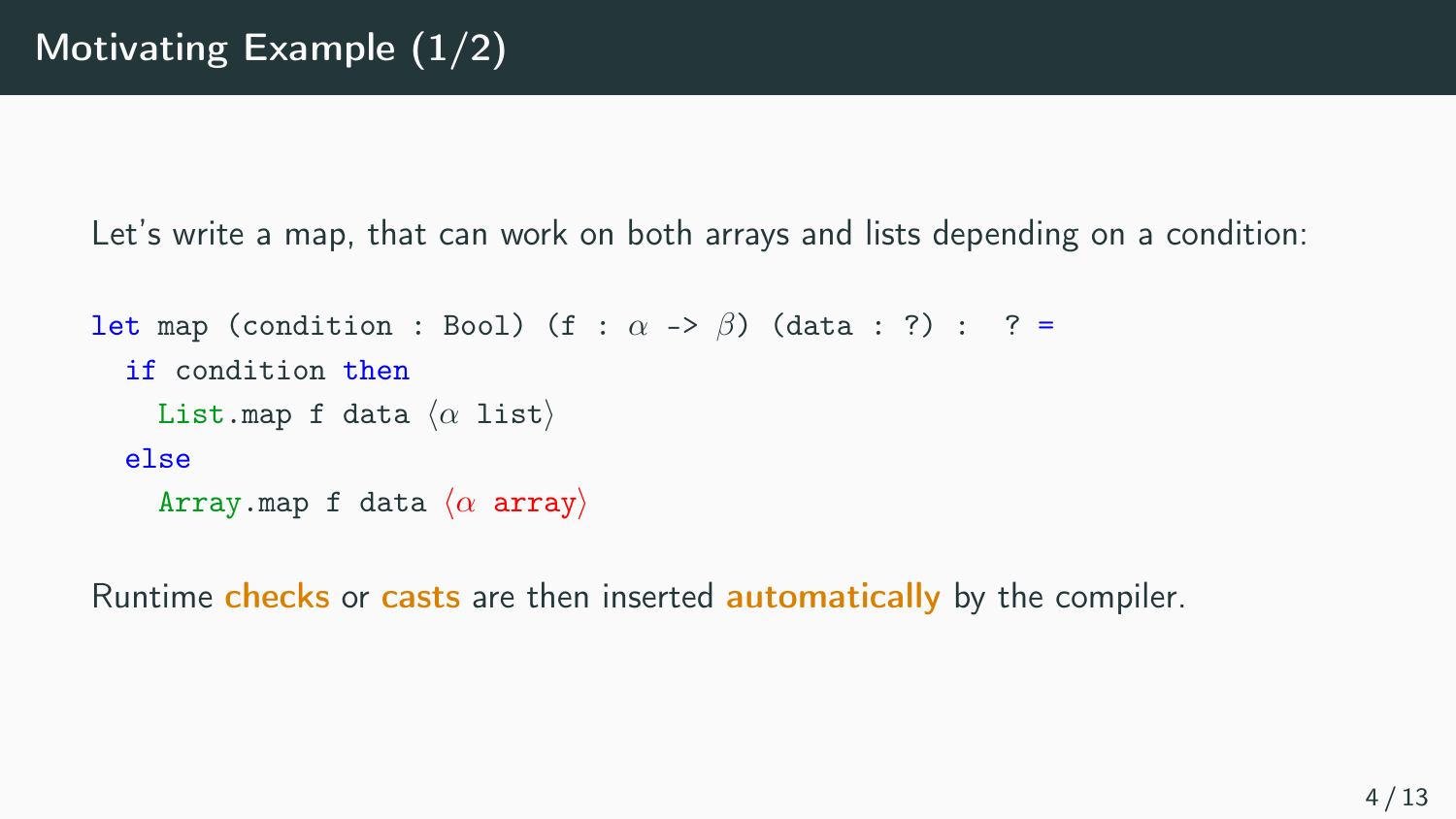```
let map (condition : Bool) (f : \alpha \rightarrow \beta) (data : ?) : ? =
   if condition then
     List.map f data \langle \alpha \rangle list)
  else
     Array.map f data \langle \alpha \rangle array
```
Runtime checks or casts are then inserted **automatically** by the compiler.

This is however very **unsafe**, as it accepts a string for example.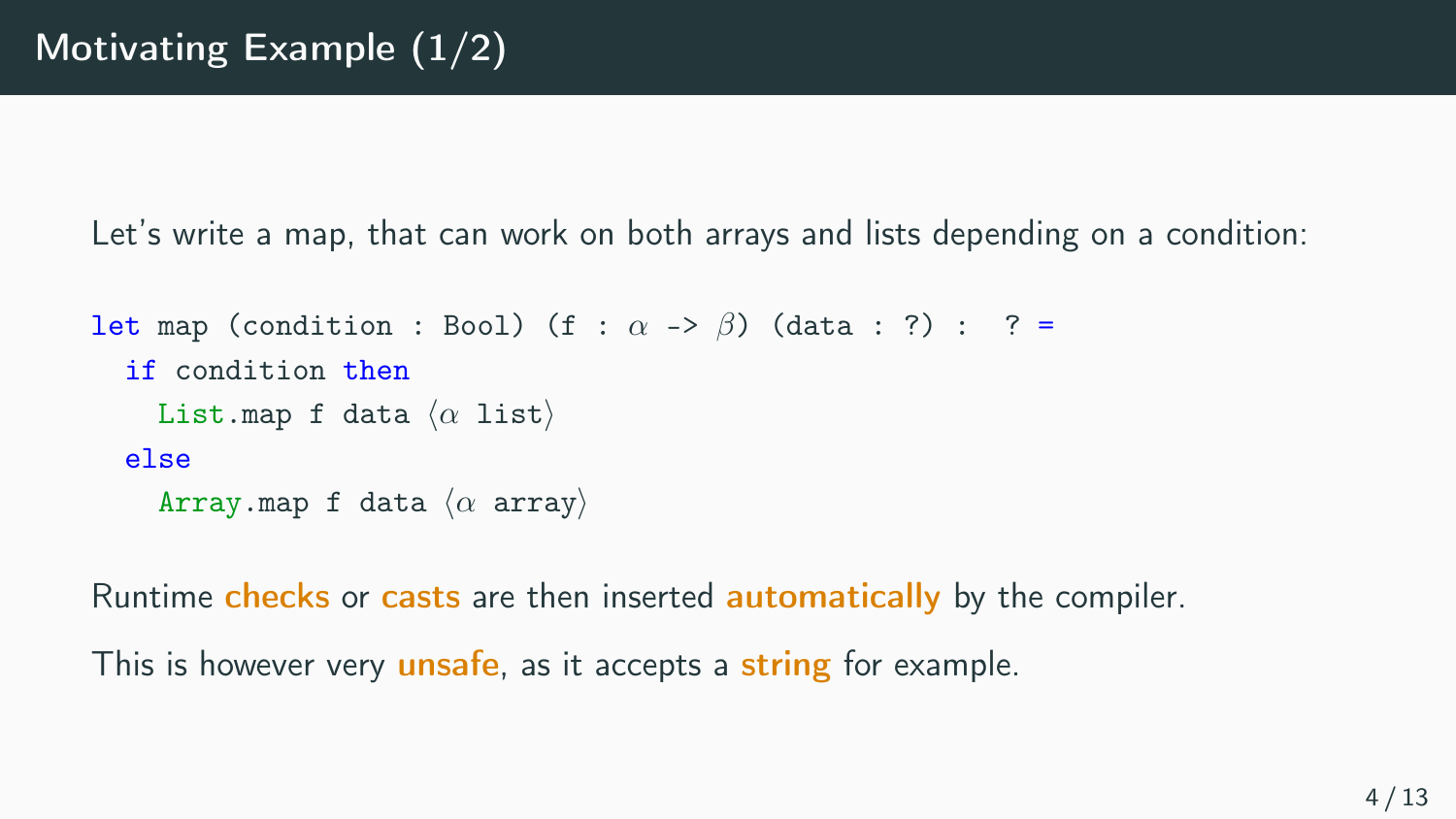```
let map condition f
  (data : (\alpha list \lor \alpha array) ) =
  if condition then
    List.map f data
  else
    Array.map f data
```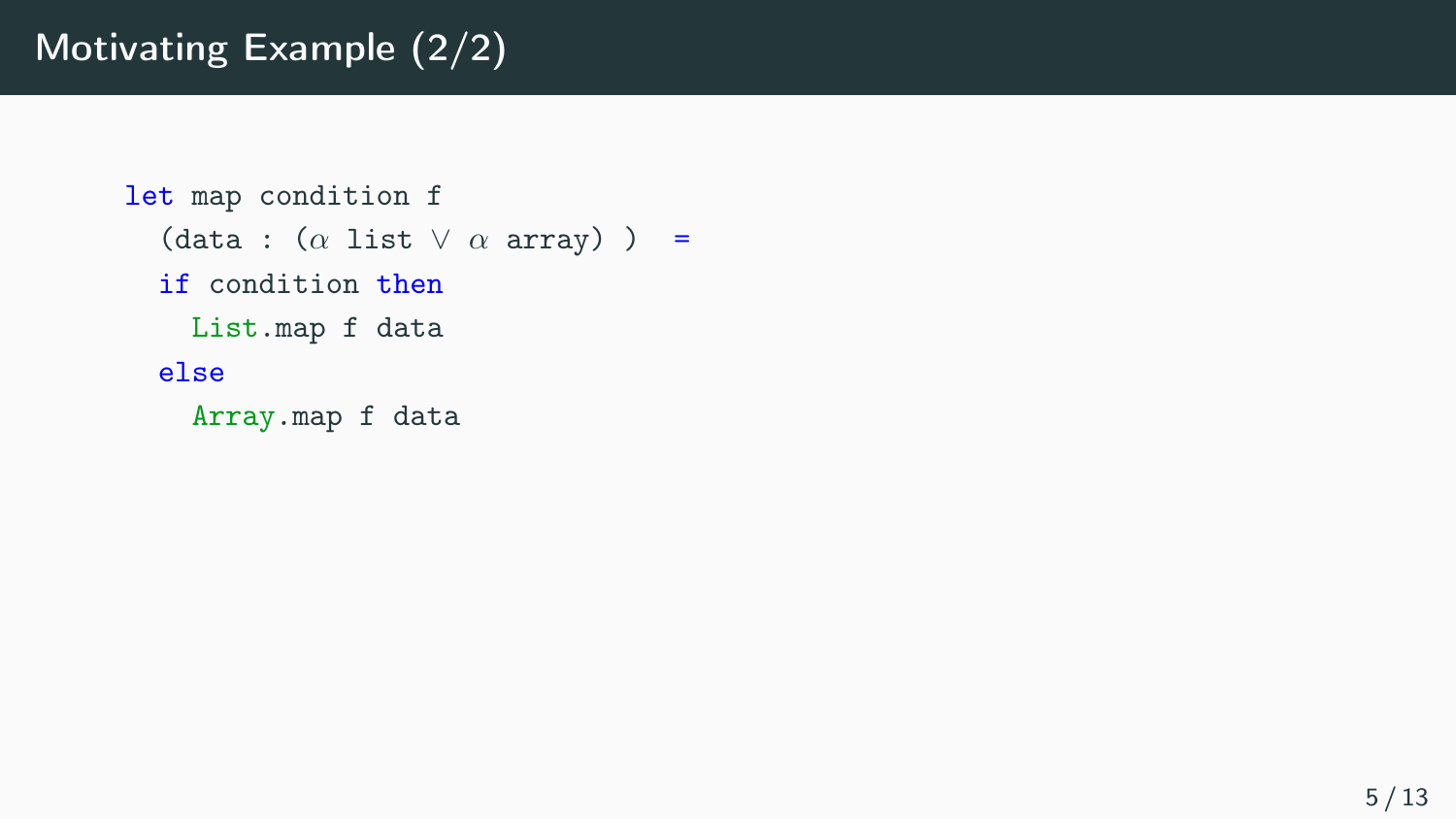```
let map condition f
  (data : (\alpha \text{ list } \lor \alpha \text{ array}) \land ?) =
  if condition then
    List.map f data
  else
     Array.map f data
```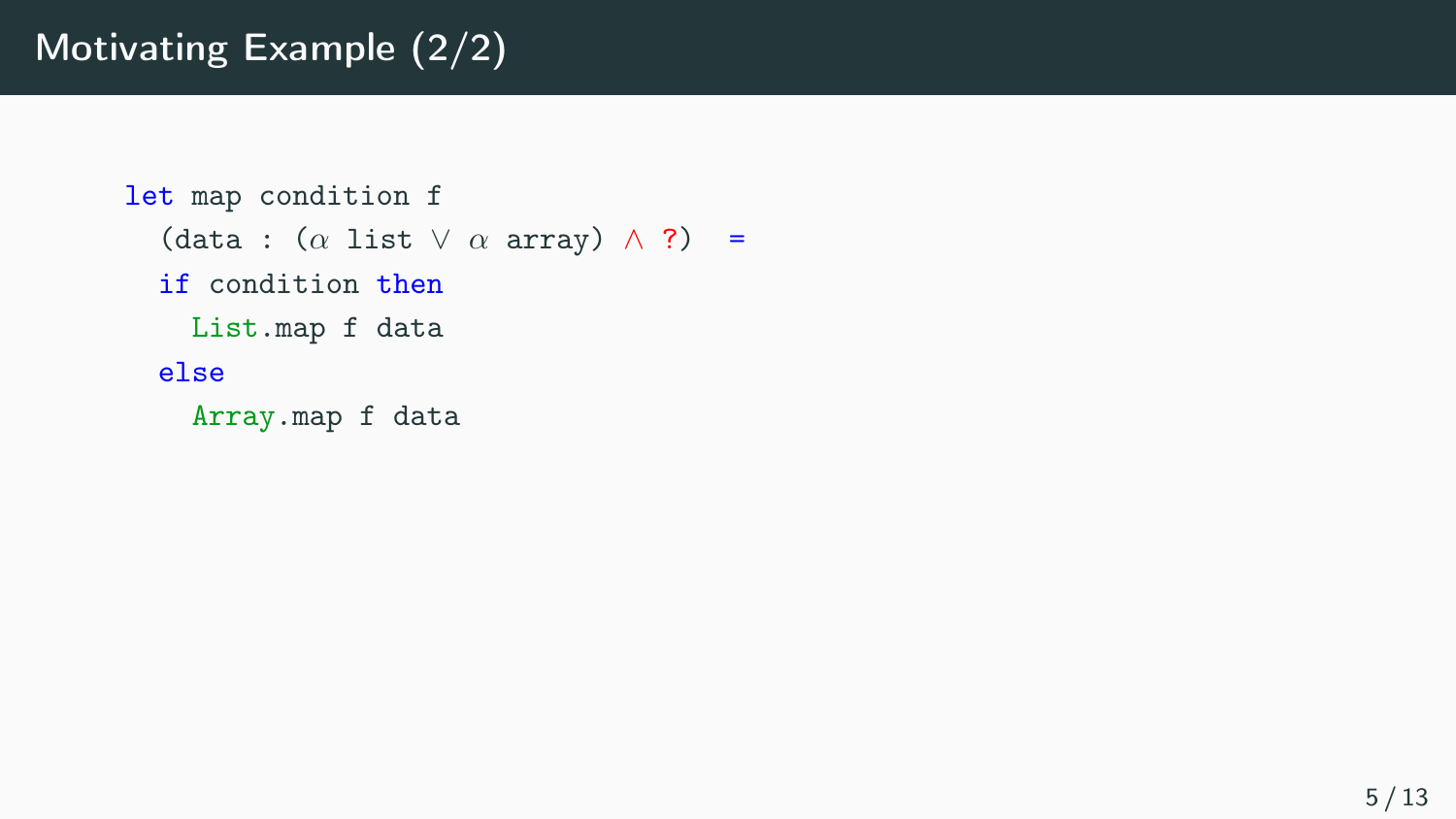```
let map condition f
   (data : (\alpha \text{ list } \vee \alpha \text{ array}) \wedge ?) =
  if condition then
    List.map f data
  else
     Array.map f data
```

```
– By subtyping, (\alpha list \lor \alpha array) \land ? \leq ?.
```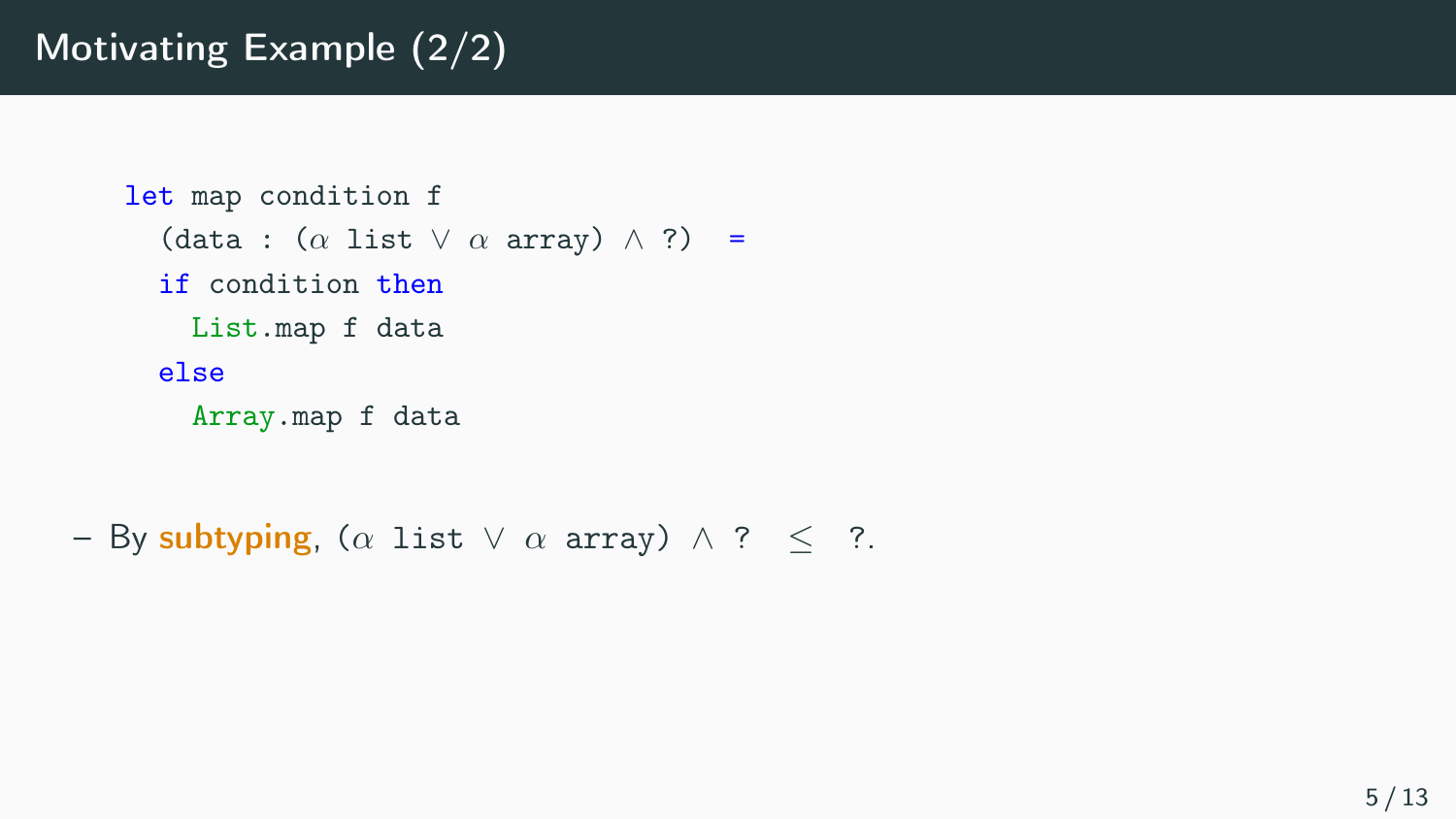```
let map condition f
   (data : (\alpha \text{ list } \vee \alpha \text{ array}) \wedge ?) =
  if condition then
     List.map f data
  else
     Array.map f data
```
- By subtyping, ( $\alpha$  list  $\vee$   $\alpha$  array)  $\wedge$  ?  $\leq$  ?.
- Can only be used with lists or arrays.
- No need for manual type checks.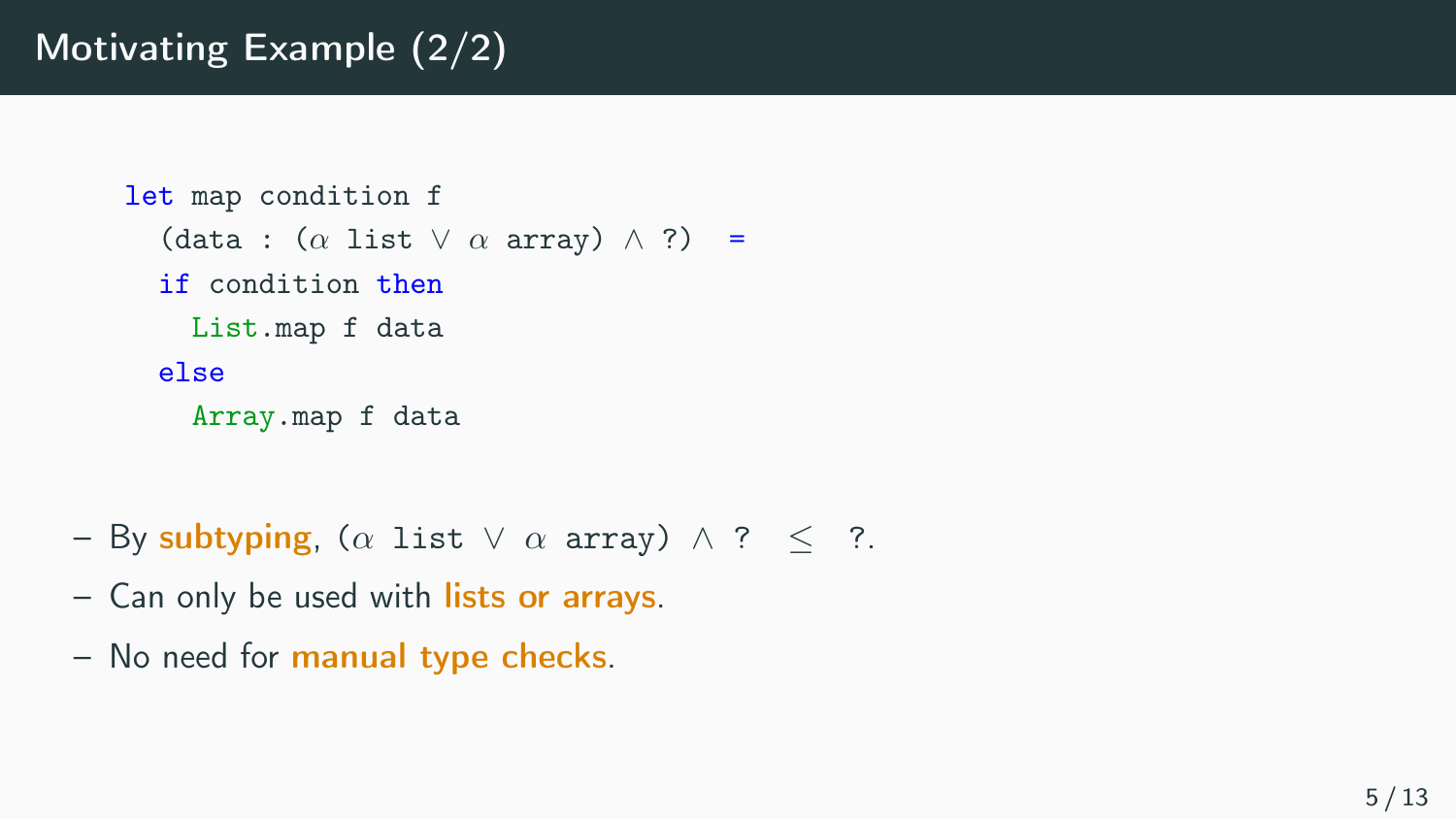```
let map condition f
  (data : (\alpha \text{ list } \vee \alpha \text{ array}) \wedge ?) =
  if condition then
    List.map f data
  else
     Array.map f data
```
- By subtyping, ( $\alpha$  list  $\vee$   $\alpha$  array)  $\wedge$  ?  $\leq$  ?.
- Can only be used with lists or arrays.
- No need for manual type checks.
- We want to infer all non-gradual types (including the return type).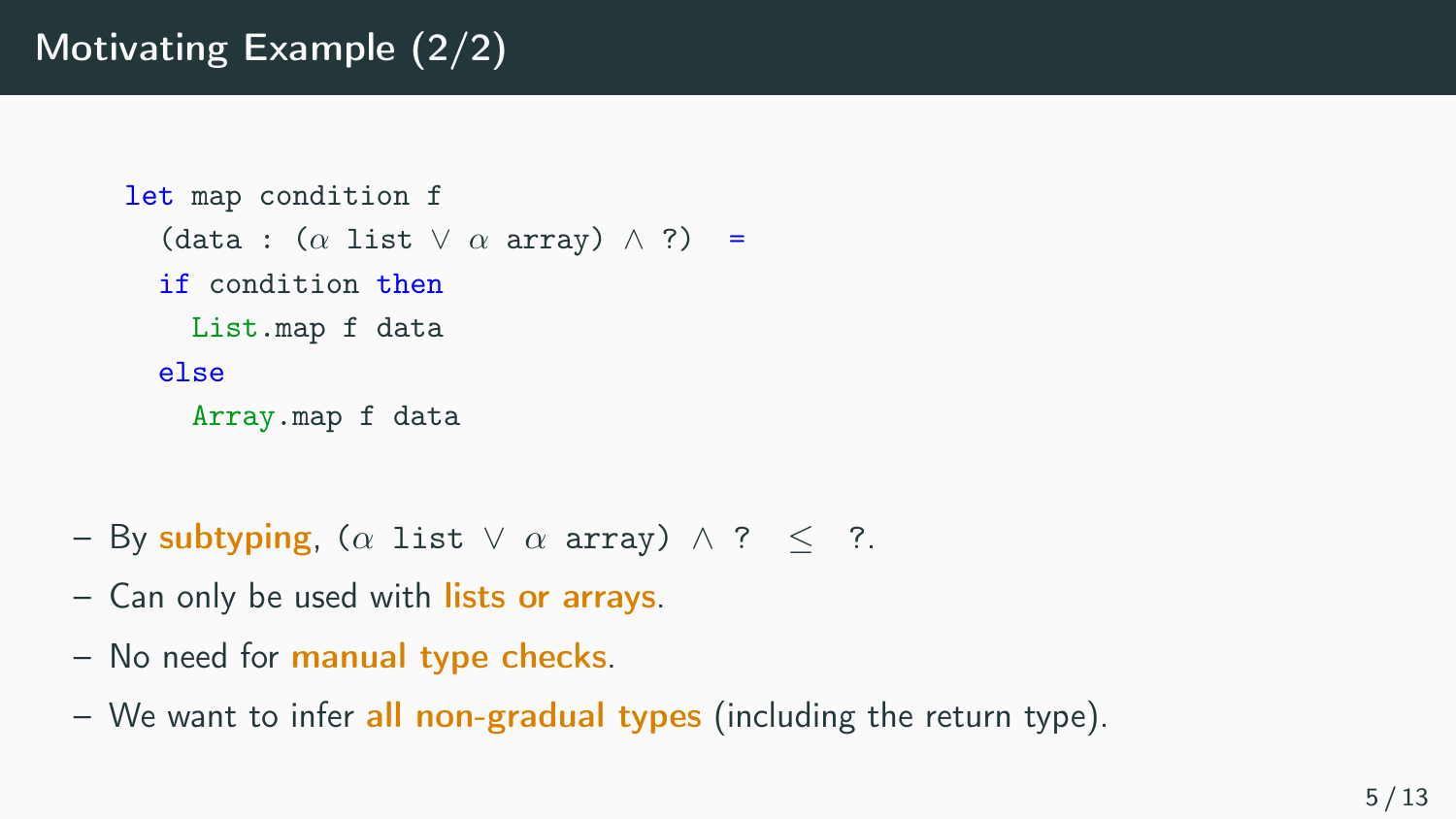```
let map (condition : Bool) f
  (data : (\alpha \text{ list } \vee \alpha \text{ array}) \wedge ?) =
  if condition then
    List.map f data
  else
     Array.map f data
```
- By subtyping, ( $\alpha$  list  $\vee$   $\alpha$  array)  $\wedge$  ?  $\leq$  ?.
- Can only be used with lists or arrays.
- No need for manual type checks.
- We want to infer all non-gradual types (including the return type).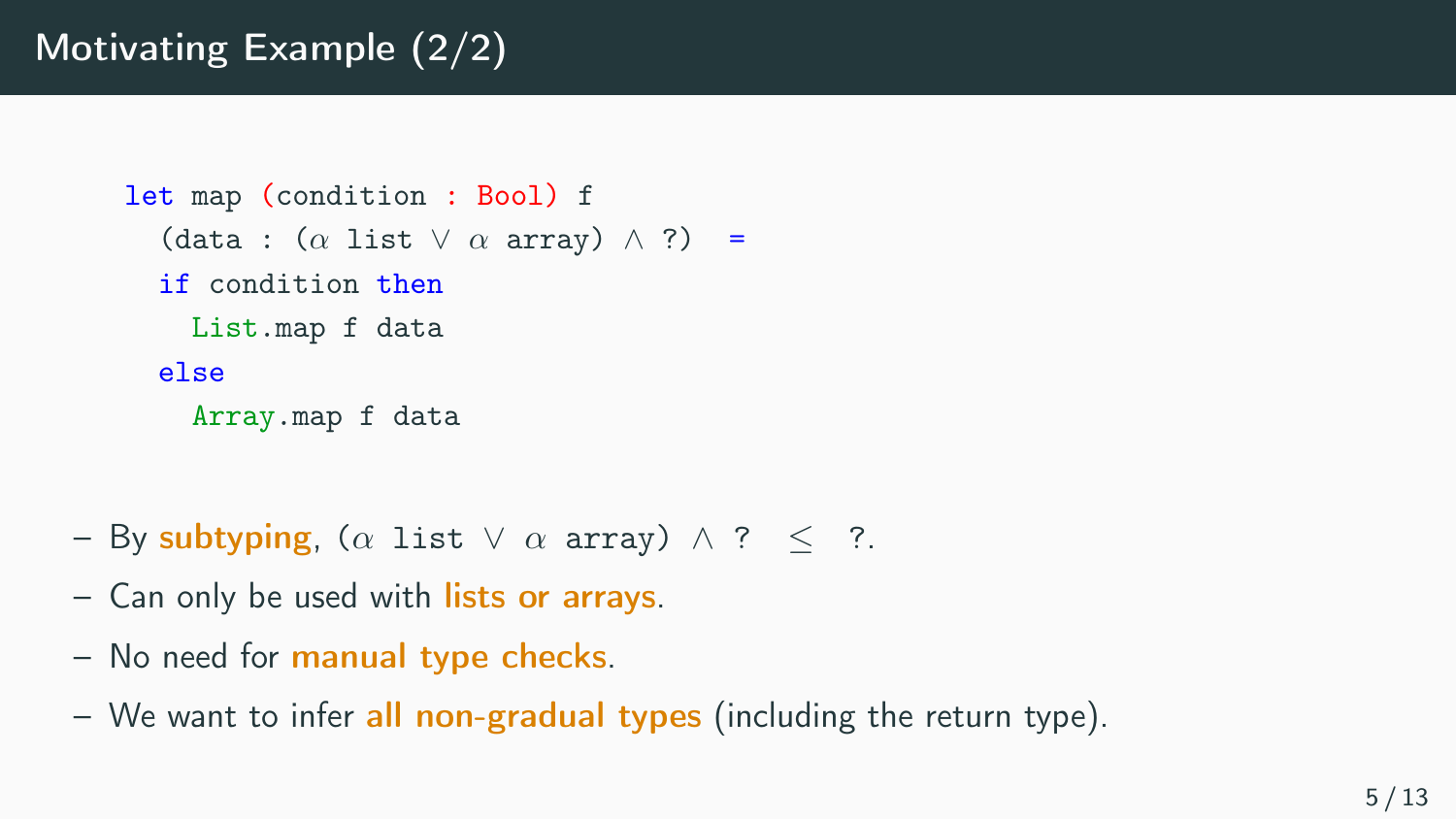```
let map condition (f : \alpha \rightarrow \beta)
   (data : (\alpha \text{ list } \vee \alpha \text{ array}) \wedge ?) =
  if condition then
     List.map f data
  else
     Array.map f data
```
- By subtyping, ( $\alpha$  list  $\vee$   $\alpha$  array)  $\wedge$  ?  $\leq$  ?.
- Can only be used with lists or arrays.
- No need for manual type checks.
- We want to infer all non-gradual types (including the return type).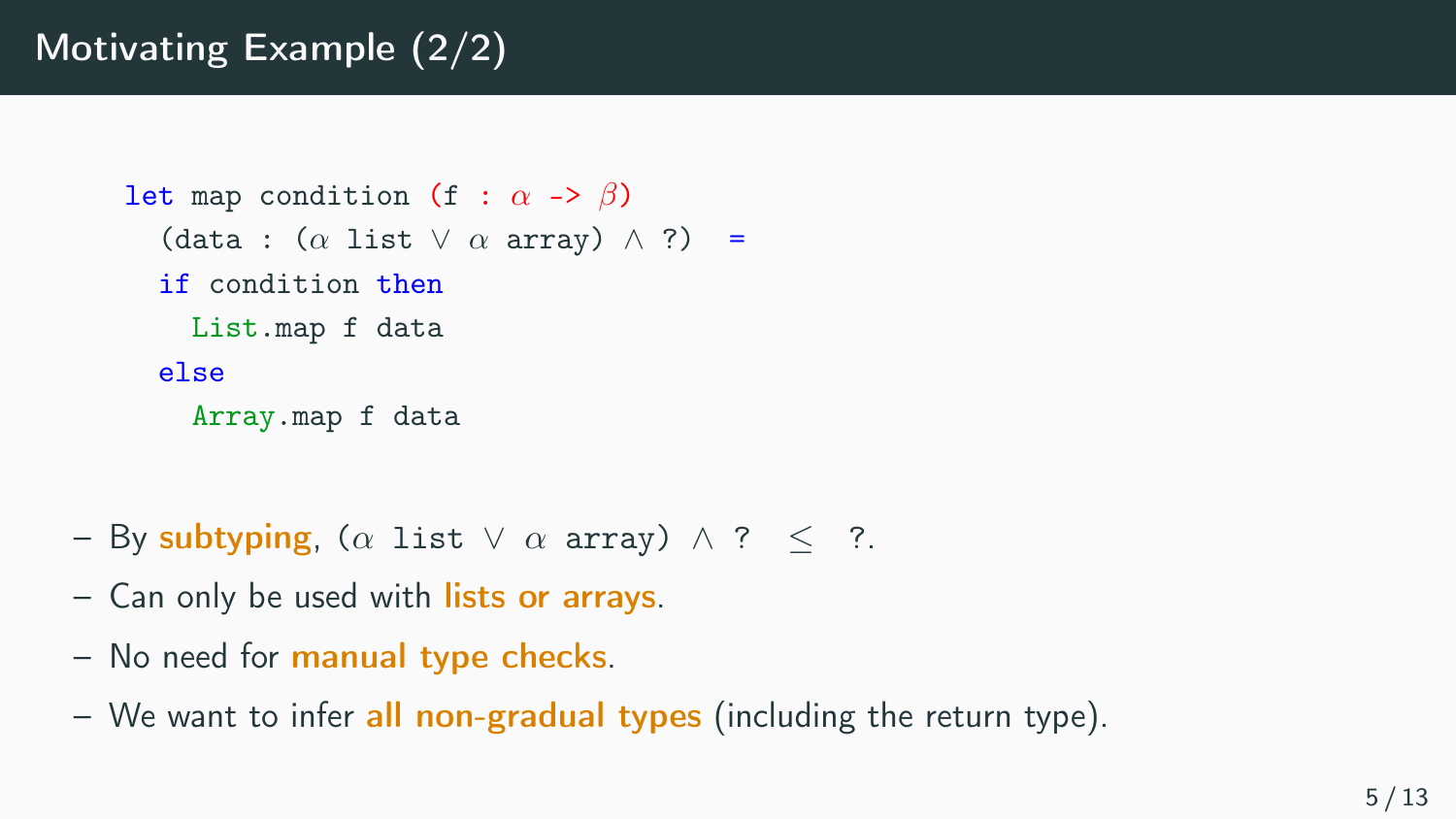```
let map condition f
  (data : (\alpha list \vee \alpha array) \wedge ?) : \beta list \vee \beta array =
  if condition then
    List.map f data
  else
    Array.map f data
```
- By subtyping, ( $\alpha$  list  $\vee$   $\alpha$  array)  $\wedge$  ?  $\leq$  ?.
- Can only be used with lists or arrays.
- No need for manual type checks.
- We want to infer all non-gradual types (including the return type).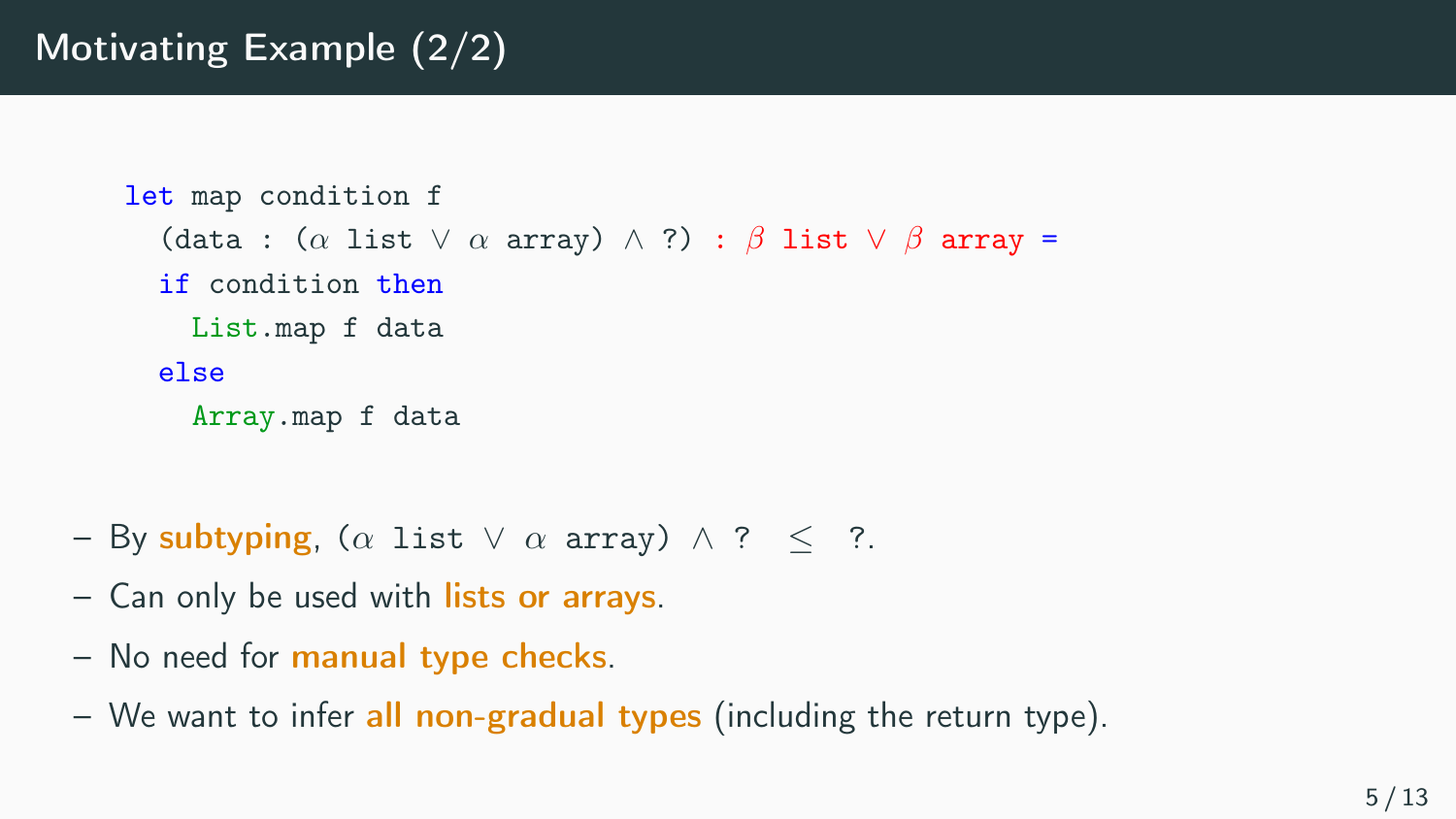1. Define a subtype-consistency relation  $\tilde{\le}$  .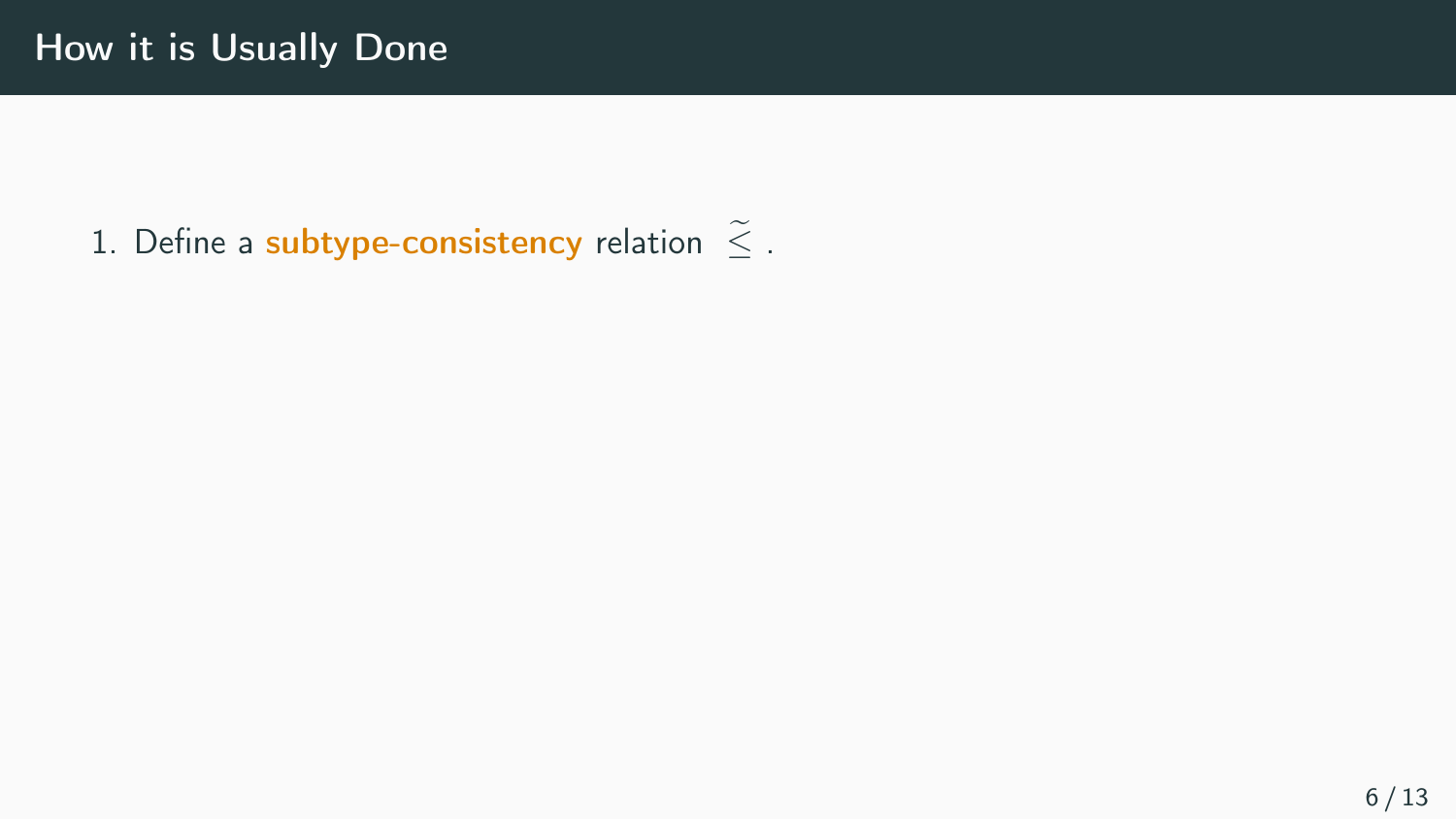1. Define a subtype-consistency relation  $\tilde{\le}$  .

This relation is not transitive! ?  $\leq \tau \leq$  ? for all  $\tau$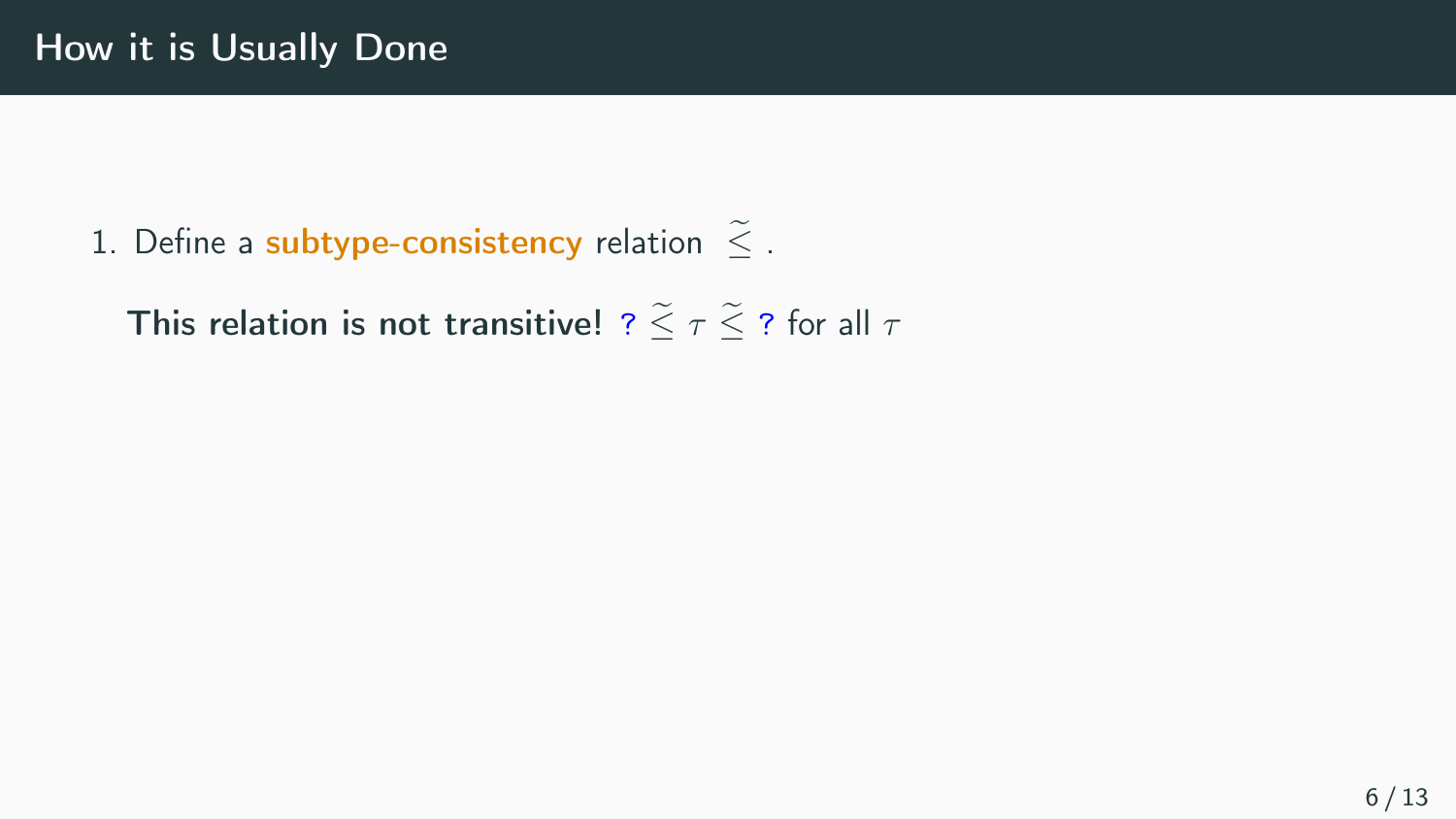1. Define a subtype-consistency relation  $\tilde{\le}$ .

This relation is not transitive! ?  $\leq \tau \leq$  ? for all  $\tau$ 

2. Embed this relation into typing rules.

$$
\frac{\Gamma \vdash e_1 : \tau_1 \to \tau_1' \qquad \Gamma \vdash e_2 : \tau_2 \qquad \tau_2 \leq \tau_1}{\Gamma \vdash e_1 \ e_2 : \tau_1'}
$$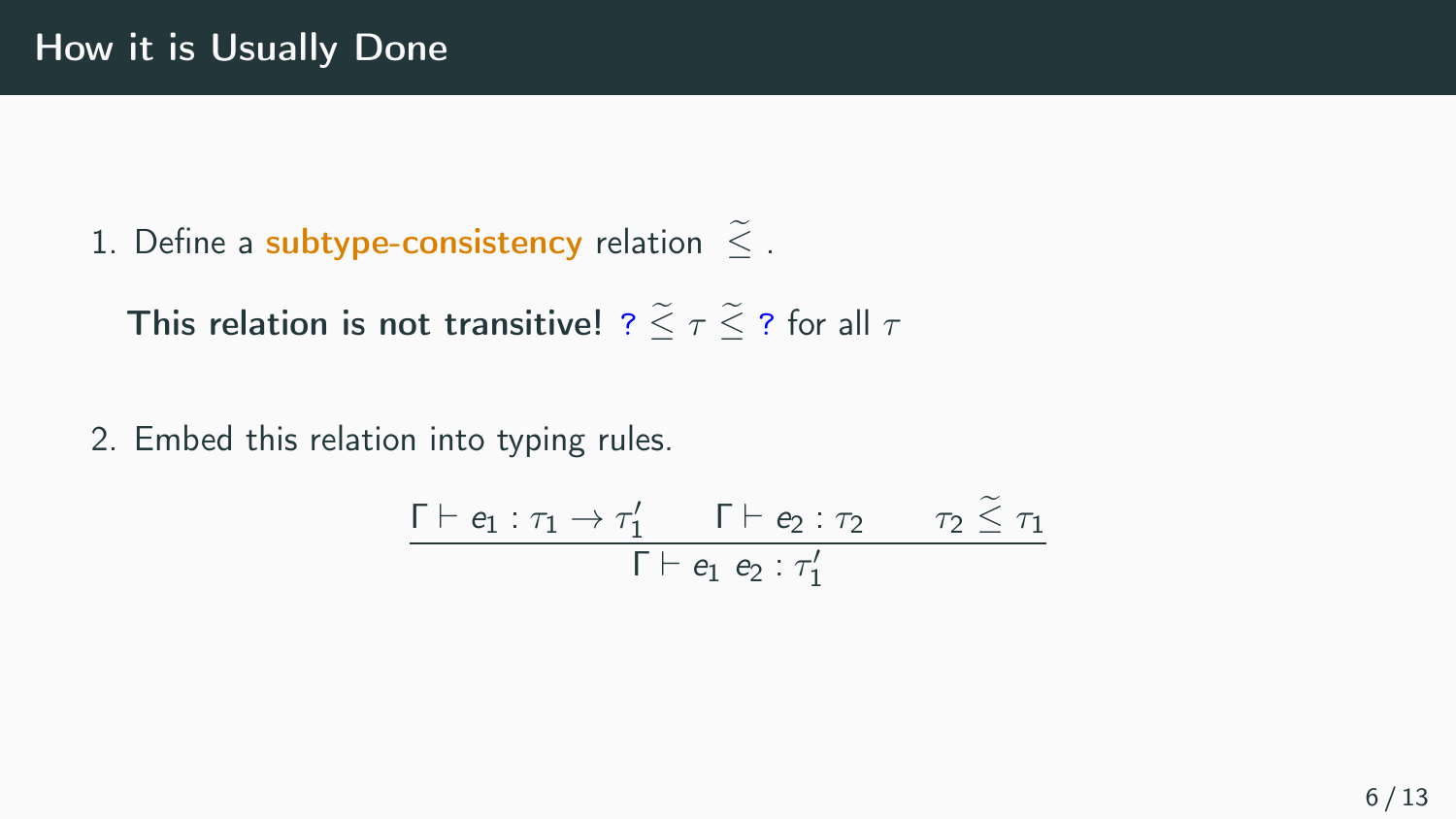1. Define a subtype-consistency relation  $\tilde{\le}$  .

This relation is not transitive!  $? \leq \tau \leq ?$  for all  $\tau$ 

2. Embed this relation into typing rules.

$$
\frac{\Gamma \vdash e_1 : \tau_1 \qquad \Gamma \vdash e_2 : \tau_2 \qquad \tau_2 \leq \text{dom}(\tau_1)}{\Gamma \vdash e_1 \ e_2 : \tau_1 \circ \tau_2}
$$

This gets even more complicated with set-theoretic types!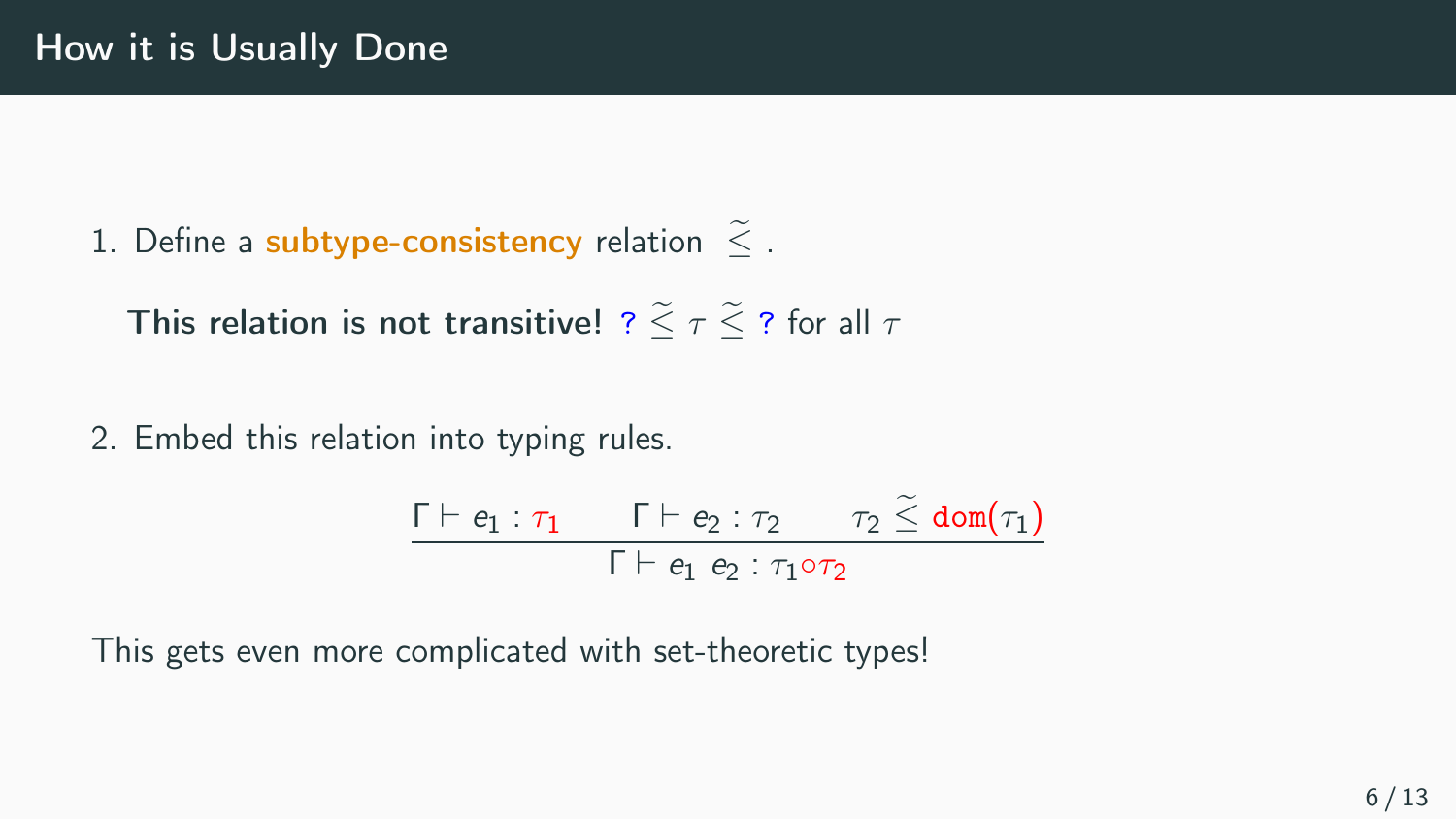#### 1. Translate gradual types to static types (types without ?) with variables.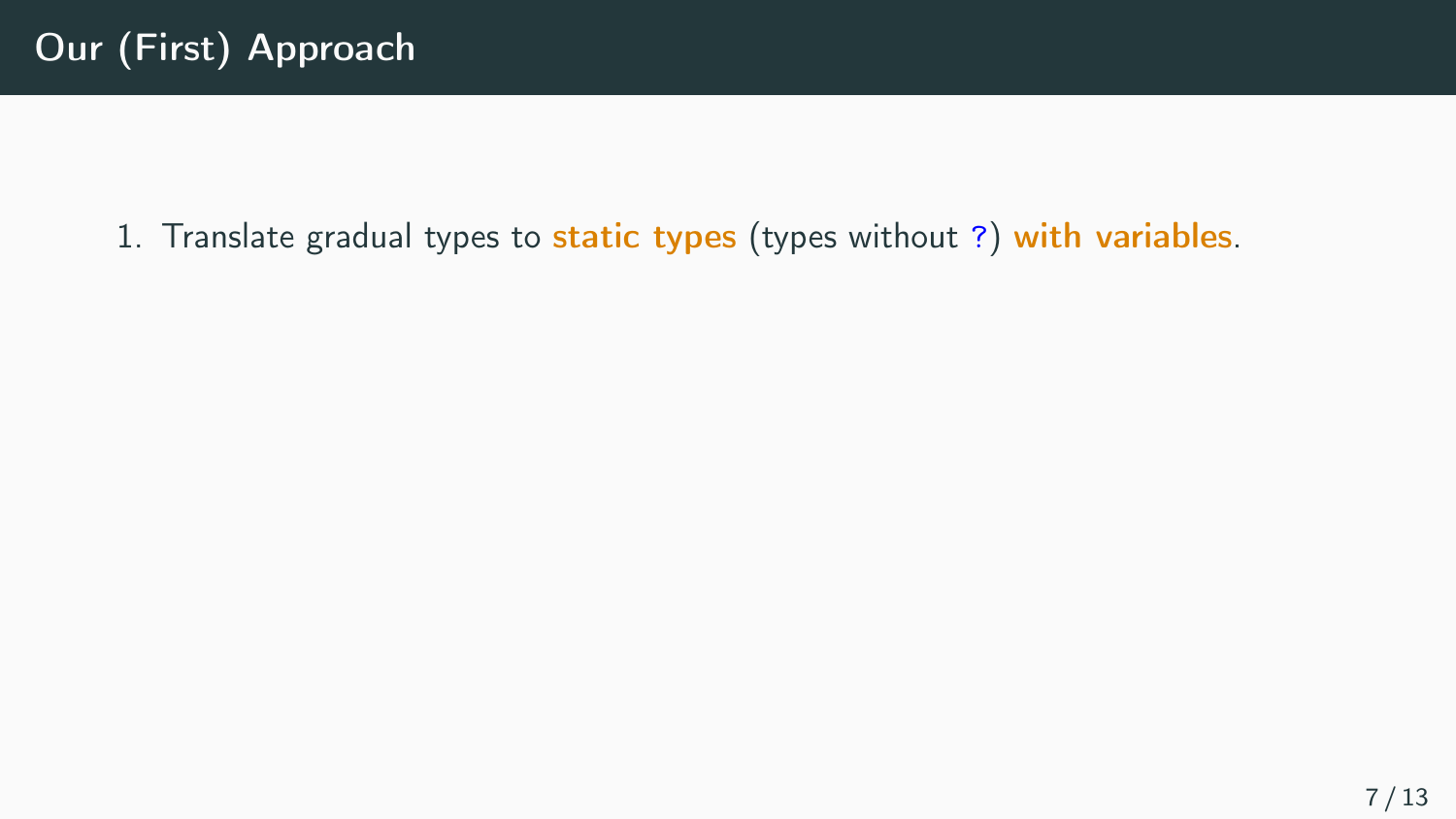- 1. Translate gradual types to static types (types without ?) with variables.
- 2. Define transitive relations on gradual types, and in particular "precision" which contains the essence of gradual typing.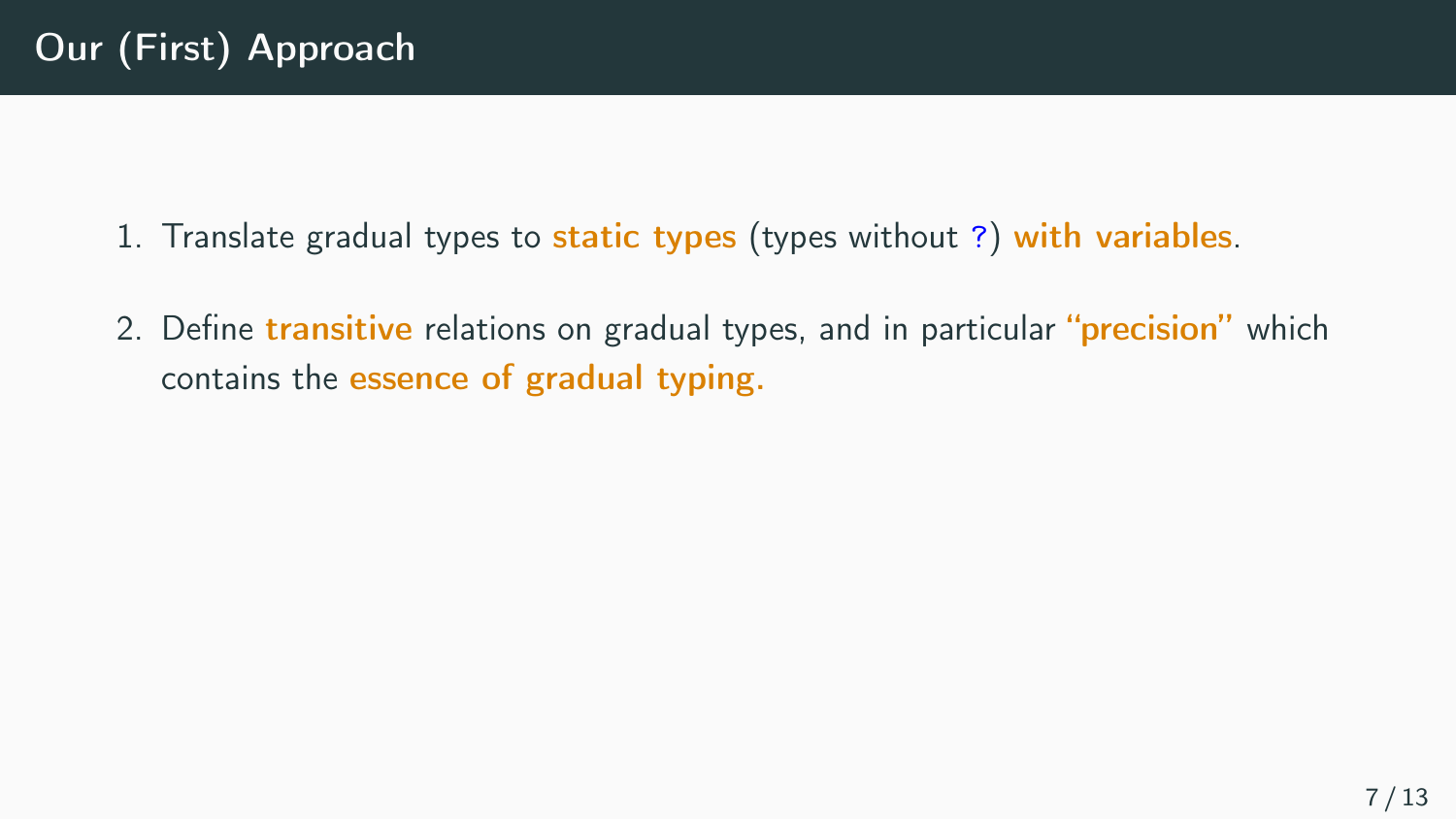- 1. Translate gradual types to static types (types without ?) with variables.
- 2. Define transitive relations on gradual types, and in particular "precision" which contains the essence of gradual typing.
- 3. Embed precision into more and more complex systems (Hindley-Milner, with subtyping, and with semantic subtyping).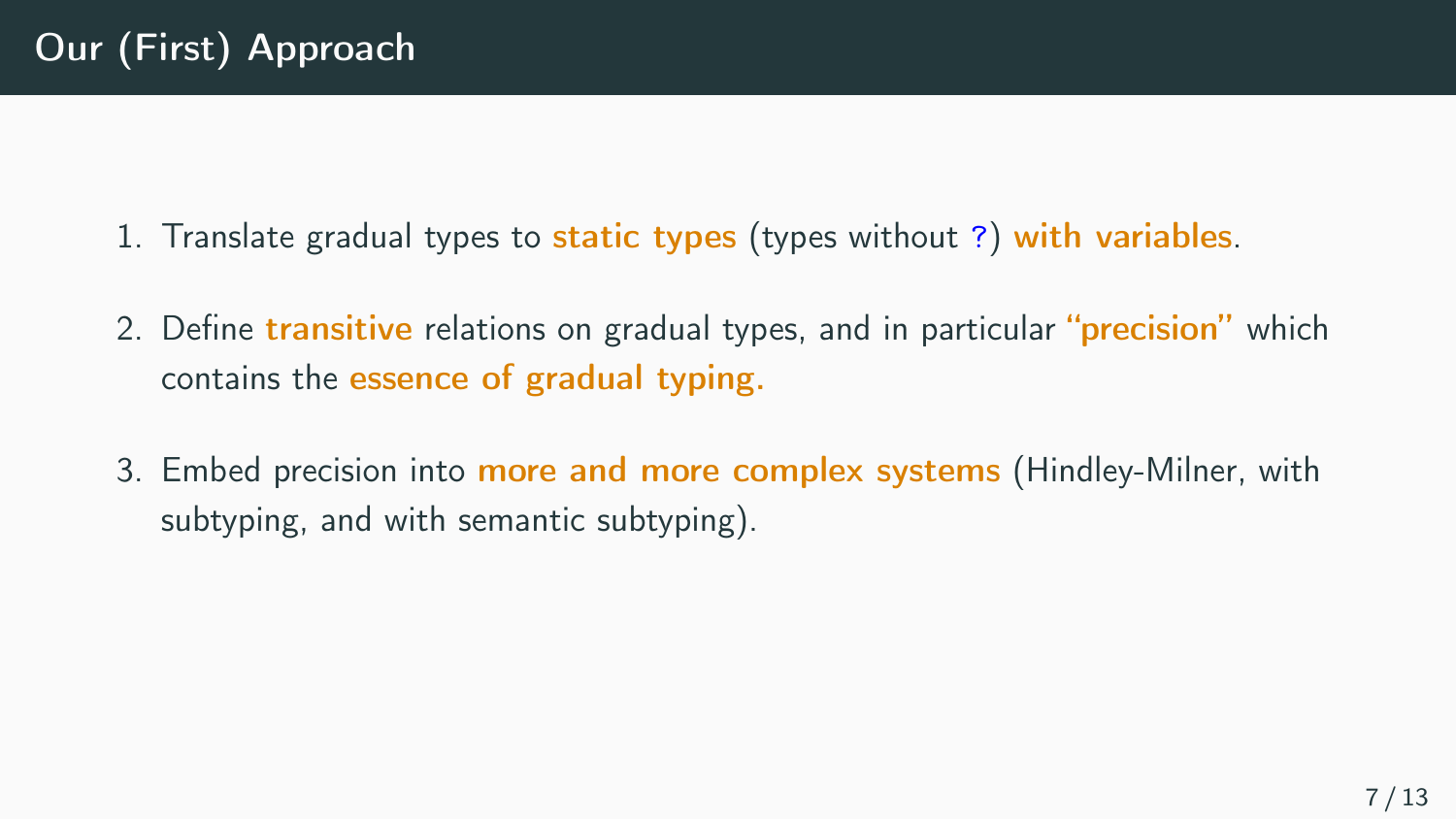- 1. Translate gradual types to static types (types without ?) with variables.
- 2. Define transitive relations on gradual types, and in particular "**precision**" which contains the essence of gradual typing.
- 3. Embed precision into more and more complex systems (Hindley-Milner, with subtyping, and with semantic subtyping).

Important remark: this translation is only used to define and compute relations, and is not done in the source program.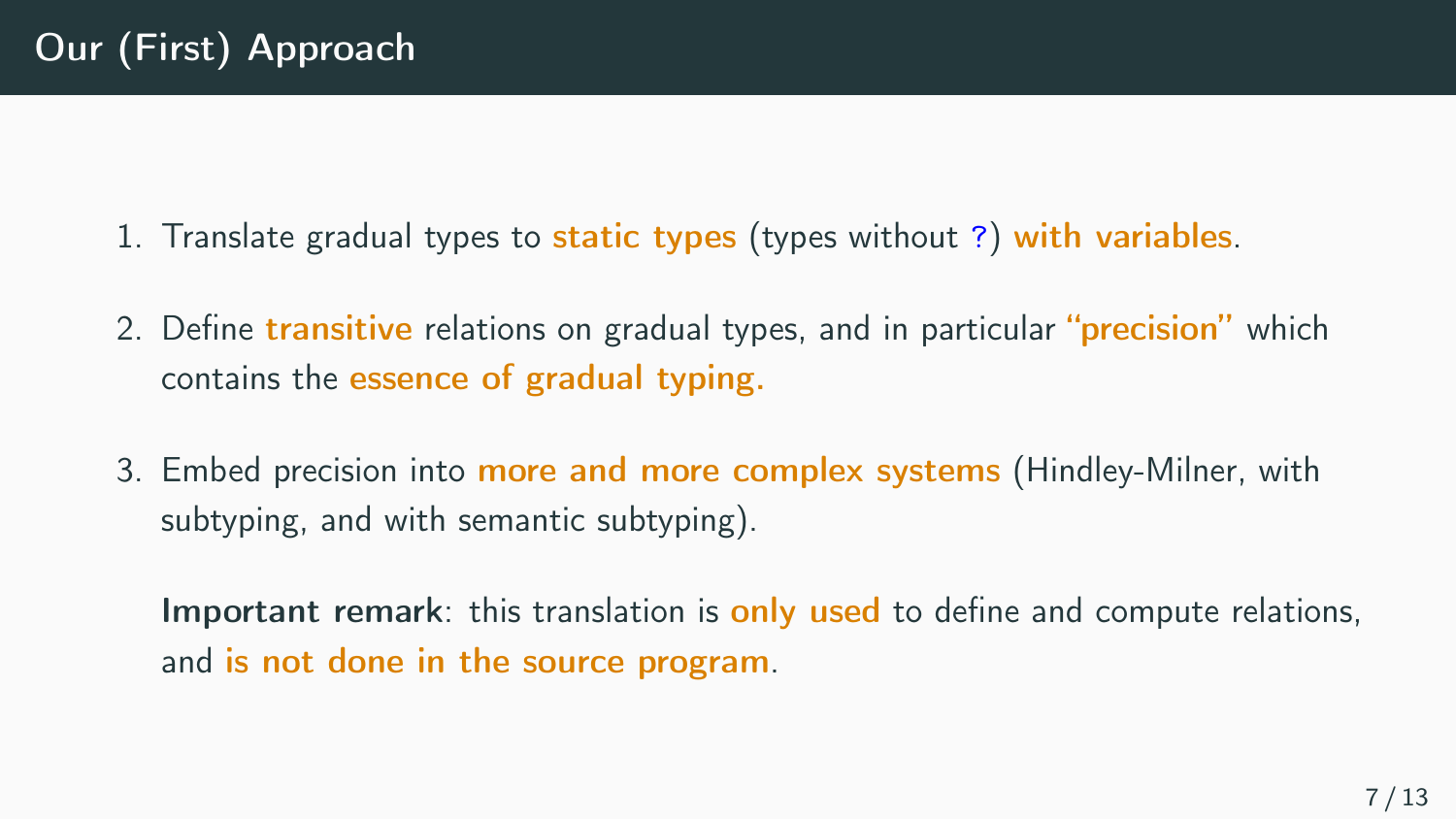Subtyping only allows us to move inside the dynamic world, or inside the static world. It does not allow crossing the barrier.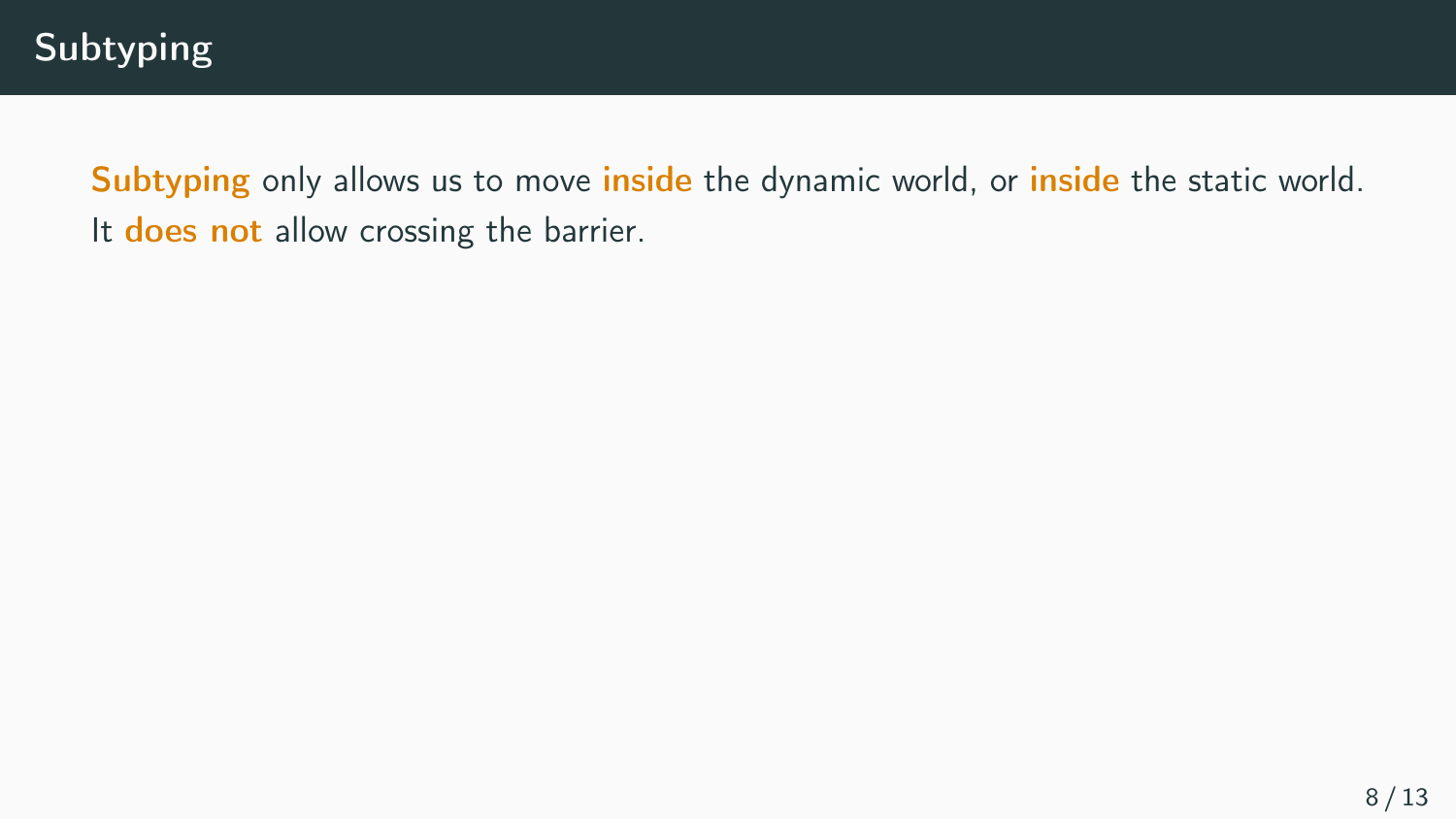Subtyping only allows us to move inside the dynamic world, or inside the static world. It does not allow crossing the barrier.

As opposed to consistent subtyping, it is transitive:

 $? \leq ?$  ?  $\nleq$  Int Int  $\nleq$  ?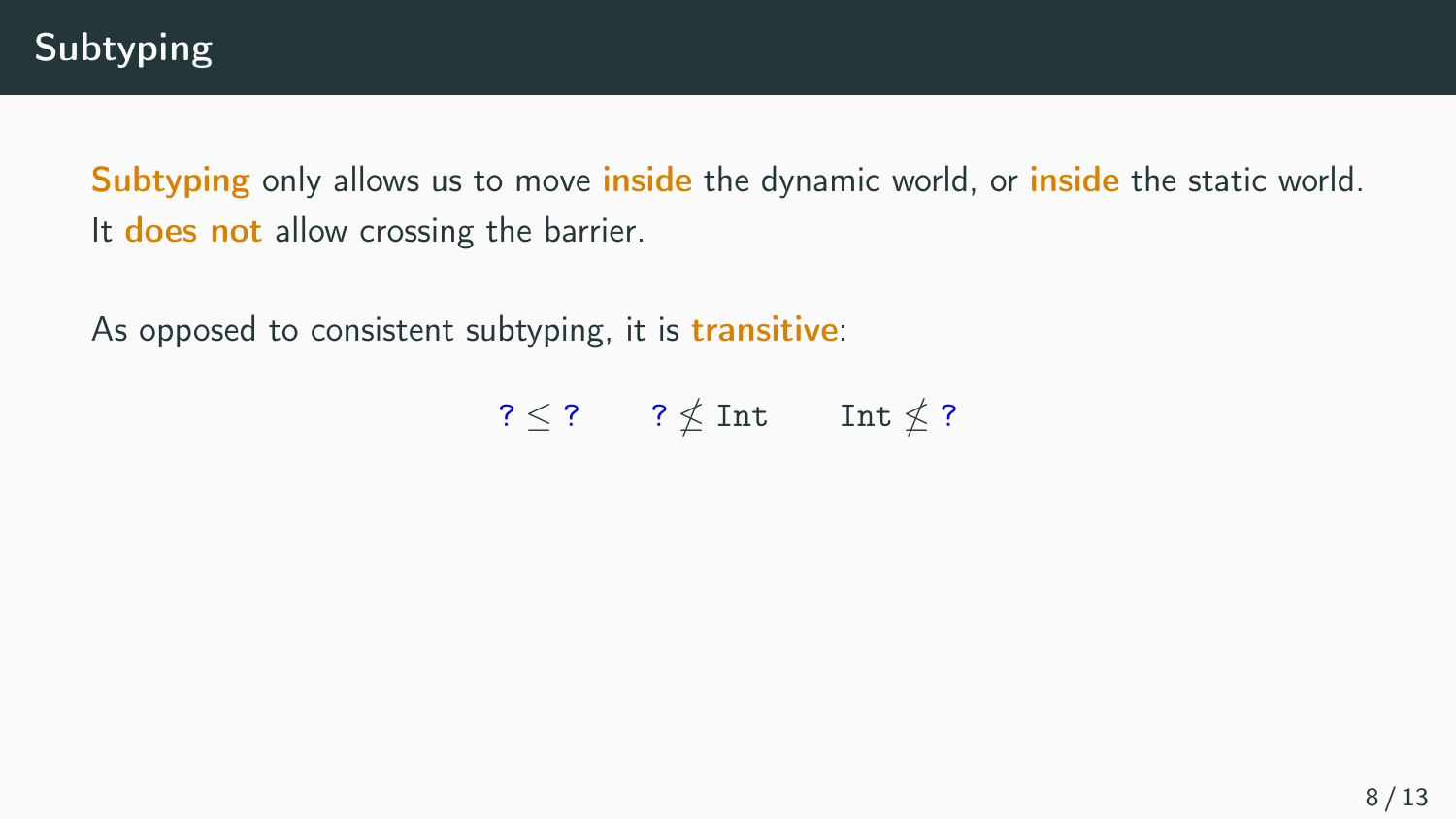Subtyping only allows us to move inside the dynamic world, or inside the static world. It does not allow crossing the barrier.

As opposed to consistent subtyping, it is transitive:

 $? \leq ?$  ?  $\nleq$  Int Int  $\nleq$  ?

It can be used to handle unions and intersections, by simply plugging-in the static version of semantic subtyping:

 $? \leq ? \vee$  Int  $\wedge$  ?  $\leq$  ?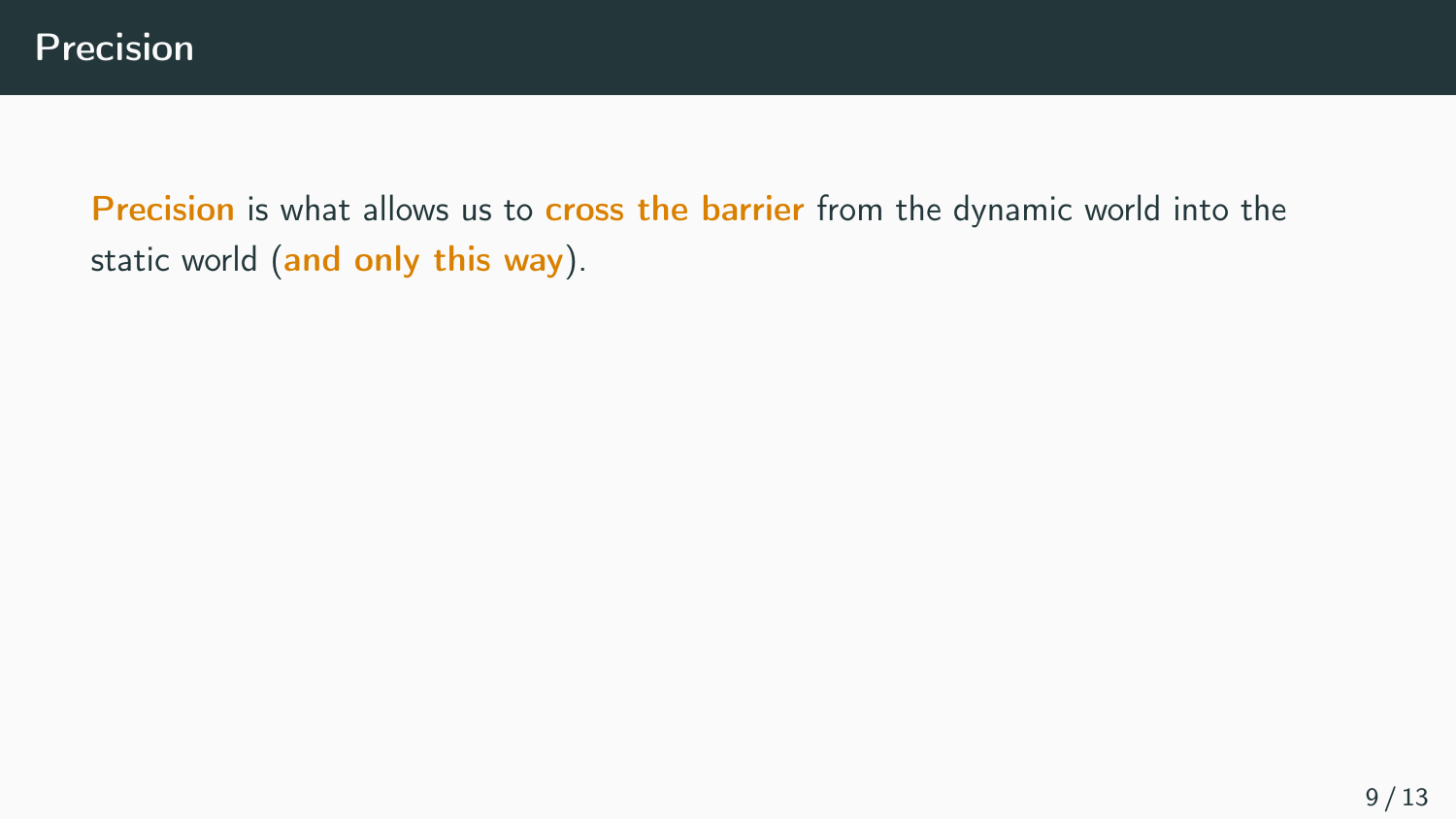?  $\leq \tau$  for every  $\tau$  $? \rightarrow ? \preccurlyeq \tau_1 \rightarrow \tau_2$  for every  $\tau_1, \tau_2$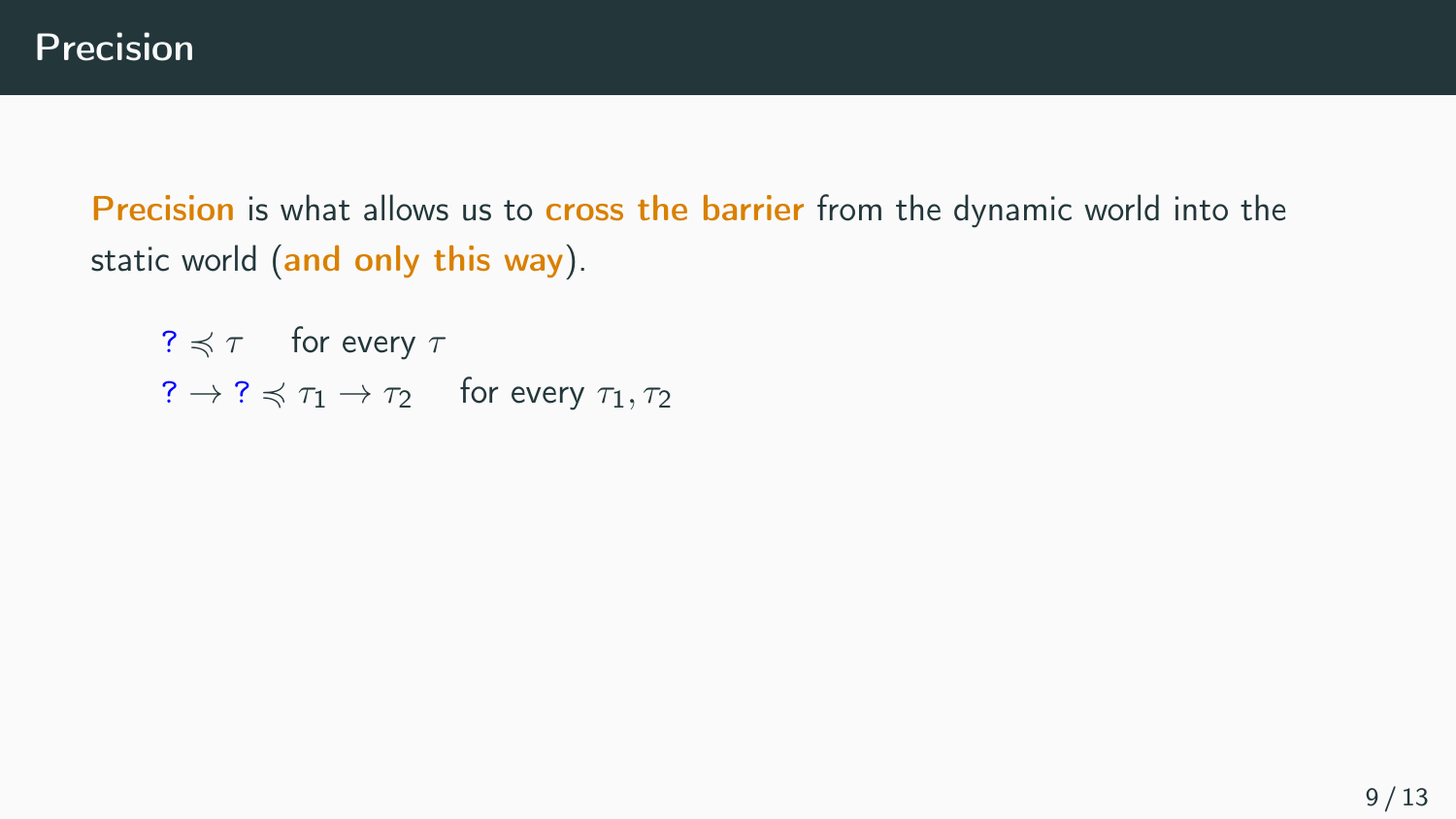?  $\leq \tau$  for every  $\tau$  $? \rightarrow ? \preccurlyeq \tau_1 \rightarrow \tau_2$  for every  $\tau_1, \tau_2$ 

And it is transitive:

 $? \preccurlyeq ? \rightharpoonup ? \preccurlyeq ? \rightharpoonup \text{Int} \preccurlyeq \text{Int} \rightharpoonup \text{Int}$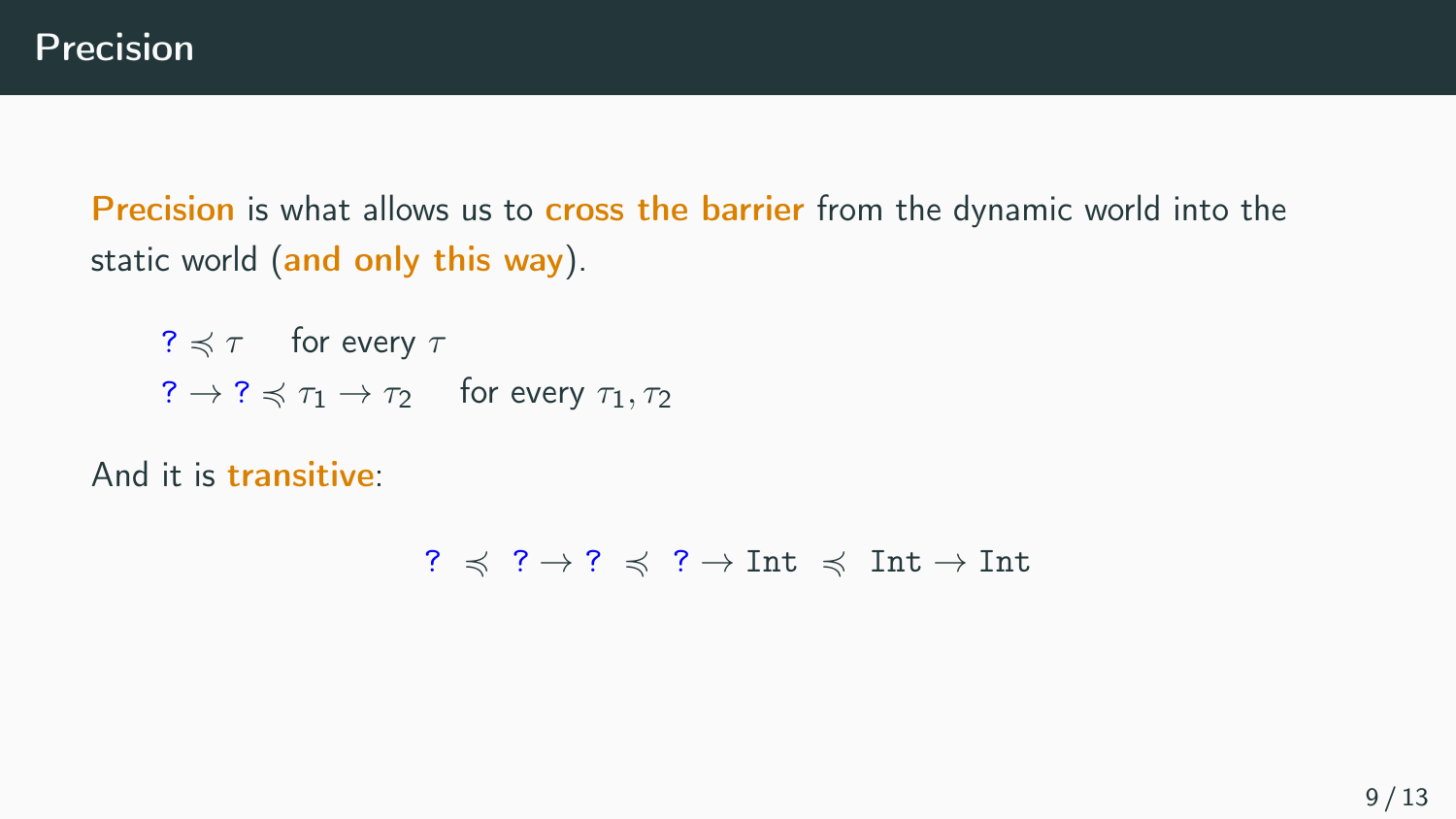?  $\leq \tau$  for every  $\tau$  $? \rightarrow ? \preccurlyeq \tau_1 \rightarrow \tau_2$  for every  $\tau_1, \tau_2$ 

And it is transitive:

?  $\preccurlyeq$  ?  $\rightarrow$  ?  $\preccurlyeq$  ?  $\rightarrow$  Int  $\preccurlyeq$  Int  $\rightarrow$  Int

Therefore it can be embedded into a type system as a **subsumption-like** rule: materialization.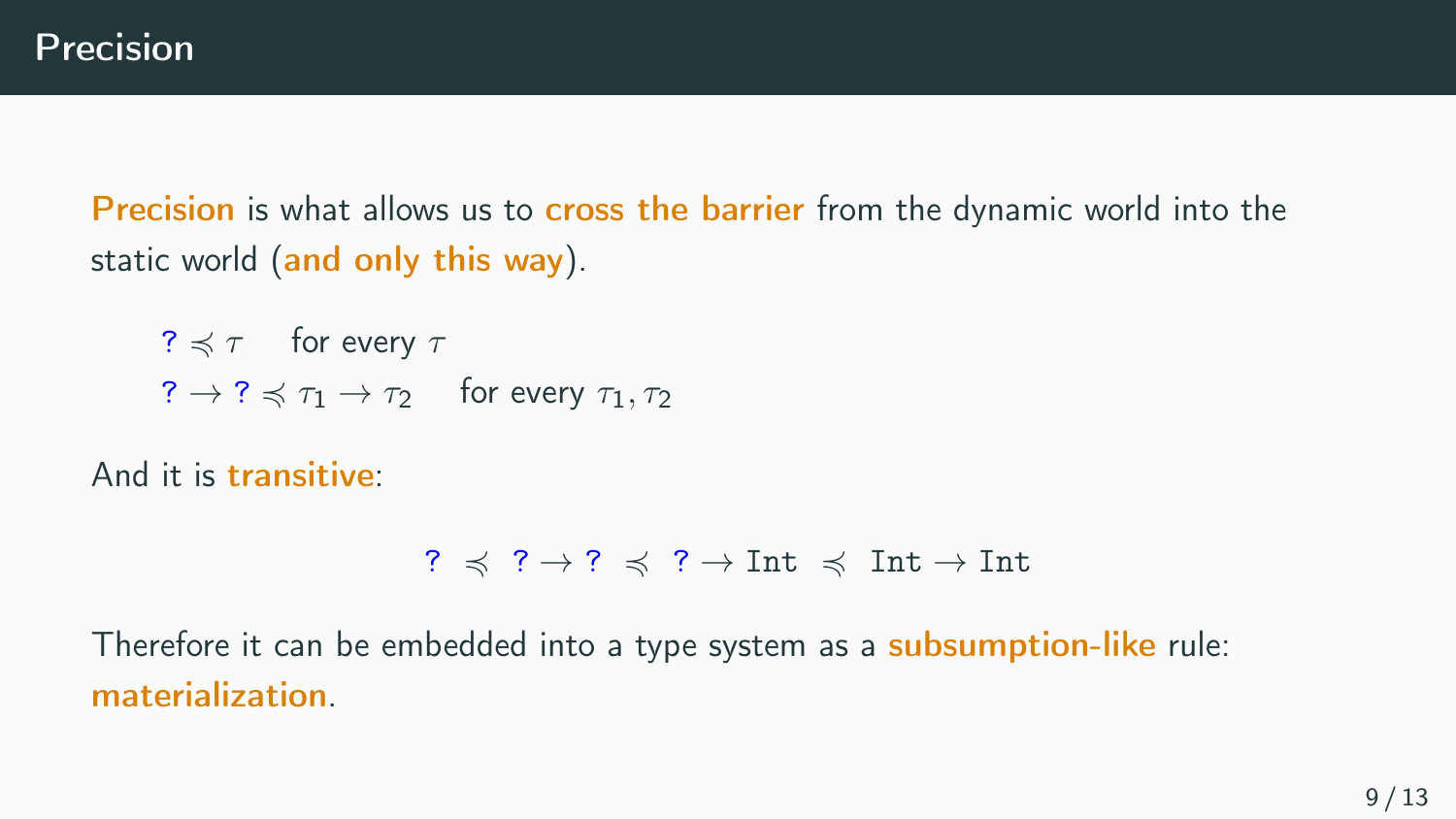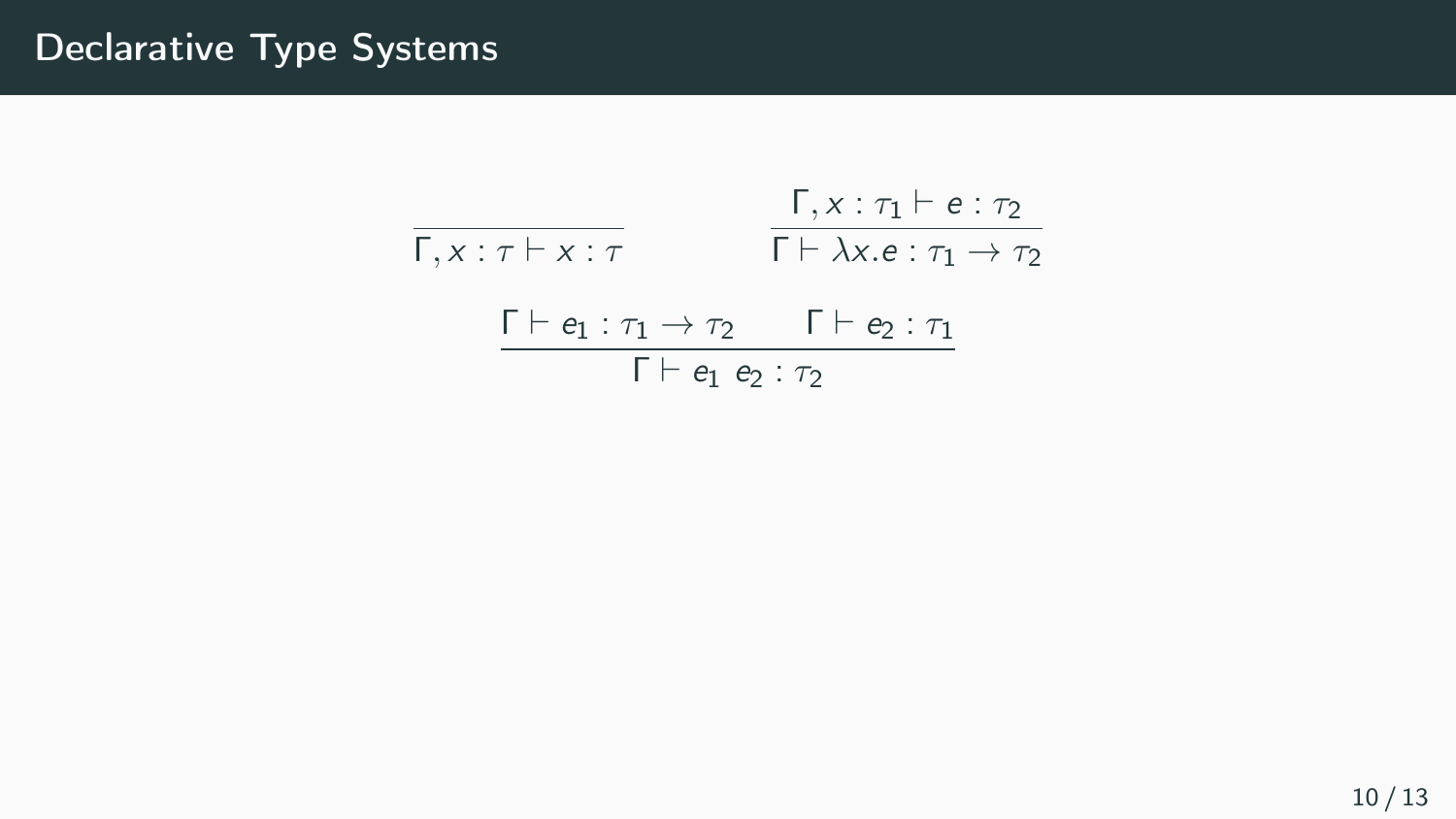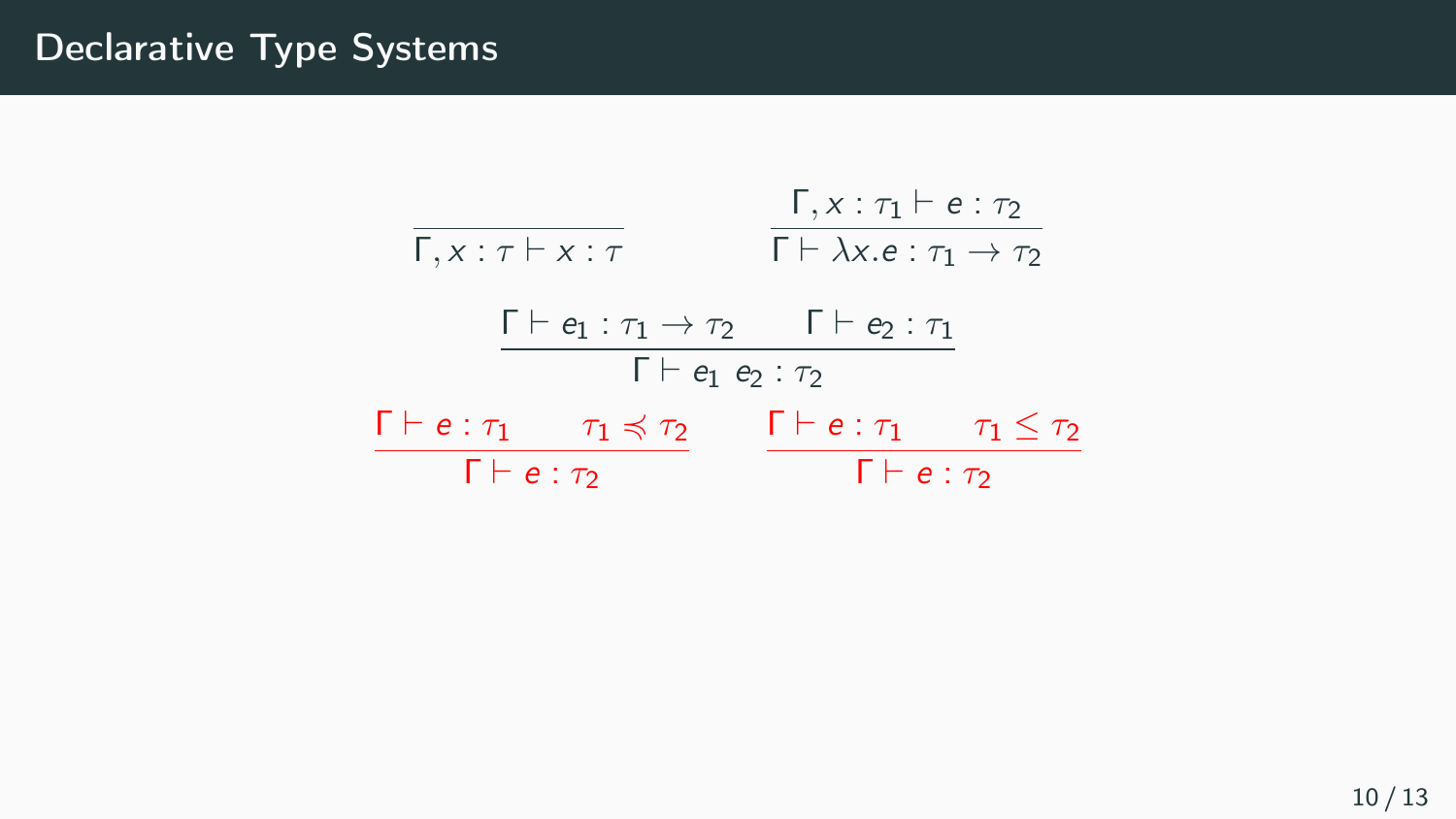$$
\begin{array}{ll}\n\overline{\Gamma, x : \forall \vec{\alpha}. \tau \vdash x : \tau \{ \vec{\alpha} := \vec{t} \}} & \overline{\Gamma \vdash \lambda x. e : \tau_1 \rightarrow \tau_2} \\
& \overline{\Gamma \vdash \lambda x. e : \tau_1 \rightarrow \tau_2} \\
& \overline{\Gamma \vdash e_1 : \tau_1 \rightarrow \tau_2} & \Gamma \vdash e_2 : \tau_1 \\
& \overline{\Gamma \vdash e_1 e_2 : \tau_2} \\
& \overline{\Gamma \vdash \text{let } x = e_1 \text{ in } e_2 : \tau}\n\end{array}
$$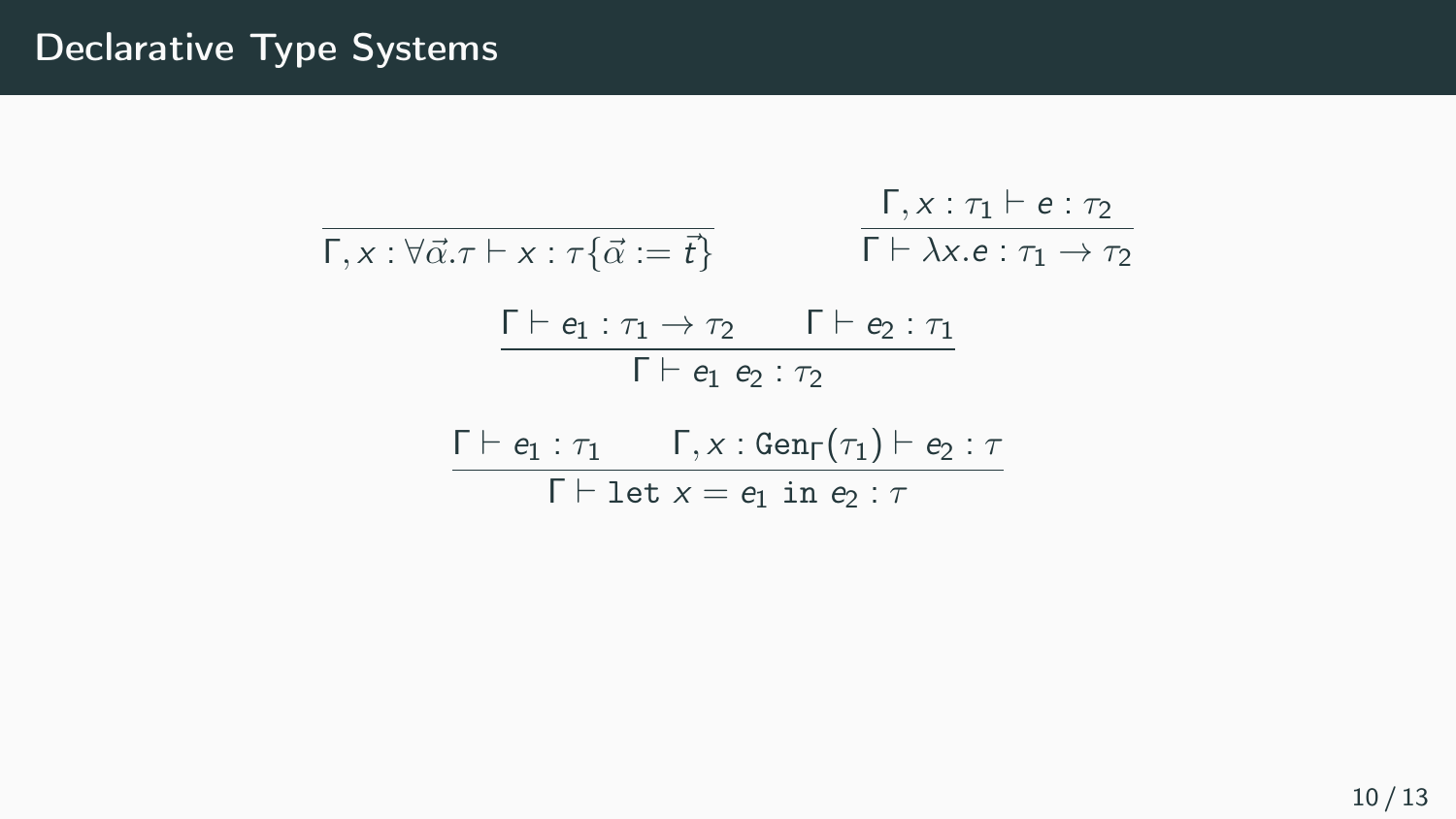$$
\frac{\Gamma, x : \forall \vec{\alpha} . \tau \vdash x : \tau \{\vec{\alpha} := \vec{t}\}}{\Gamma \vdash \lambda x . e : \tau_1 \rightarrow \tau_2}
$$
\n
$$
\frac{\Gamma \vdash e_1 : \tau_1 \rightarrow \tau_2 \qquad \Gamma \vdash e_2 : \tau_1}{\Gamma \vdash e_1 e_2 : \tau_2}
$$
\n
$$
\frac{\Gamma \vdash e_1 : \tau_1 \qquad \Gamma, x : \text{Gen}_{\Gamma}(\tau_1) \vdash e_2 : \tau}{\Gamma \vdash \text{let } x = e_1 \text{ in } e_2 : \tau}
$$
\n
$$
\frac{\Gamma \vdash e : \tau_1 \qquad \tau_1 \preccurlyeq \tau_2}{\Gamma \vdash e : \tau_2}
$$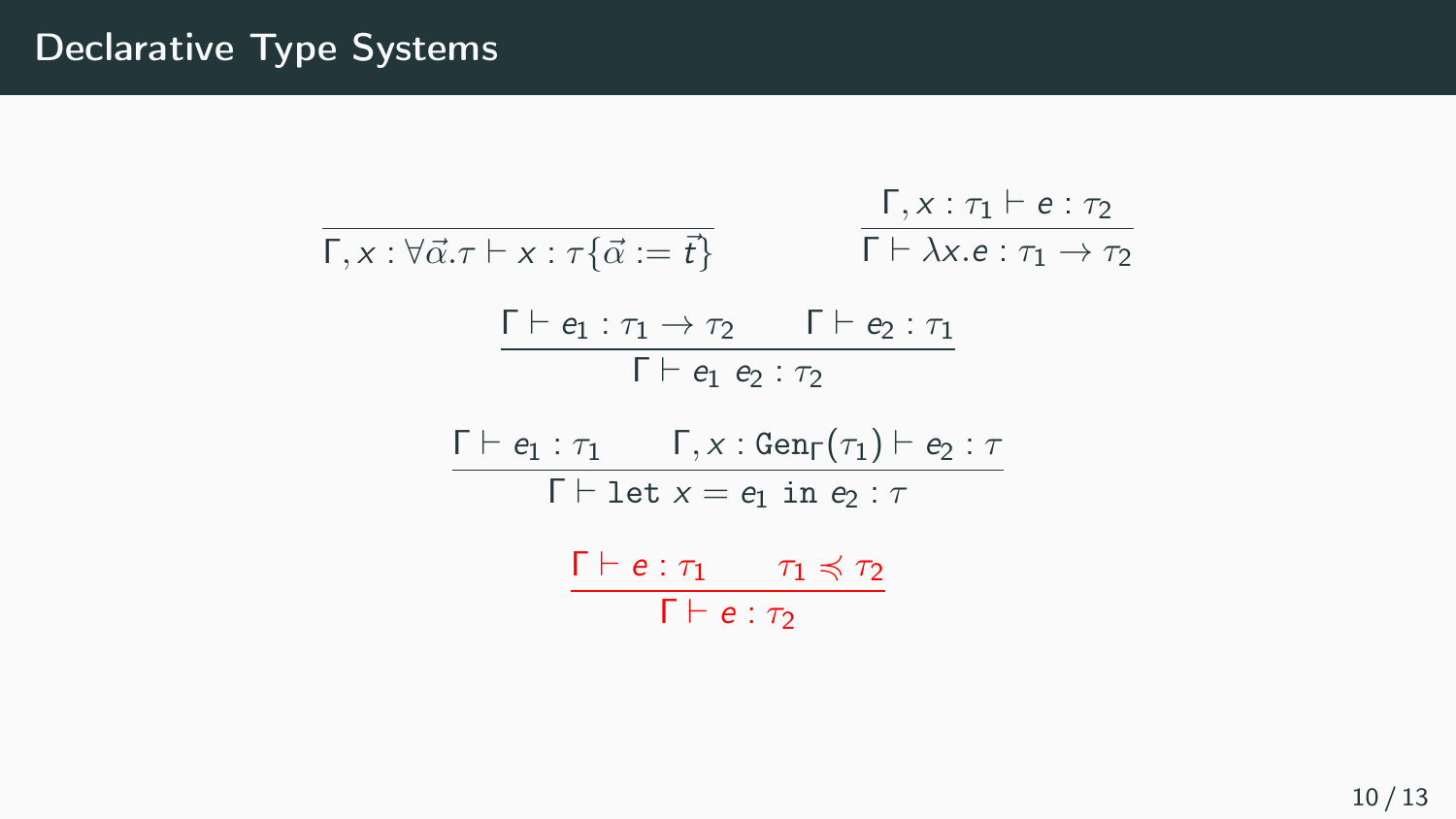| $\Gamma, x : \forall \vec{\alpha}. \tau \vdash x : \tau \{\vec{\alpha} := \vec{t}\}$ | $\Gamma, x : \tau_1 \vdash e : \tau_2$                      |                      |
|--------------------------------------------------------------------------------------|-------------------------------------------------------------|----------------------|
| $\Gamma \vdash e_1 : \tau_1 \rightarrow \tau_2$                                      | $\Gamma \vdash e_2 : \tau_1$                                |                      |
| $\Gamma \vdash e_1 e_2 : \tau_2$                                                     |                                                             |                      |
| $\Gamma \vdash e_1 : \tau_1$                                                         | $\Gamma, x : \text{Gen}_{\Gamma}(\tau_1) \vdash e_2 : \tau$ |                      |
| $\Gamma \vdash e \vdash \tau_1$                                                      | $\Gamma, x : \text{Gen}_{\Gamma}(\tau_1) \vdash e_2 : \tau$ |                      |
| $\Gamma \vdash e : \tau_1$                                                           | $\tau_1 \preceq \tau_2$                                     |                      |
| $\Gamma \vdash e : \tau_2$                                                           | $\Gamma \vdash e : \tau_1$                                  | $\tau_1 \leq \tau_2$ |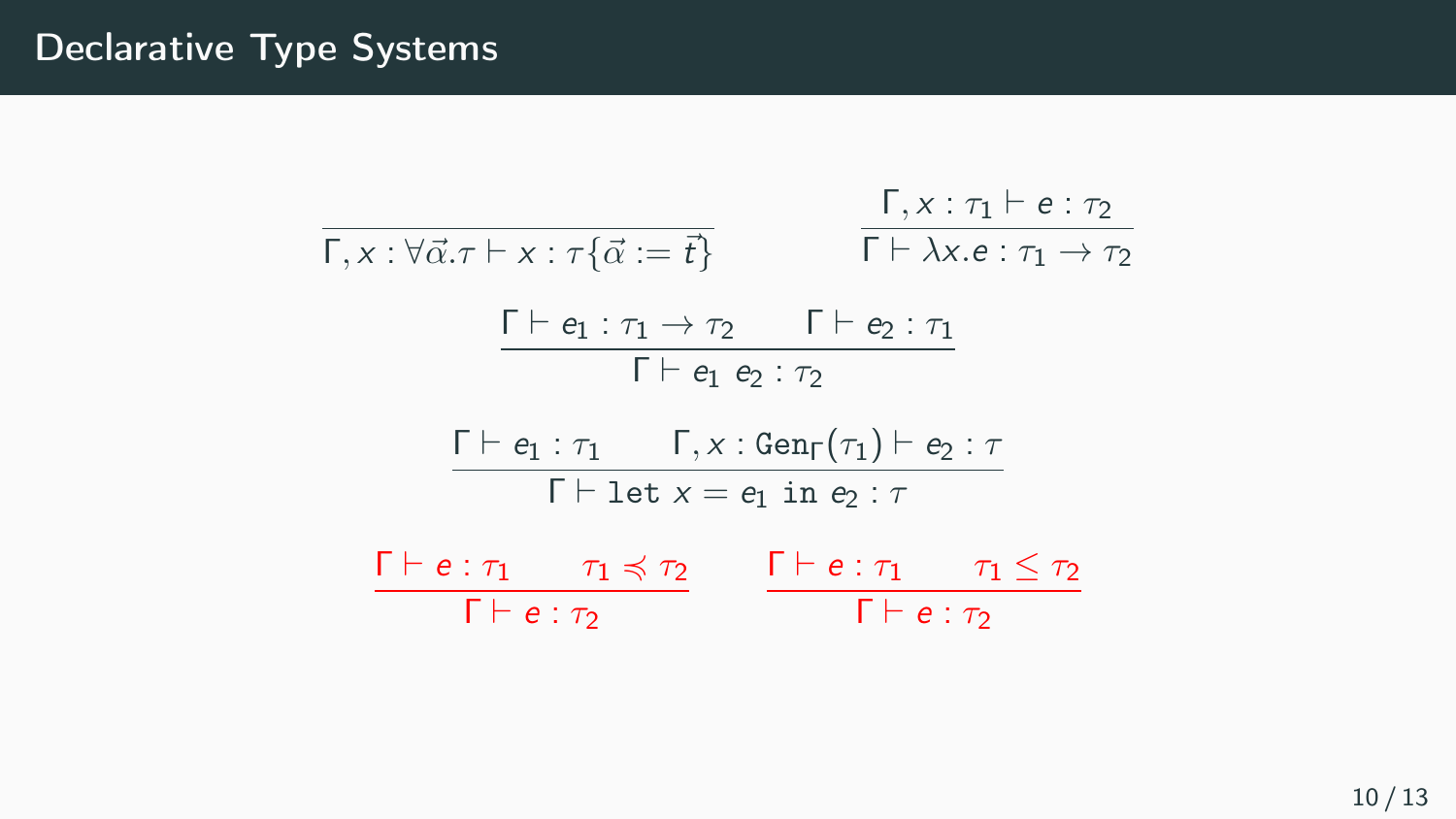| $\Gamma, x : \forall \vec{\alpha}. \tau \vdash x : \tau \{\vec{\alpha} := \vec{t}\}$ | $\Gamma, x : \tau_1 \vdash e : \tau_2$                      |
|--------------------------------------------------------------------------------------|-------------------------------------------------------------|
| $\Gamma \vdash \lambda x. e : \tau_1 \rightarrow \tau_2$                             | $\Gamma \vdash \lambda x. e : \tau_1 \rightarrow \tau_2$    |
| $\Gamma \vdash e_1 : \tau_1 \rightarrow \tau_2$                                      | $\Gamma \vdash e_2 : \tau_1$                                |
| $\Gamma \vdash e_1 : \tau_1$                                                         | $\Gamma, x : \text{Gen}_{\Gamma}(\tau_1) \vdash e_2 : \tau$ |
| $\Gamma \vdash e \vdash \tau_1$                                                      | $\tau_1 \preceq \tau_2$                                     |
| $\Gamma \vdash e : \tau_1$                                                           | $\tau_1 \preceq \tau_2$                                     |
| $\Gamma \vdash e : \tau_2$                                                           | $\Gamma \vdash e : \tau_2$                                  |

And as a bonus, we get the static gradual guarantee for free!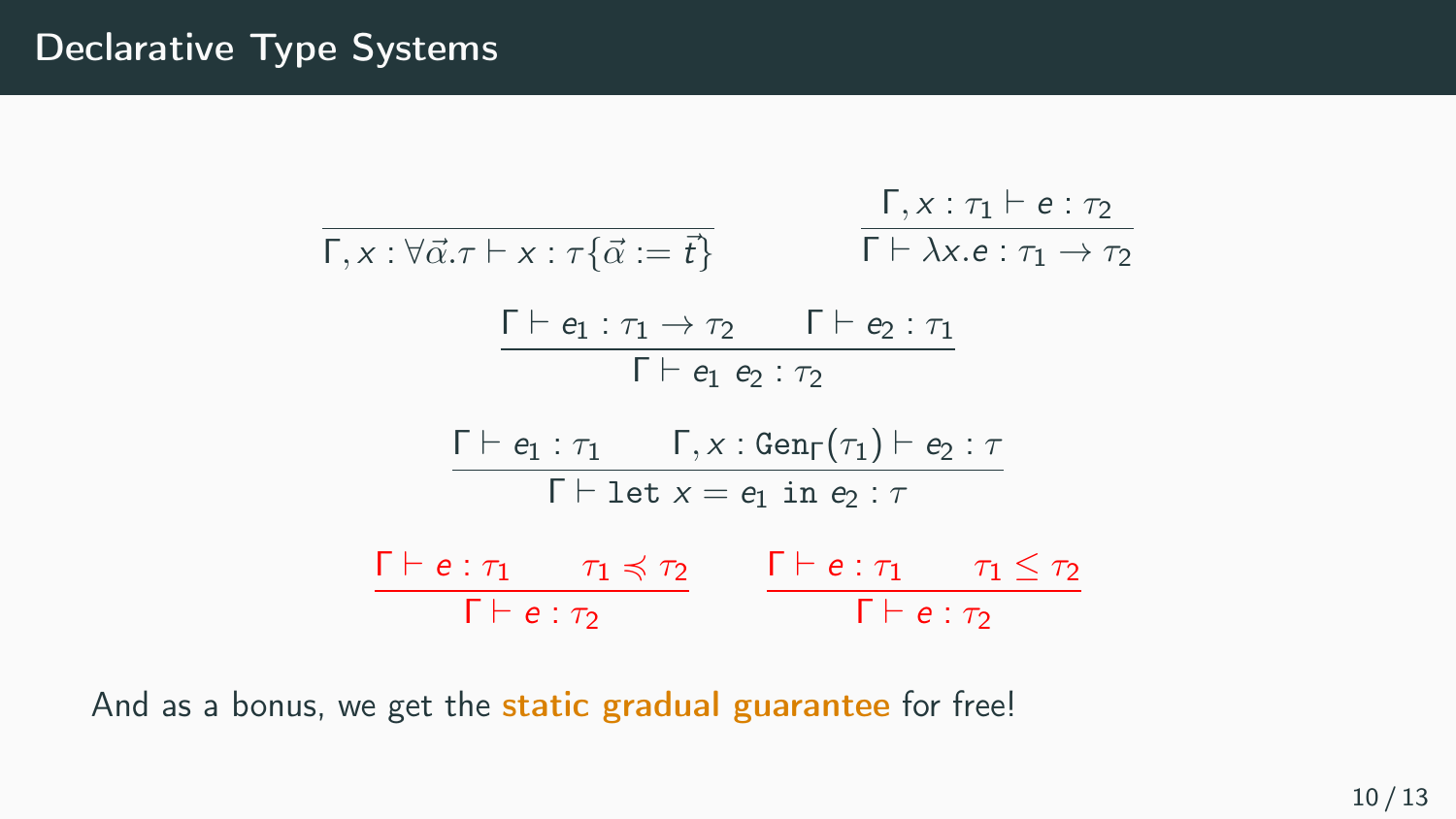```
For every type \tau \in GTypes, there exists t_1, t_2 \in STypes such that:
      \tau \preccurlyeq t_1 and \tau \preccurlyeq t_2\forall \tau' \in \mathtt{GTypes}. \tau \preccurlyeq \tau' \implies t_1 \leq \tau' \leq t_2
```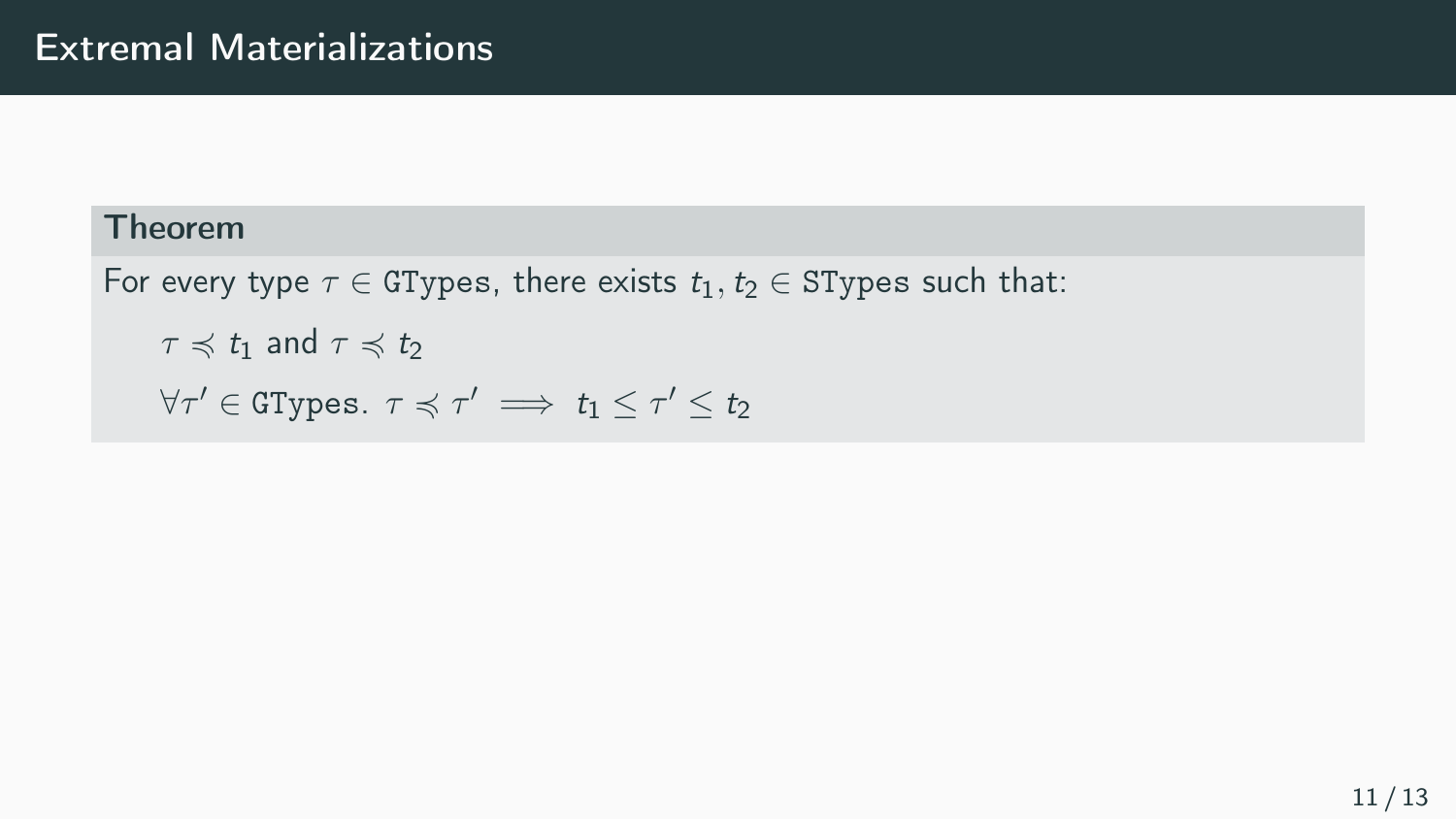For every type  $\tau \in G$ Types, there exists  $t_1, t_2 \in S$ Types such that:  $\tau \preccurlyeq t_1$  and  $\tau \preccurlyeq t_2$  $\forall \tau' \in \mathtt{GTypes}.$   $\tau \preccurlyeq \tau' \implies t_1 \leq \tau' \leq t_2$ 

We write  $t_1 = \tau^{\Downarrow}$  and  $t_2 = \tau^{\Uparrow}$ .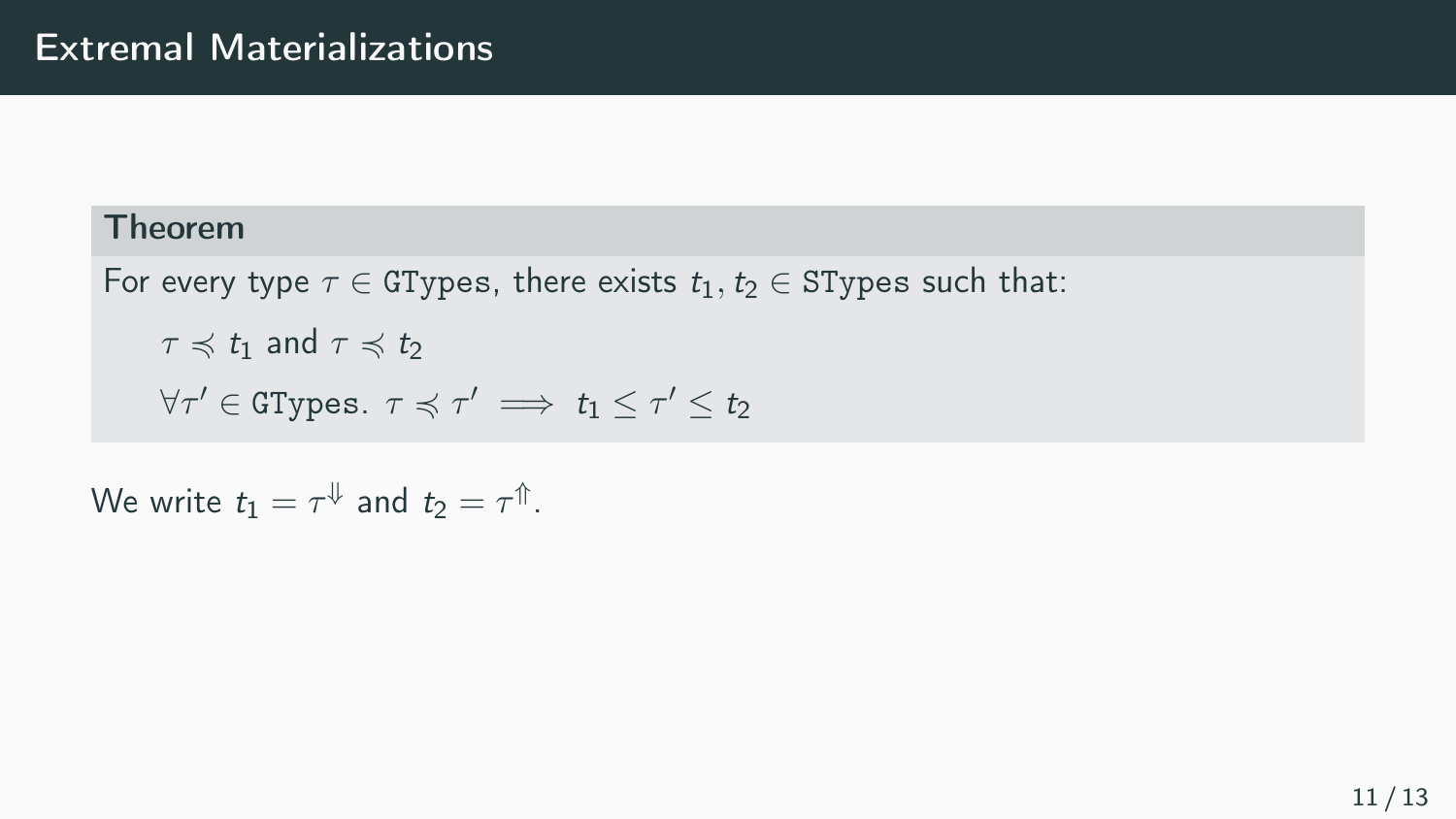For every type  $\tau \in G$ Types, there exists  $t_1, t_2 \in S$ Types such that:  $\tau \preccurlyeq t_1$  and  $\tau \preccurlyeq t_2$  $\forall \tau' \in \mathtt{GTypes}.$   $\tau \preccurlyeq \tau' \implies t_1 \leq \tau' \leq t_2$ 

We write  $t_1 = \tau^{\Downarrow}$  and  $t_2 = \tau^{\Uparrow}$ .  $(?\rightarrow ?)^{\Uparrow} = 0 \rightarrow \mathbb{1} \qquad (?\rightarrow ?)^{\Downarrow} = \mathbb{1} \rightarrow \mathbb{0}$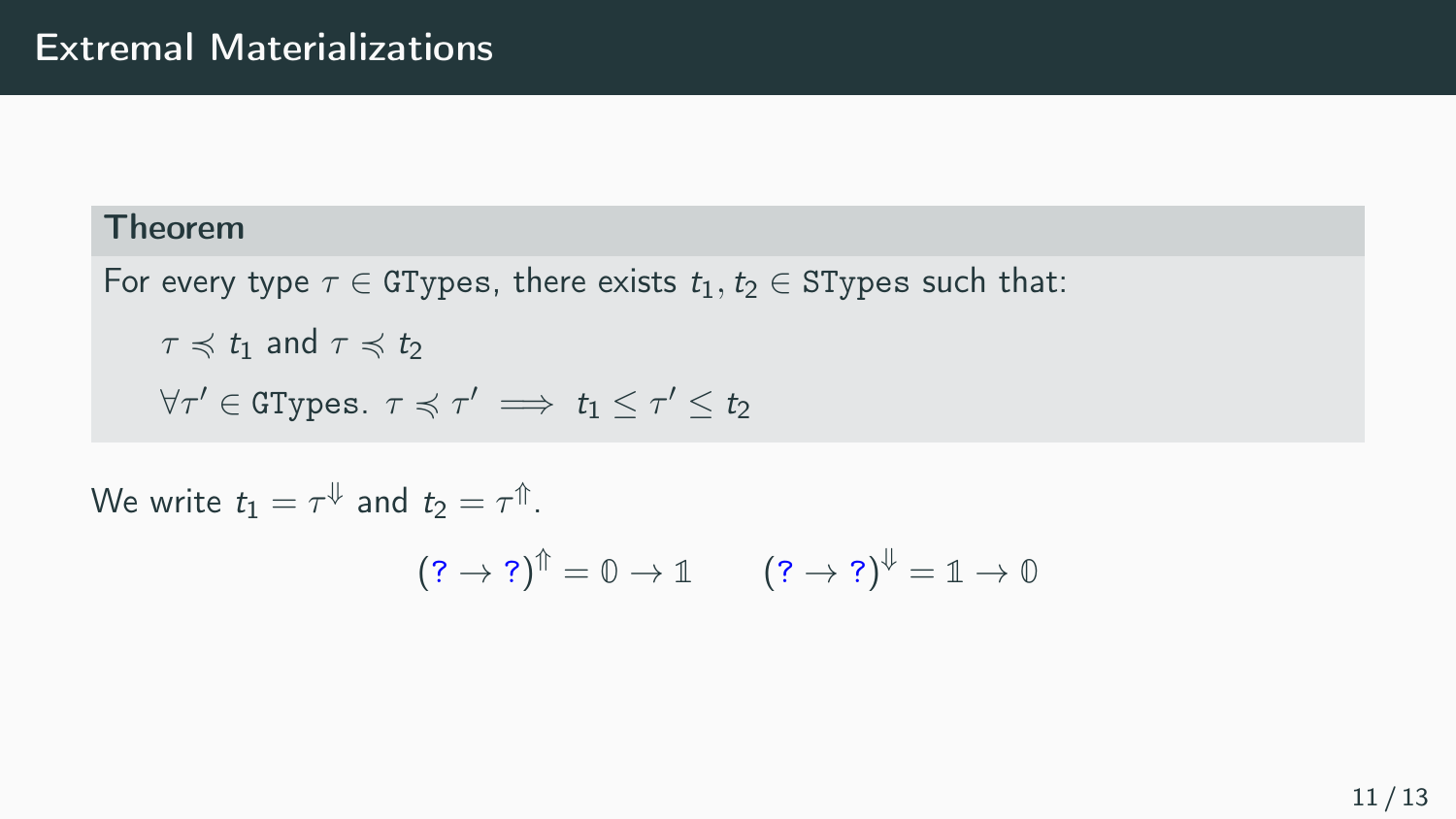For every type  $\tau \in G$ Types, there exists  $t_1, t_2 \in S$ Types such that:  $\tau \preccurlyeq t_1$  and  $\tau \preccurlyeq t_2$  $\forall \tau' \in \mathtt{GTypes}.$   $\tau \preccurlyeq \tau' \implies t_1 \leq \tau' \leq t_2$ 

We write  $t_1 = \tau^{\Downarrow}$  and  $t_2 = \tau^{\Uparrow}$ .

$$
(? \rightarrow ?)^{\Uparrow} = 0 \rightarrow \mathbb{1} \qquad (? \rightarrow ?)^{\Downarrow} = \mathbb{1} \rightarrow \mathbb{0}
$$

These types are computed in *linear time!*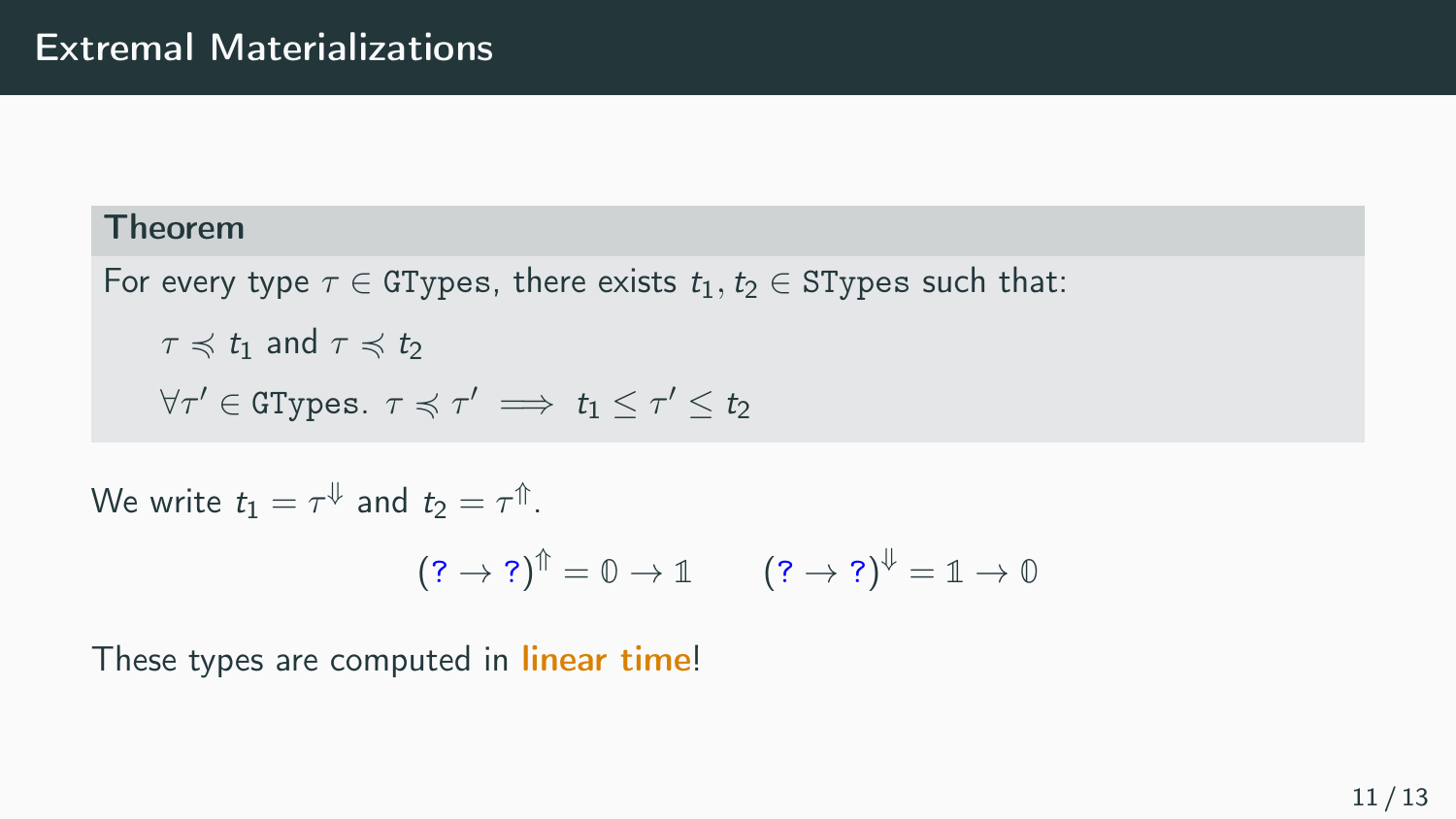We show the following:

$$
\tau_1 \leq \tau_2 \iff \begin{cases} \tau_1^{\Downarrow} \leq \tau_2^{\Downarrow} \\ \tau_1^{\Uparrow} \leq \tau_2^{\Uparrow} \end{cases}
$$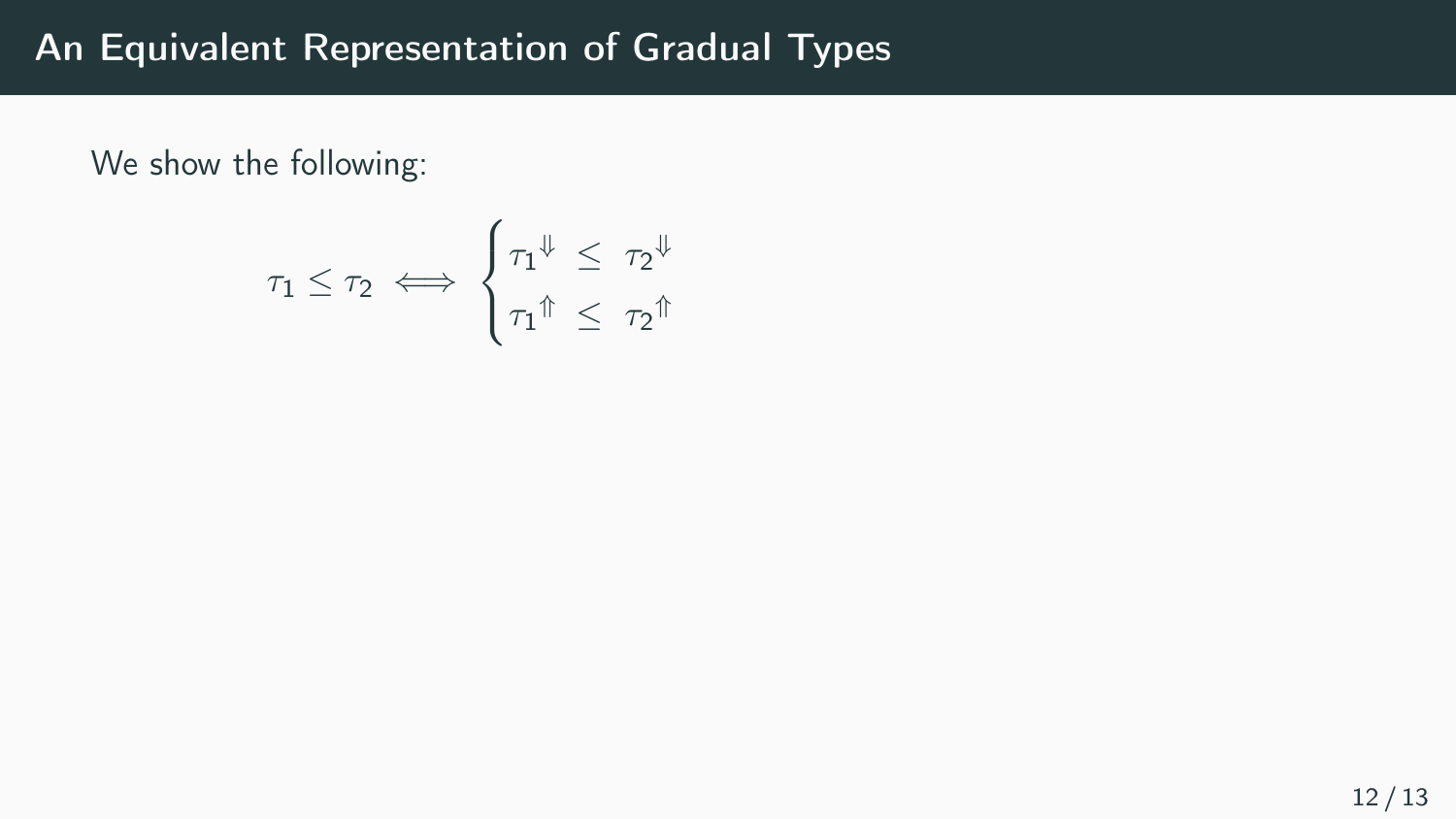We show the following:

$$
\tau_1 \leq \tau_2 \iff \begin{cases} \tau_1^{\Downarrow} \leq \ \tau_2^{\Downarrow} \\ \tau_1^{\Uparrow} \leq \ \tau_2^{\Uparrow} \end{cases} \qquad \tau_1 \preccurlyeq \tau_2 \iff \begin{cases} \tau_1^{\Downarrow} \leq \ \tau_2^{\Downarrow} \\ \tau_2^{\Uparrow} \leq \ \tau_1^{\Uparrow} \end{cases}
$$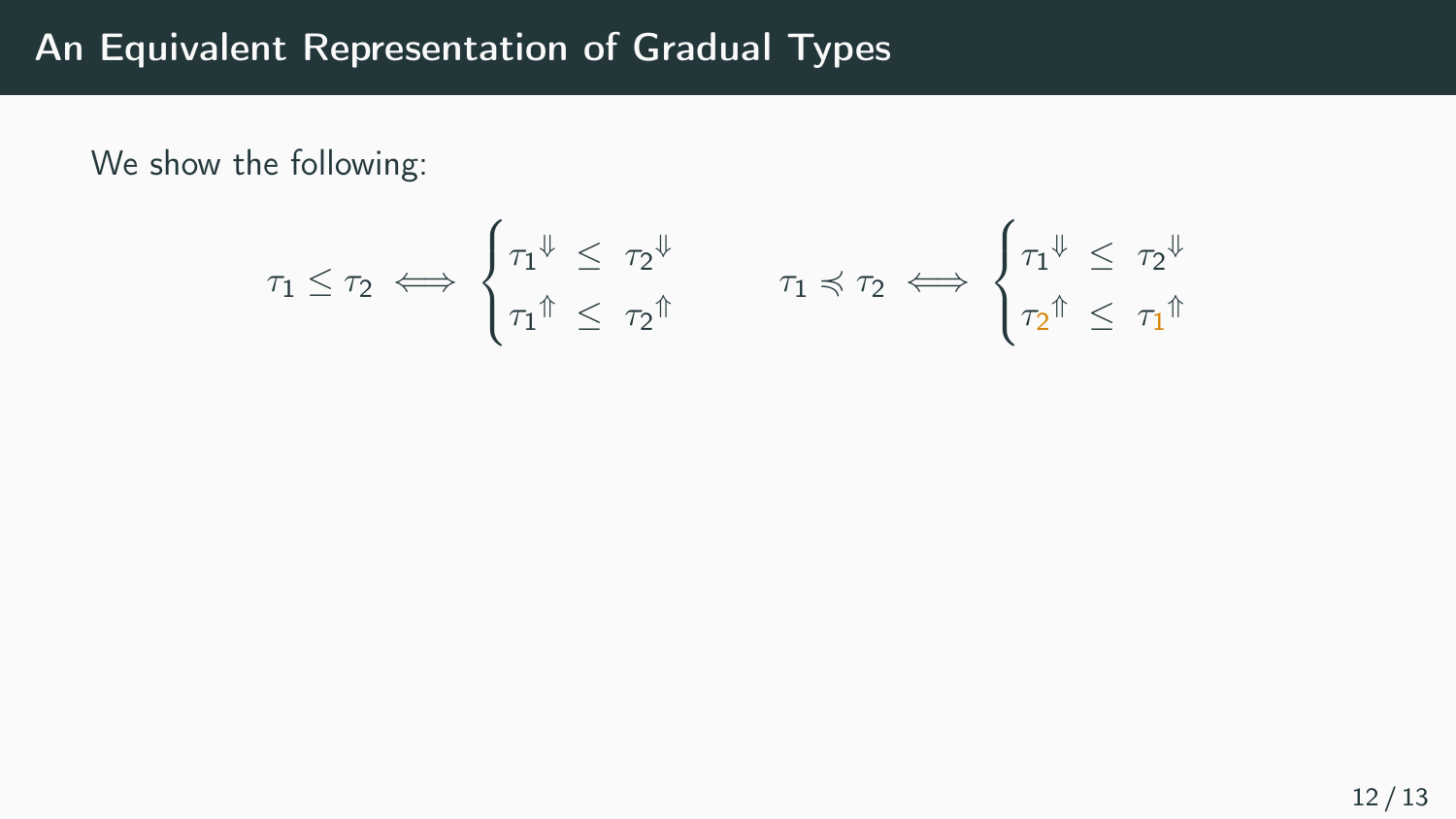We show the following:

$$
\tau_1 \leq \tau_2 \iff \begin{cases} \tau_1^{\Downarrow} \leq \ \tau_2^{\Downarrow} \\ \tau_1^{\Uparrow} \leq \ \tau_2^{\Uparrow} \end{cases} \qquad \tau_1 \preccurlyeq \tau_2 \iff \begin{cases} \tau_1^{\Downarrow} \leq \ \tau_2^{\Downarrow} \\ \tau_2^{\Uparrow} \leq \ \tau_1^{\Uparrow} \end{cases}
$$

Moreover, we have that for every gradual type  $\tau$ ,

$$
\tau \simeq \tau^{\Downarrow} \vee (?\wedge \tau^{\Uparrow})
$$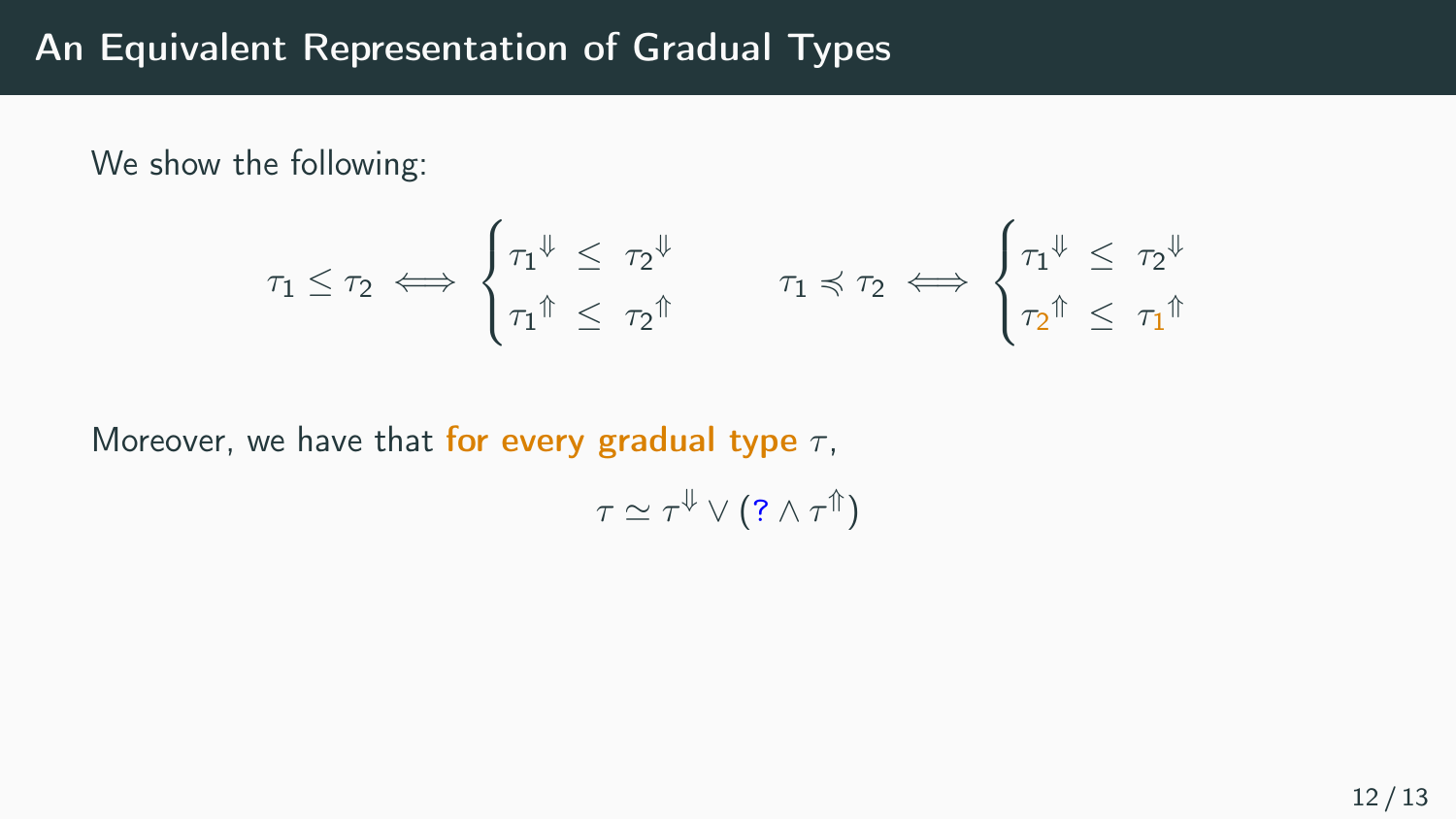We show the following:

$$
\tau_1 \leq \tau_2 \iff \begin{cases} \tau_1^{\Downarrow} \leq \ \tau_2^{\Downarrow} \\ \tau_1^{\Uparrow} \leq \ \tau_2^{\Uparrow} \end{cases} \qquad \tau_1 \preccurlyeq \tau_2 \iff \begin{cases} \tau_1^{\Downarrow} \leq \ \tau_2^{\Downarrow} \\ \tau_2^{\Uparrow} \leq \ \tau_1^{\Uparrow} \end{cases}
$$

Moreover, we have that for every gradual type  $\tau$ .

$$
\tau \simeq \tau^{\Downarrow} \vee (?\wedge \tau^{\Uparrow})
$$

We can use this representation to **lift operators** to gradual types!

$$
\textnormal{dom}(\tau) \stackrel{\textnormal{def}}{=} \textnormal{dom}(\tau^{\Uparrow}) \vee (?\wedge \textnormal{dom}(\tau^{\Downarrow}))
$$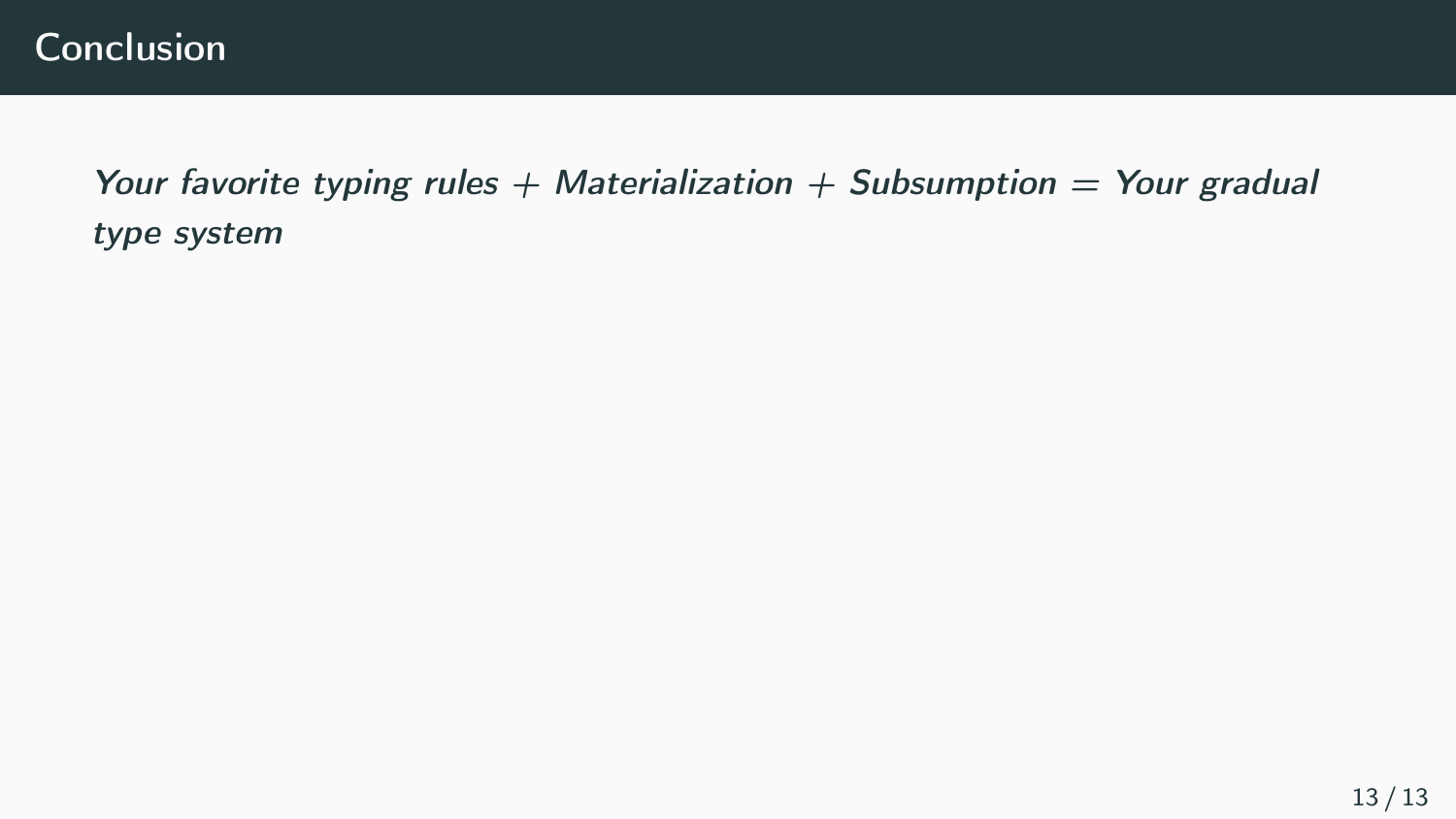We present:

1. A simple method of **declaratively adding** gradual typing to any existing type system.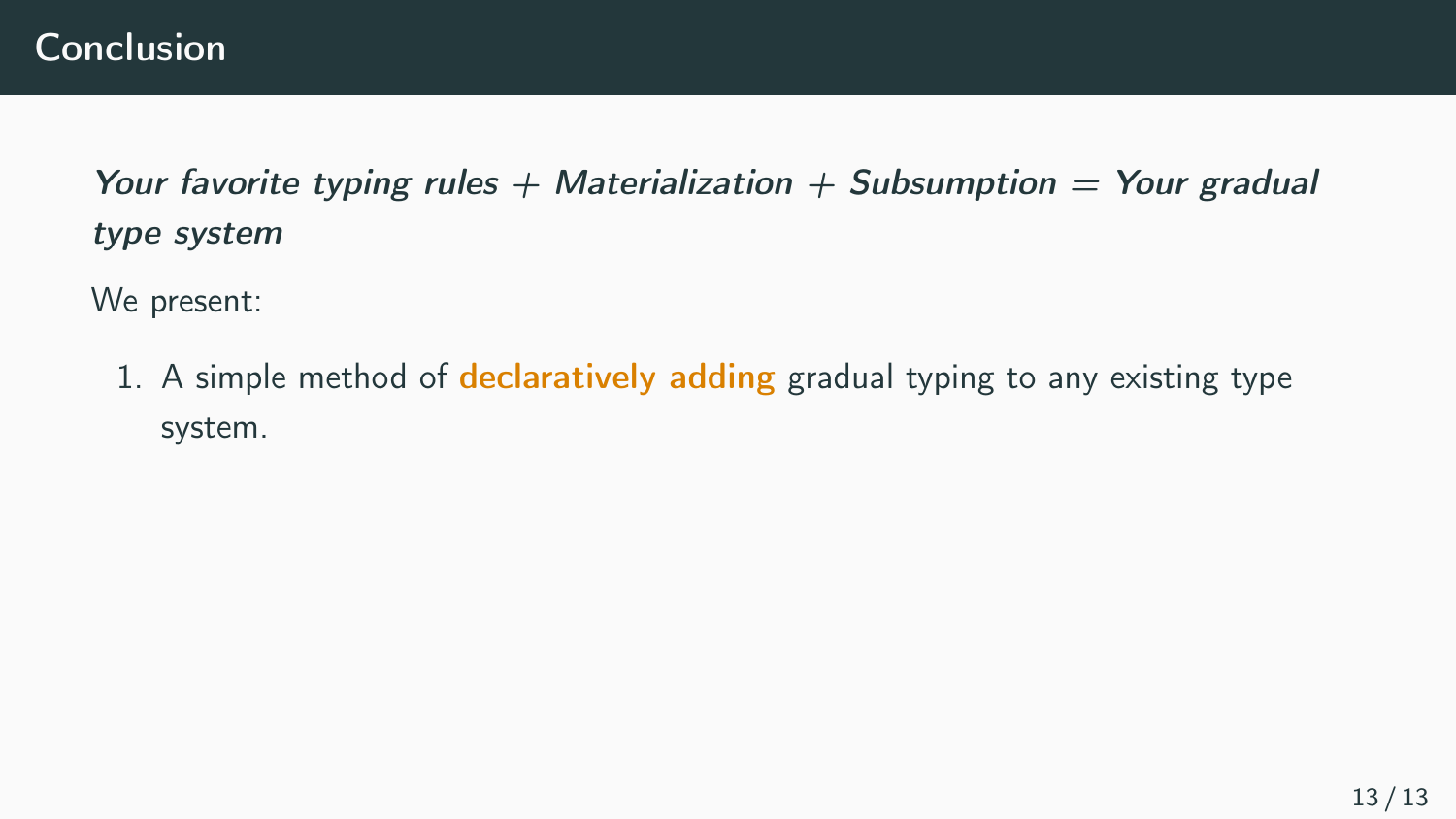We present:

- 1. A simple method of **declaratively adding** gradual typing to any existing type system.
- 2. A set-theoretic interpretation of gradual types that has considerable consequences.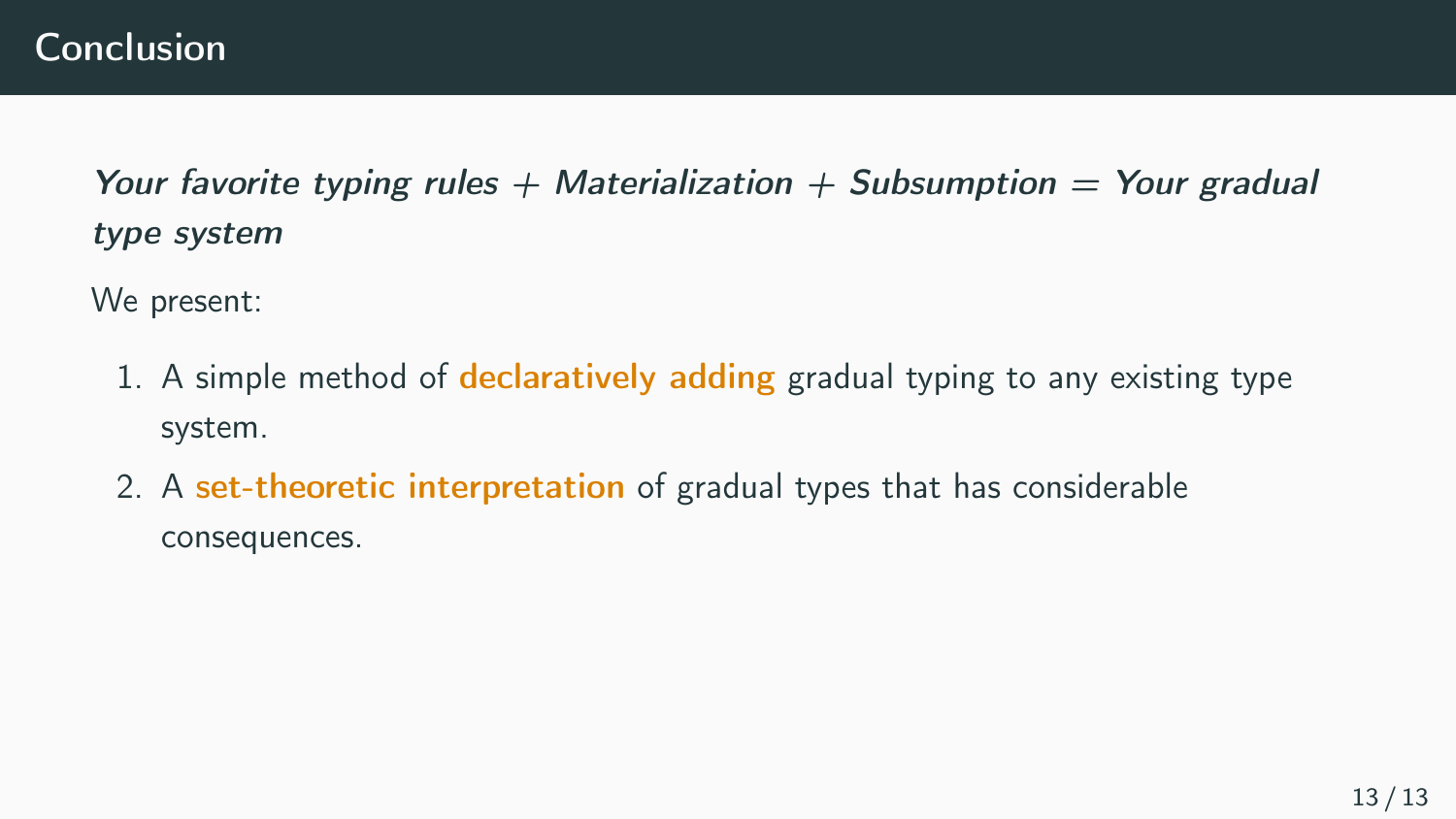We present:

- 1. A simple method of **declaratively adding** gradual typing to any existing type system.
- 2. A set-theoretic interpretation of gradual types that has considerable consequences.
- 3. The algorithmic systems for our GTLC with set-theoretic types.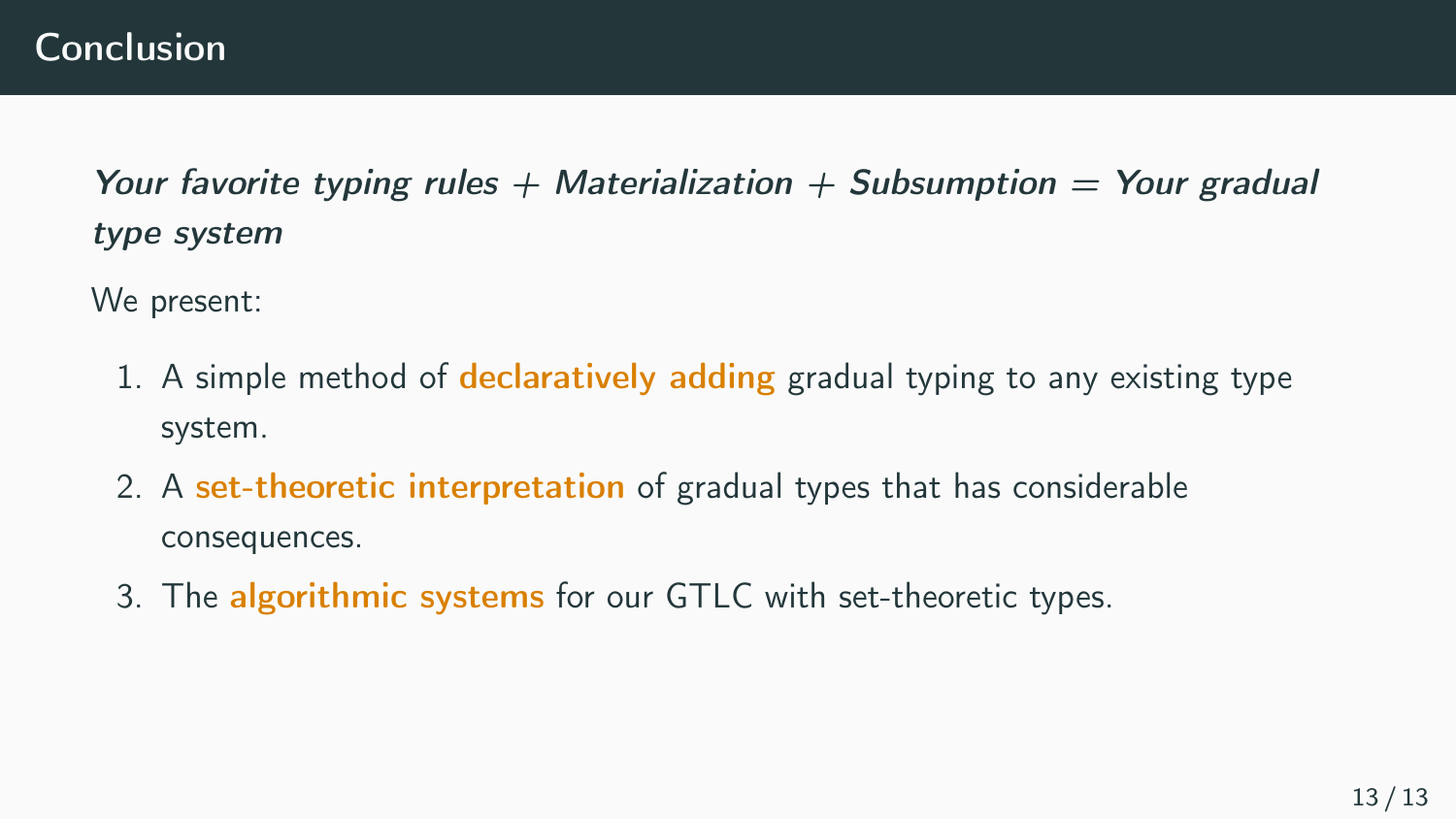We present:

- 1. A simple method of **declaratively adding** gradual typing to any existing type system.
- 2. A set-theoretic interpretation of gradual types that has considerable consequences.
- 3. The algorithmic systems for our GTLC with set-theoretic types.
- 4. Denotational semantics for several calculi, including CDuce, and a GTLC without set-theoretic types.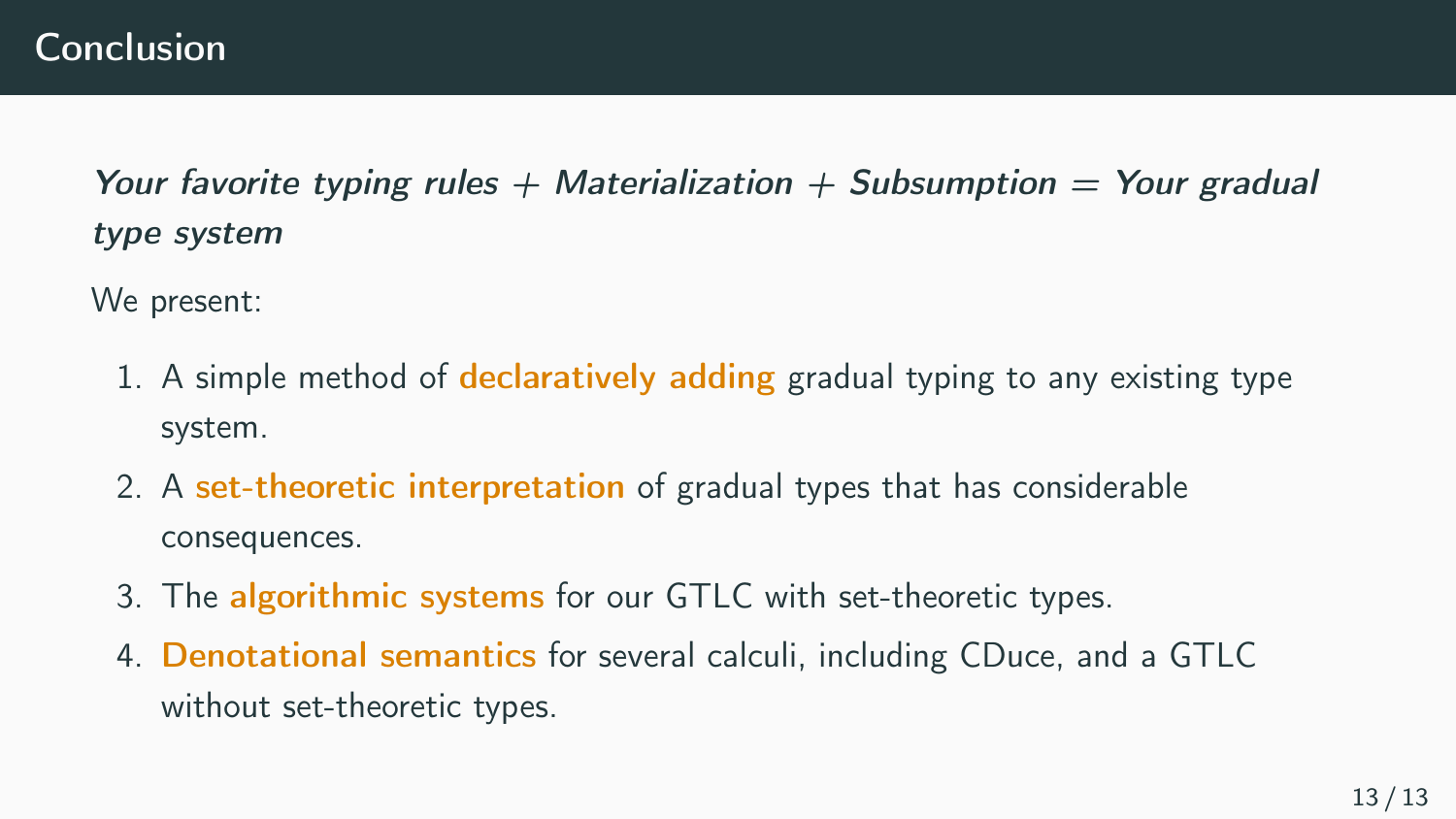– Fully *unify* our logical approach and our denotational semantics.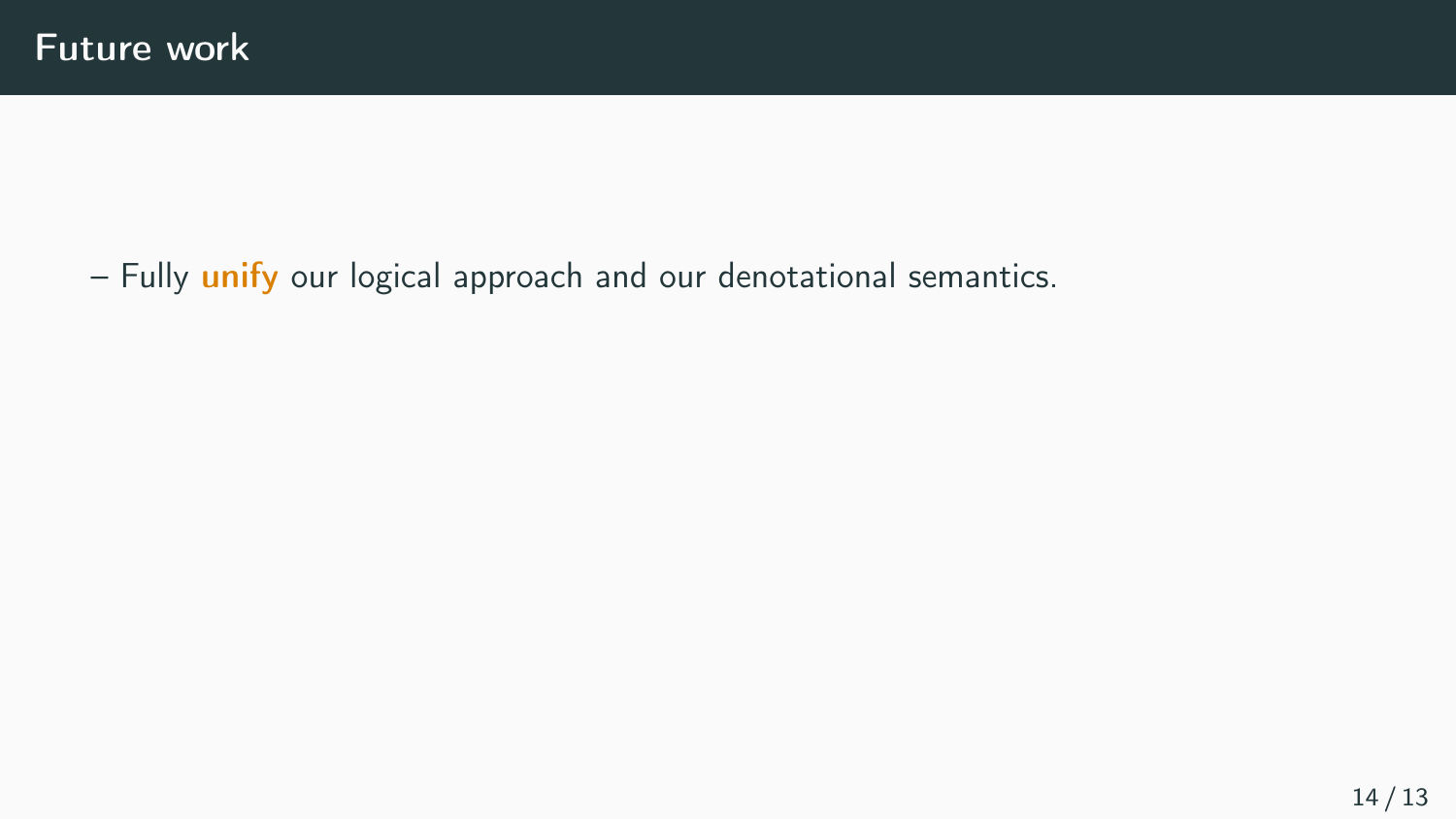- Fully unify our logical approach and our denotational semantics.
- Sound and complete type inference for gradual set-theoretic types.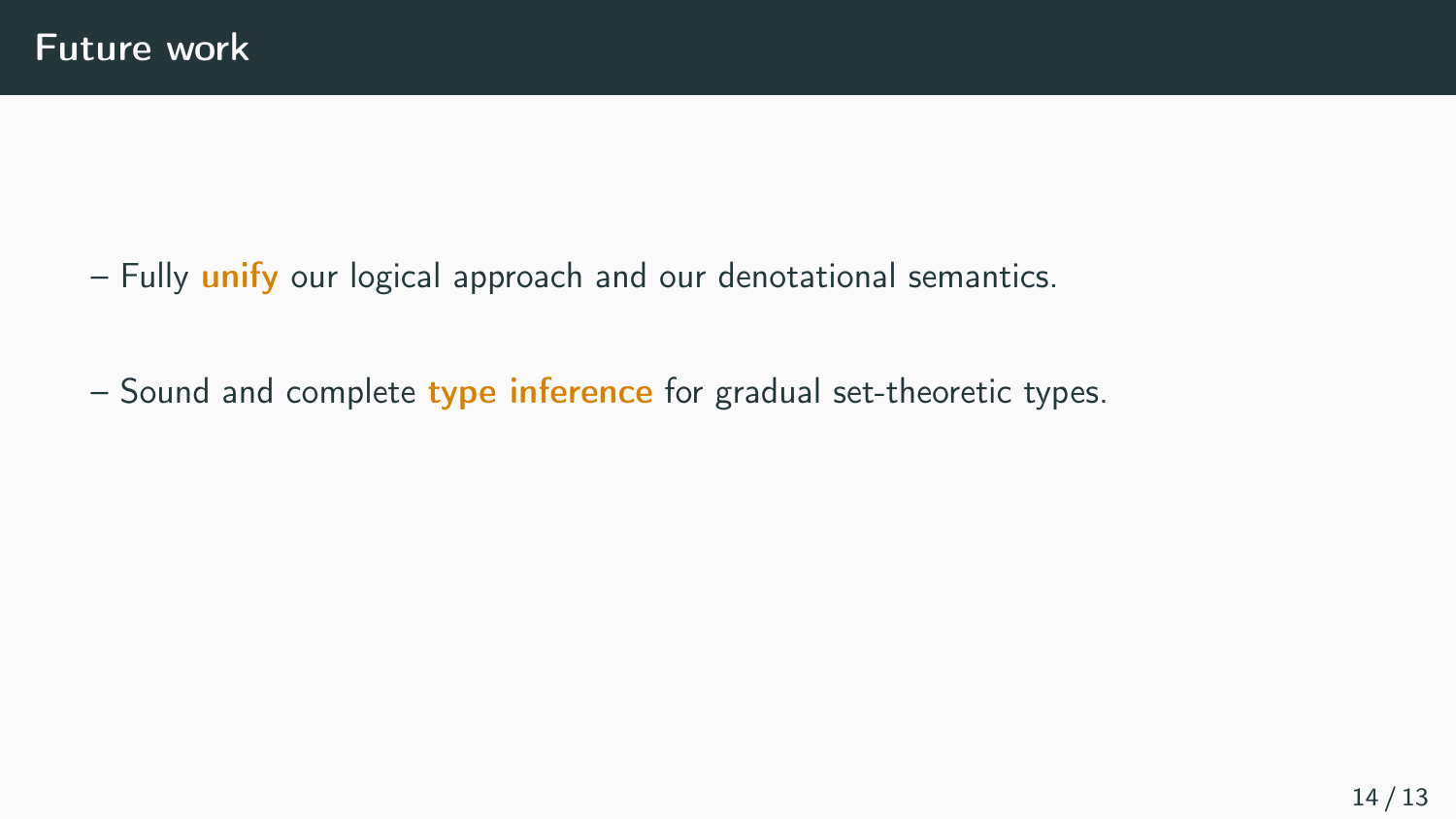- $-$  Fully unify our logical approach and our denotational semantics.
- $-$  Sound and complete type inference for gradual set-theoretic types.
- Add more features to our calculus, such as intersection types for functions.